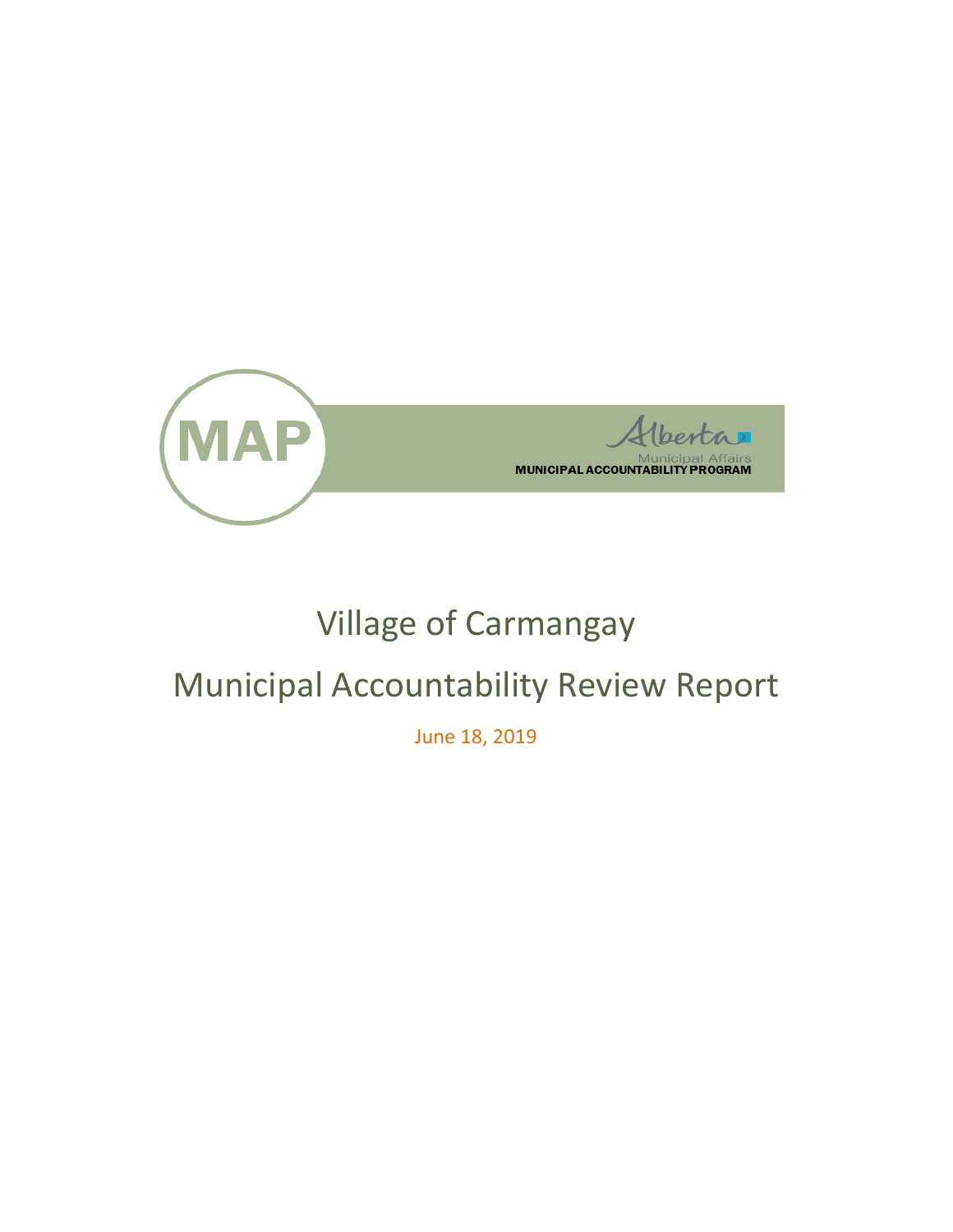

## **Table of Contents**

| June 18, 2019 |                                                                           | $2   P \text{age}$ |
|---------------|---------------------------------------------------------------------------|--------------------|
| 3.            |                                                                           |                    |
| 2.            |                                                                           |                    |
| 1.            |                                                                           |                    |
| 3.3           |                                                                           |                    |
| 6.            |                                                                           |                    |
| 5.            |                                                                           |                    |
| 4.            |                                                                           |                    |
| 3.            |                                                                           |                    |
| 2.            |                                                                           |                    |
| 1.            |                                                                           |                    |
| 3.2           |                                                                           |                    |
| 6.            | Repair of Roads, Public Places, and Public Works (For discussion only) 16 |                    |
| 5.            |                                                                           |                    |
| 4.            |                                                                           |                    |
| 3.            |                                                                           |                    |
| 2.            |                                                                           |                    |
| 1.            |                                                                           |                    |
| 3.1           |                                                                           |                    |
|               |                                                                           |                    |
| 2.4           |                                                                           |                    |
| 2.3           |                                                                           |                    |
| 2.2           |                                                                           |                    |
| 2.1           |                                                                           |                    |
|               |                                                                           |                    |
| 1.2           |                                                                           |                    |
| 1.1           |                                                                           |                    |
|               |                                                                           |                    |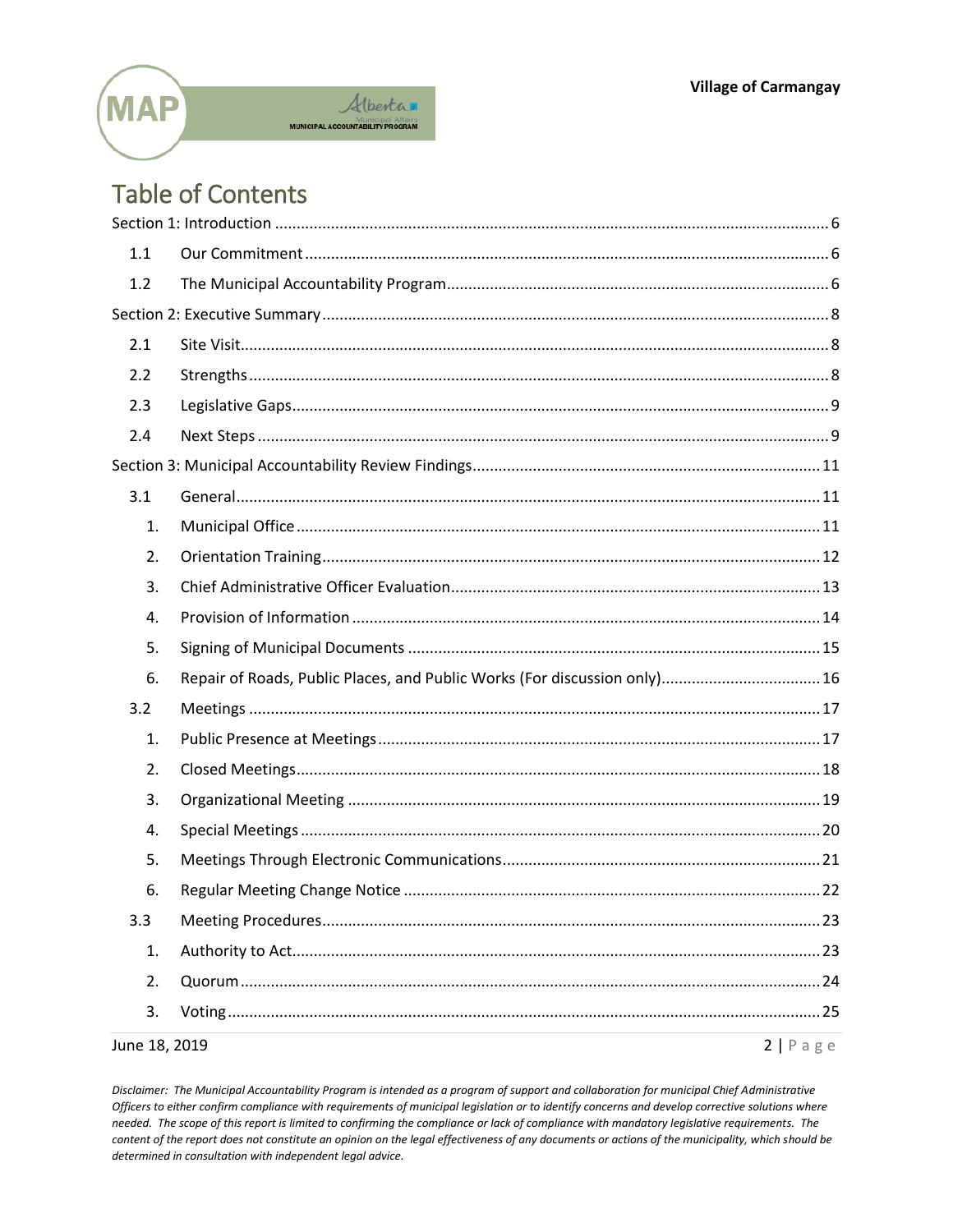



| June 18, 2019 | $3   P \text{age}$ |
|---------------|--------------------|
| 8.            |                    |
| 7.            |                    |
| 6.            |                    |
| 5.            |                    |
| 4.            |                    |
| 3.            |                    |
| 2.            |                    |
| 1.            |                    |
| 3.8           |                    |
| 1.            |                    |
| 3.7           |                    |
| 2.            |                    |
| 1.            |                    |
| 3.6           |                    |
| 3.            |                    |
| 2.            |                    |
| 1.            |                    |
| 3.5           |                    |
| 7.            |                    |
| 6.            |                    |
| 5.            |                    |
| 4.            |                    |
| 3.            |                    |
| 2.            |                    |
| 1.            |                    |
| 3.4           |                    |
| 5.            |                    |
| 4.            |                    |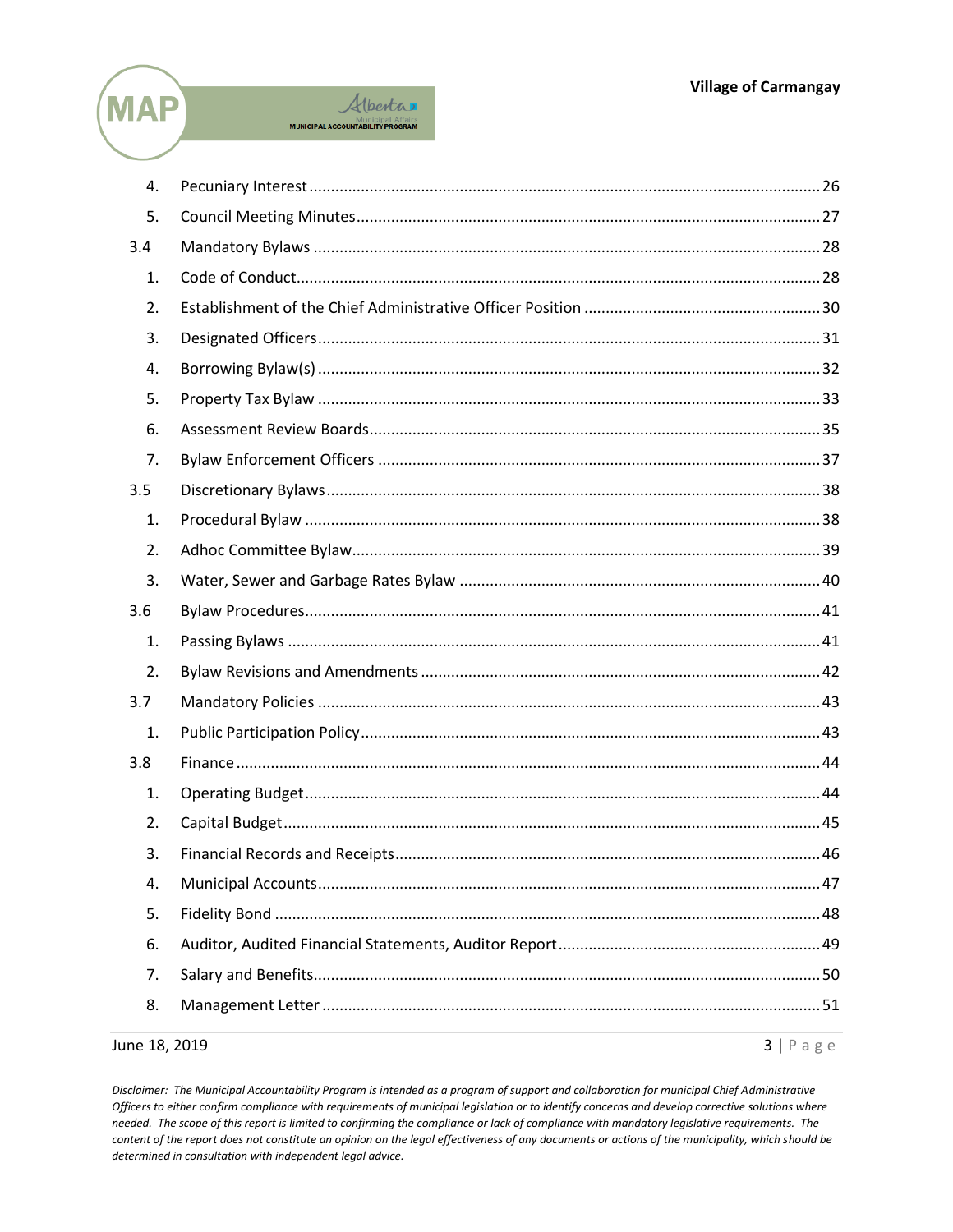



| 9.            | Three-Year Operating Plan and Five-Year Capital Plan (for discussion only) 52 |                    |
|---------------|-------------------------------------------------------------------------------|--------------------|
| 3.9           |                                                                               |                    |
| 1.            |                                                                               |                    |
| 2.            |                                                                               |                    |
| 3.            |                                                                               |                    |
| 4.            |                                                                               |                    |
| 5.            |                                                                               |                    |
| 6.            |                                                                               |                    |
| 7.            |                                                                               |                    |
| 8.            |                                                                               |                    |
| 3.10          |                                                                               |                    |
| 1.            |                                                                               |                    |
| 2.            |                                                                               |                    |
| 3.            |                                                                               |                    |
| 4.            |                                                                               |                    |
| 5.            |                                                                               |                    |
| 6.            | Alberta Land Stewardship Act (ALSA) Regional Plan or Land Use Policies  66    |                    |
| 7.            |                                                                               |                    |
| 8.            |                                                                               |                    |
| 9.            |                                                                               |                    |
| 10.           |                                                                               |                    |
| 11.           |                                                                               |                    |
|               |                                                                               |                    |
| 3.11          |                                                                               |                    |
| 1.            |                                                                               |                    |
| 2.            |                                                                               |                    |
| 3.            |                                                                               |                    |
| 4.            |                                                                               |                    |
| June 18, 2019 |                                                                               | $4   P \text{age}$ |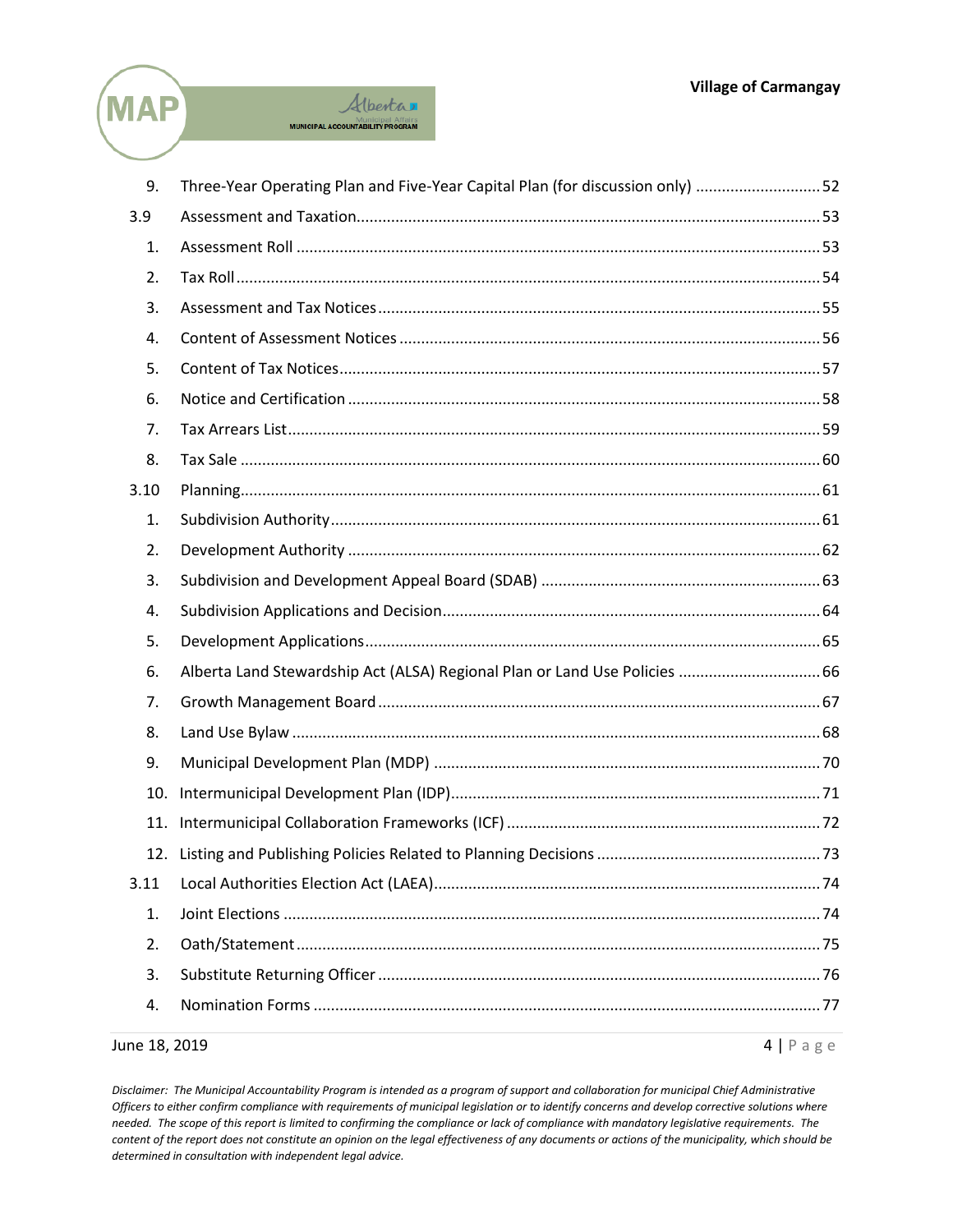

| 5.   |                                                                                    |  |
|------|------------------------------------------------------------------------------------|--|
| 6.   |                                                                                    |  |
| 7.   |                                                                                    |  |
| 3.12 |                                                                                    |  |
| 1.   |                                                                                    |  |
| 2.   | Municipal Emergency Organization/Agency/Advisory Committee (for discussion only)82 |  |
| 3.13 |                                                                                    |  |
| 1.   |                                                                                    |  |
| 2.   |                                                                                    |  |
|      |                                                                                    |  |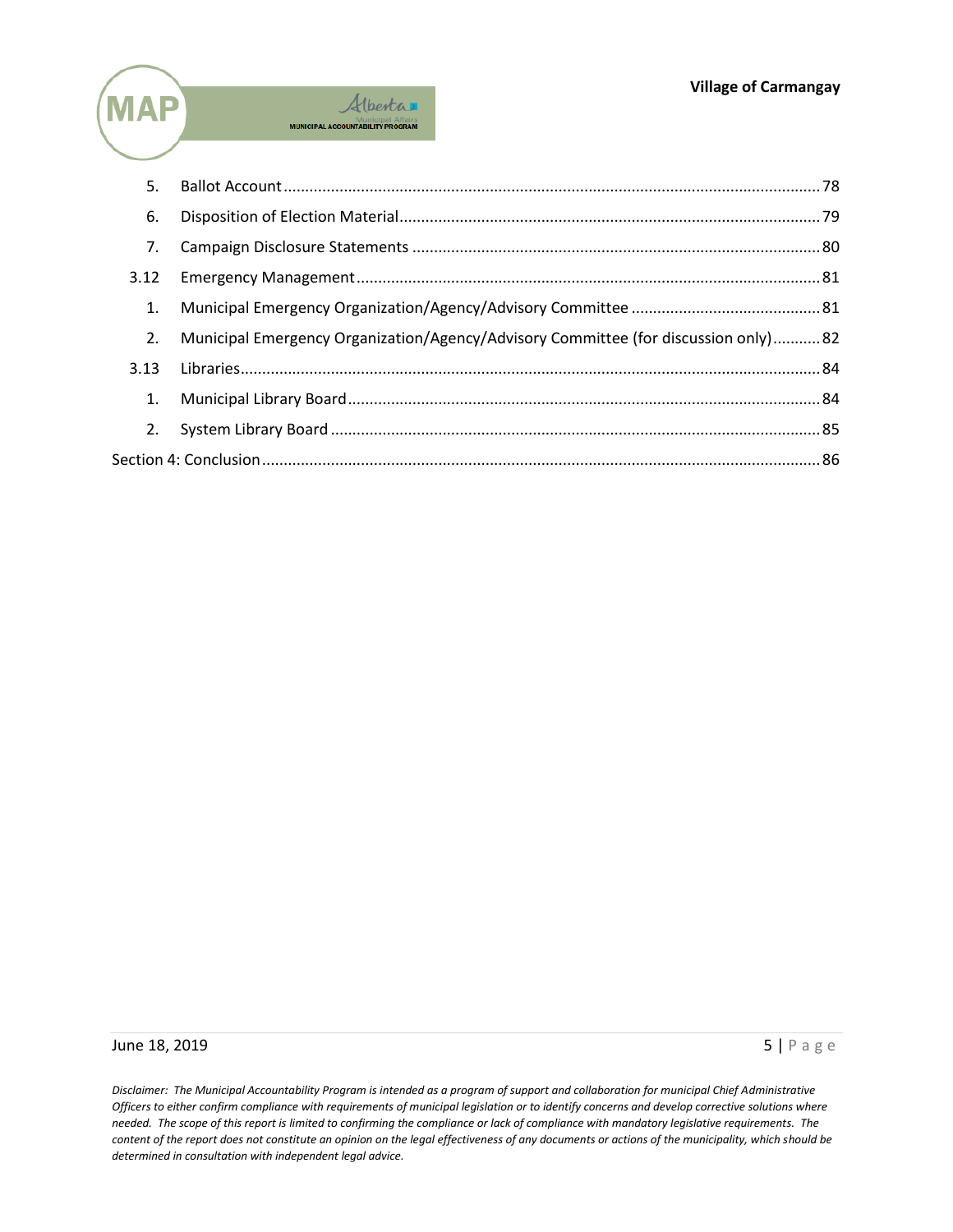

## <span id="page-5-0"></span>Section 1: Introduction

## <span id="page-5-1"></span>*1.1 Our Commitment*

Alberta Municipal Affairs is committed to helping to ensure Albertans live in viable municipalities with well-managed, collaborative, accountable local governments. To achieve this, Municipal Affairs plays an important role in assisting and supporting municipalities in Alberta through various programs that aim to build capacity.

The *Municipal Government Act (MGA),* which provides the legislative framework for local government in Alberta, has numerous mandatory requirements that may at times seem overwhelming and difficult to manage for municipalities. Municipalities are also bound by other statutes and corresponding regulations that fall under the purview of Municipal Affairs. Compliance with these statutes and regulations is essential to good governance, the successful operation of a municipality and the viability, safety and well-being of a community. The Municipal Accountability Program is designed to help municipal officials successfully meet the challenges involved in responding to this wide range of legislative needs.

## <span id="page-5-2"></span>*1.2 The Municipal Accountability Program*

With a focus on promoting an environment supportive of accountable, well-managed local governments, the purpose of this program is to:

- assist municipalities in strengthening their knowledge of mandatory legislative requirements with a primary focus on the *MGA*;
- aid municipalities in achieving legislative compliance;
- support municipalities in being accountable and well-managed; and
- provide a collaborative partnership between Municipal Affairs and municipalities to address legislative discrepancies that may exist.

The Municipal Accountability Program consists of multi-year cycle reviews, ordered by the Minister under Section 571 of the *MGA.* While this program is available to all municipalities, upon the request of a council and with the approval of the Minister, municipalities with populations of 5,000 or less are automatically scheduled for a visit once every four years.

In September 2018, the Minister of Municipal Affairs received a sufficient petition requesting an inspection into the affairs of the municipality from the electors of the Village of Carmangay. In response, a preliminary review was completed in November 2018 to identify the concerns and issues that led to the petition. While the concerns identified were not of sufficient severity to warrant a municipal inspection, in January 2019, the Minister decided that the village would have a municipal accountability review completed in 2019.

#### June 18, 2019 **6 | Page 18, 2019 6 | Page 18, 2019 6 | Page 18, 2019 6 | Page 18, 2019**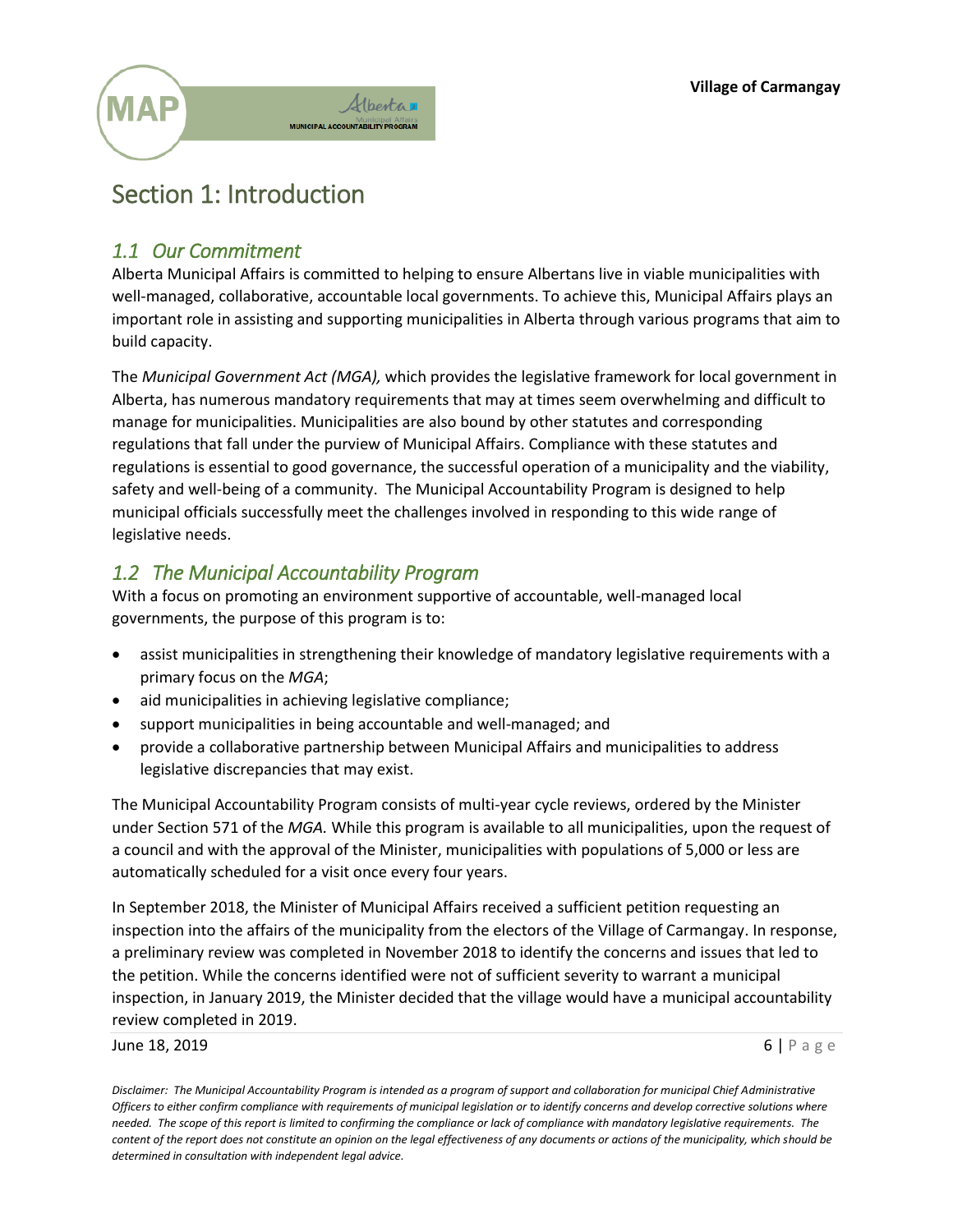

Working with the chief administrative officer (CAO), support is provided to mitigate any minor legislative gaps that may be identified. Ministry staff work with CAOs to validate compliance, identify gaps, provide resource information, and develop corrective solutions where needed. The outcome of this program will be strong, well-managed municipalities and a strong collaborative relationship between the CAOs and the ministry.

The results of the Village of Carmangay review, contained in this report, are offered to support the municipality's efforts in achieving its goals for ongoing legislative compliance with the *MGA* and its associated regulations, as well as other legislation under the responsibility of Alberta Municipal Affairs.

#### **June 18, 2019** 7 | Page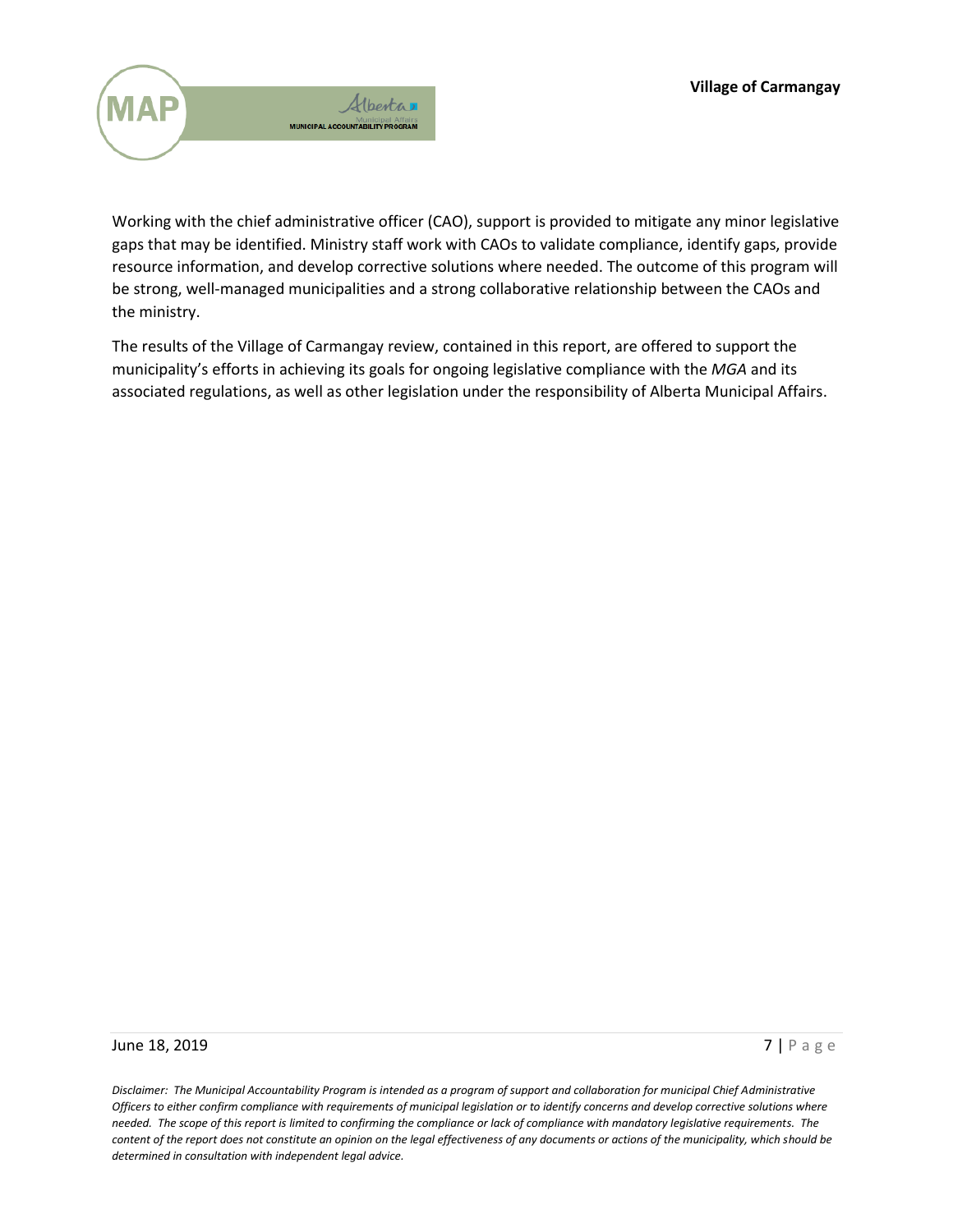

## <span id="page-7-0"></span>Section 2: Executive Summary

## <span id="page-7-1"></span>*2.1 Site Visit*

On June18, 2019, Municipal Affairs staff met with village administration to complete the on-site portion of the Municipal Accountability Program review and to observe a council meeting for procedures that are required in the *MGA.*

The Village of Carmangay is commended for their cooperation and assistance throughout the review. As well as the time commitment during the site visit, municipal staff promptly responded to questions and provided documentation as requested. Ministry staff appreciate this additional time and effort and recognizes the commitment to the well-being and success of the municipality demonstrated by village administration.

## <span id="page-7-2"></span>*2.2 Strengths*

Overall the review findings are positive. Some of the general areas in which the municipality is meeting mandatory legislative requirements include:

- chief administrator officer evaluation;
- provision of information;
- public presence at meetings;
- voting;
- passing bylaws;
- public participation policy;
- operating and capital budget;
- municipal accounts;
- tax recovery;
- subdivision authority;
- development authority;
- subdivision and applications;
- nomination forms;
- municipal emergency organization/agency/advisory committee;
- municipal library board; and
- systems library board.

#### June 18, 2019  $\begin{array}{ccc} 8 & \text{Page} \end{array}$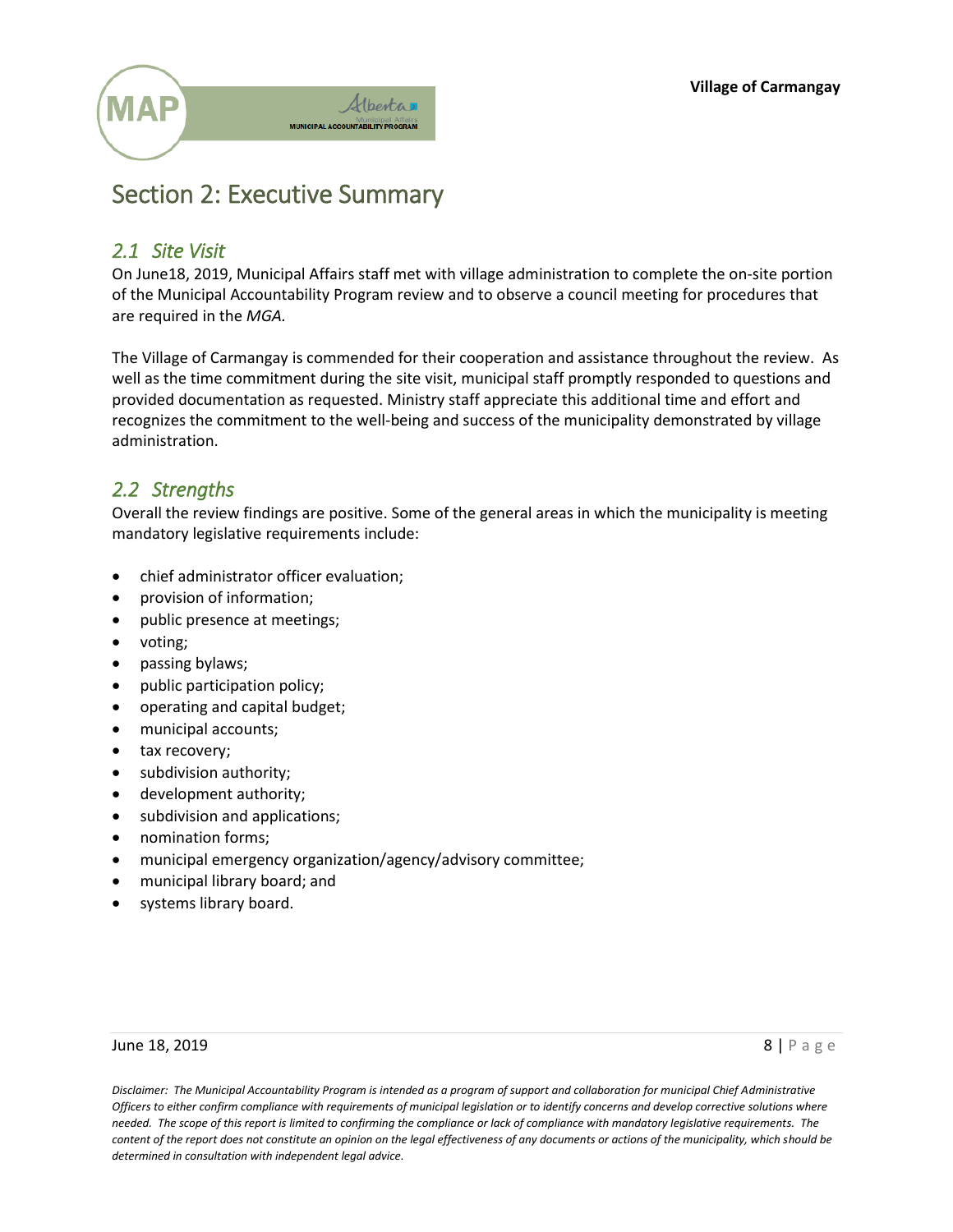

## <span id="page-8-0"></span>*2.3 Legislative Gaps*

Specific areas where the municipality is required to take action to achieve compliance are included below along with the page numbers which detail the legislative requirements and the gaps to be addressed:

- $\bullet$  designation of a municipal office [\(page 11\)](#page-10-2);
- closed meetings [\(page 18\)](#page-17-0);
- meetings through electronic communications [\(page 21\)](#page-20-0);
- $\bullet$  authority to act [\(page 23\)](#page-22-1);
- council meeting minutes [\(page 27\)](#page-26-0);
- code of conduct bylaw [\(page 28\)](#page-27-1);
- $\bullet$  designated officers [\(page](#page-30-0) 31);
- $\bullet$  borrowing bylaw [\(page 32\)](#page-31-0);
- property tax bylaw ( $page 33$ );
- assessment review board bylaw ( $page 35$ );
- $\bullet$  bylaw enforcement officer bylaw [\(page 37\)](#page-36-0);
- procedural bylaw  $(page 38)$ ;
- bylaw revisions and amendments ( $page 42$ );
- auditor, audited financial statements, auditor report [\(page 49\)](#page-48-0);
- salary and benefits [\(page 50\)](#page-49-0);
- content of tax notices (page  $57$ );
- $\bullet$  certify date of mailing [\(page 58\)](#page-57-0);
- subdivisiona nd development appeal board [\(page 63\)](#page-62-0);
- land use bylaw [\(page 68\)](#page-67-0);
- listing and publishing policies related to planning decisions [\(page 73\)](#page-72-0);
- oath/statement [\(page 75\)](#page-74-0);
- ballot account [\(page 78\)](#page-77-0); and
- disposition of election material [\(page 79\)](#page-78-0).

## <span id="page-8-1"></span>*2.4 Next Steps*

This report contains a complete summary of the Municipal Accountability Program review including legislative requirements, comments and observations, recommendations for actions, as well as links to resources to assist the municipality.

A response by the municipality is required that includes a plan detailing the actions to be taken to rectify the legislative gaps identified in this report. This response must be submitted to Municipal Affairs within eight weeks of receiving this report. For your municipality's convenience, this report has been formatted to provide space in each section for responses to the findings on each particular area of non-compliance.

June 18, 2019  $\Box$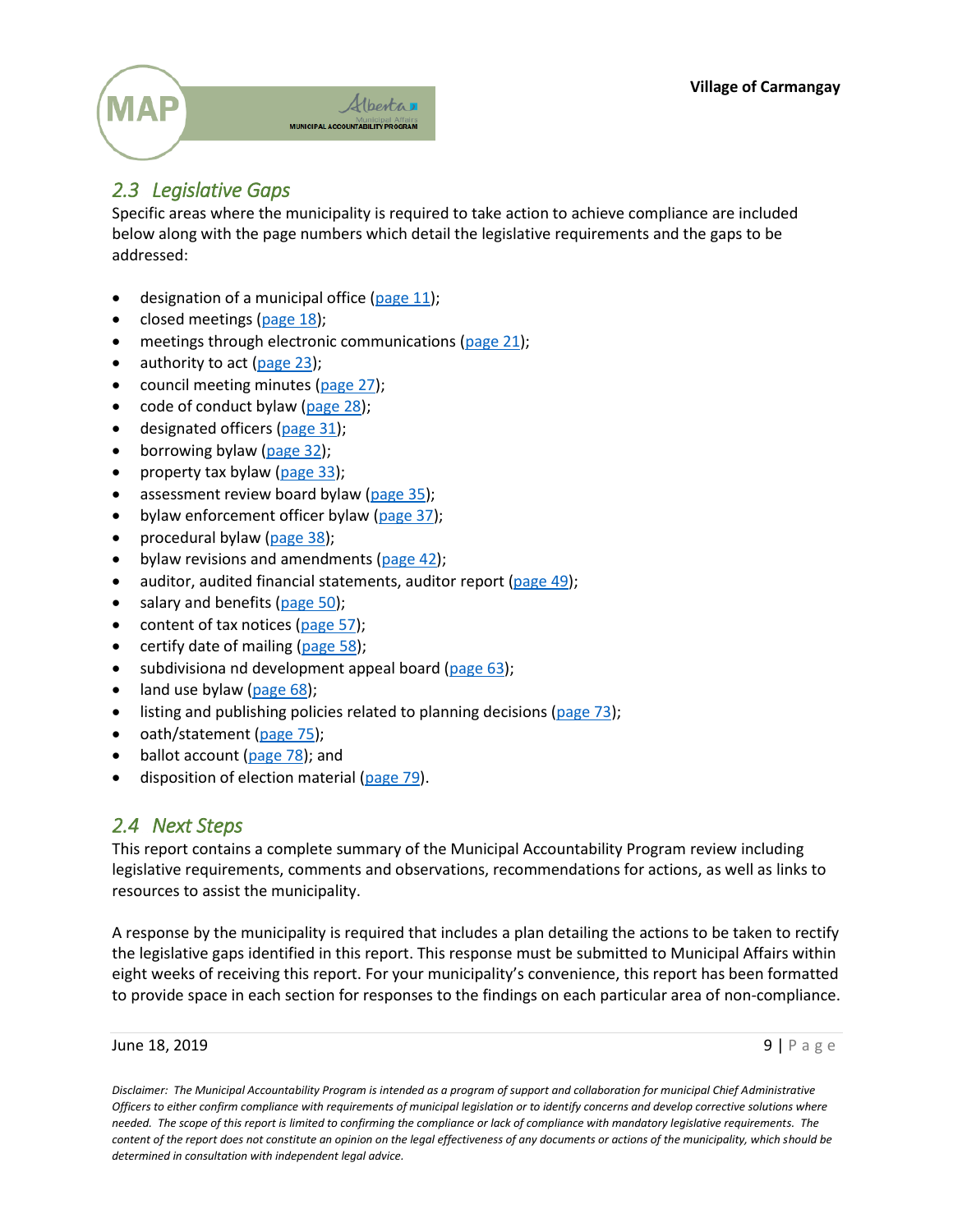

However, your municipality is not required to use this report to provide its responses, and may prefer instead to develop a customized document for the responses and implementation plan.

Ministry staff are available to provide support and additional resources to guide the municipality through the development of the plan and to successfully address the legislative gaps identified. The review will formally conclude upon receipt of documentation confirming that all items have been addressed.

#### June 18, 2019 **10 | Page 10 | Page 10 | Page 10 | Page 10 | Page 10 | Page 10 | Page 10 | Page 10 | Page 10 | Page 10 | Page 10 | Page 10 | Page 10 | Page 10 | Page 10 | Page 10 | Page 10 | Page 10 | Page 10 | Page 10 | P**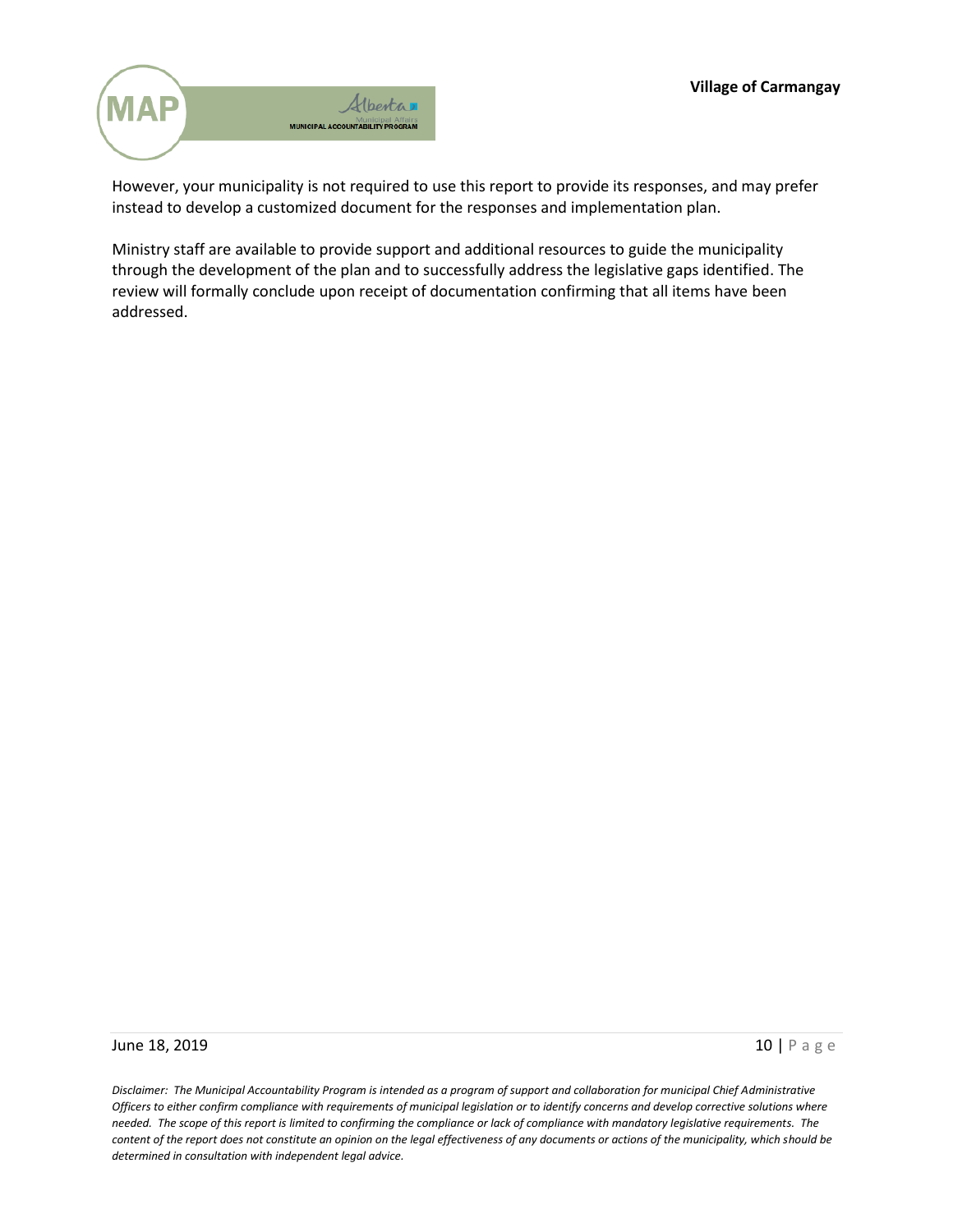



## <span id="page-10-0"></span>Section 3: Municipal Accountability Review Findings

## <span id="page-10-1"></span>*3.1 General*

<span id="page-10-2"></span>**1. Municipal Office** 

LEGISLATIVE REQUIREMENTS: *MGA* 204

1. Has council named a place as its municipal office?

COMMENTS/OBSERVATIONS: The municipal office is located at 119 Carman Street, Carmangay, Alberta. A resolution naming the location of the municipal office was not provided.

MEETS LEGISLATIVE REQUIREMENTS: No

RECOMMENDATIONS/ACTION ITEMS: Per section 204 of the *MGA*, a resolution of council is required to name a place as the village's municipal office.

RESOURCES: Municipal Affairs Advisors are available to provide general support by calling toll-free 310-0000 and then 780-427-2225.

MUNICIPAL RESPONSE: Response to the findings, or comments, status or action to be taken including key milestones and deadlines. Where resolutions of council are required please provide the date of approval and resolutions of council and/or bylaw numbers.

#### June 18, 2019  $\overline{11}$  | Page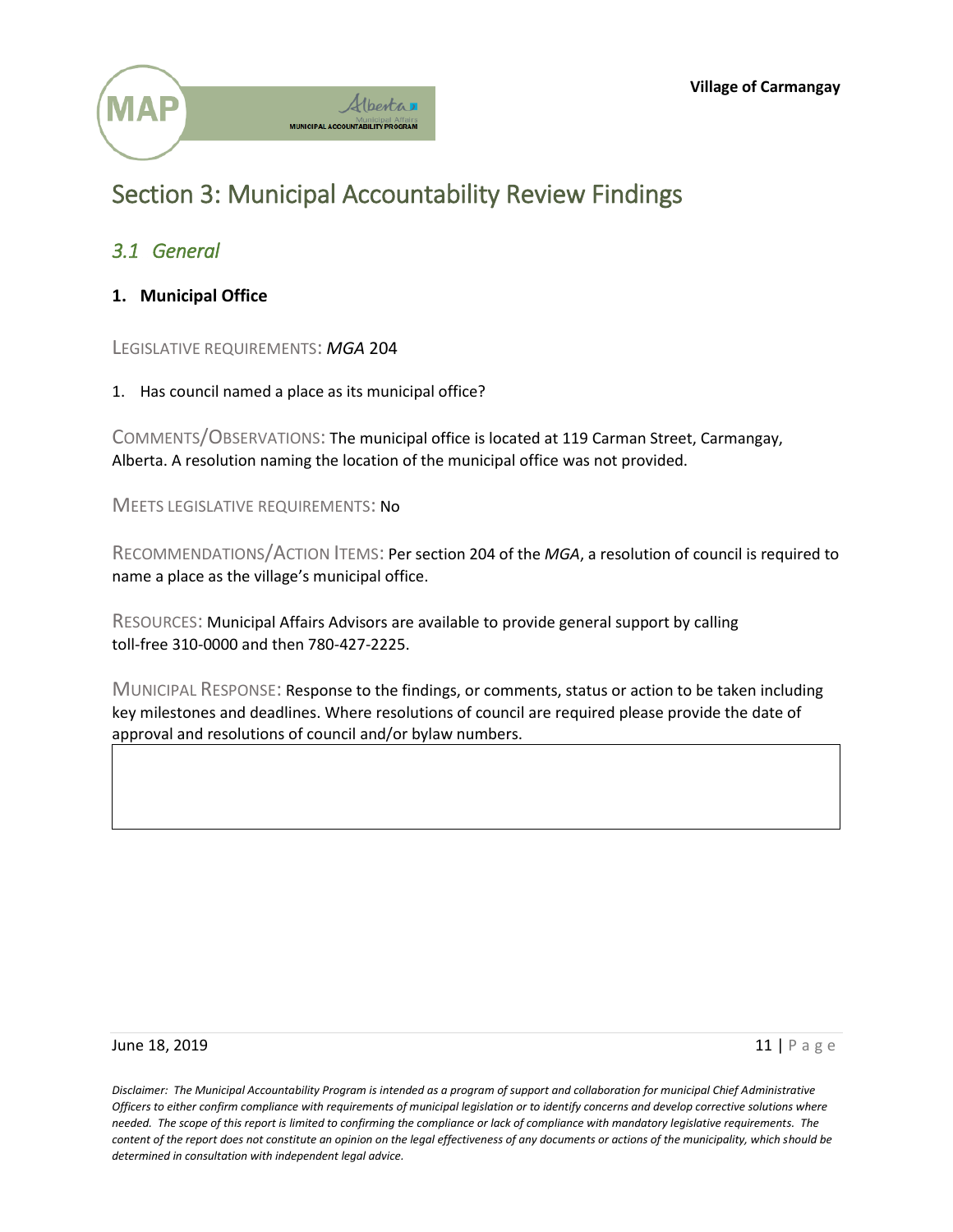

### <span id="page-11-0"></span>**2. Orientation Training**

#### LEGISLATIVE REQUIREMENTS: *MGA* 201.1

- 1. How was orientation training offered to the elected officials following the 2017 general election and any subsequent byelections?
- 2. Were the following topics covered:
	- role of municipalities in Alberta;
	- municipal organization and functions;
	- key municipal plans, policies and projects;
	- roles and responsibilities of council, councillors, the CAO, and staff;
	- code of conduct;
	- budgeting and financial administration; and
	- public participation?

COMMENTS/OBSERVATIONS: Members of council attended Munis 101 in Lethbridge following the 2017 general election. This was documented with receipts issued for the orientation sessions.

MEETS LEGISLATIVE REQUIREMENTS: Yes

RECOMMENDATIONS/ACTION ITEMS: No action required.

RESOURCES: Not applicable.

**June 18, 2019** 12 | Page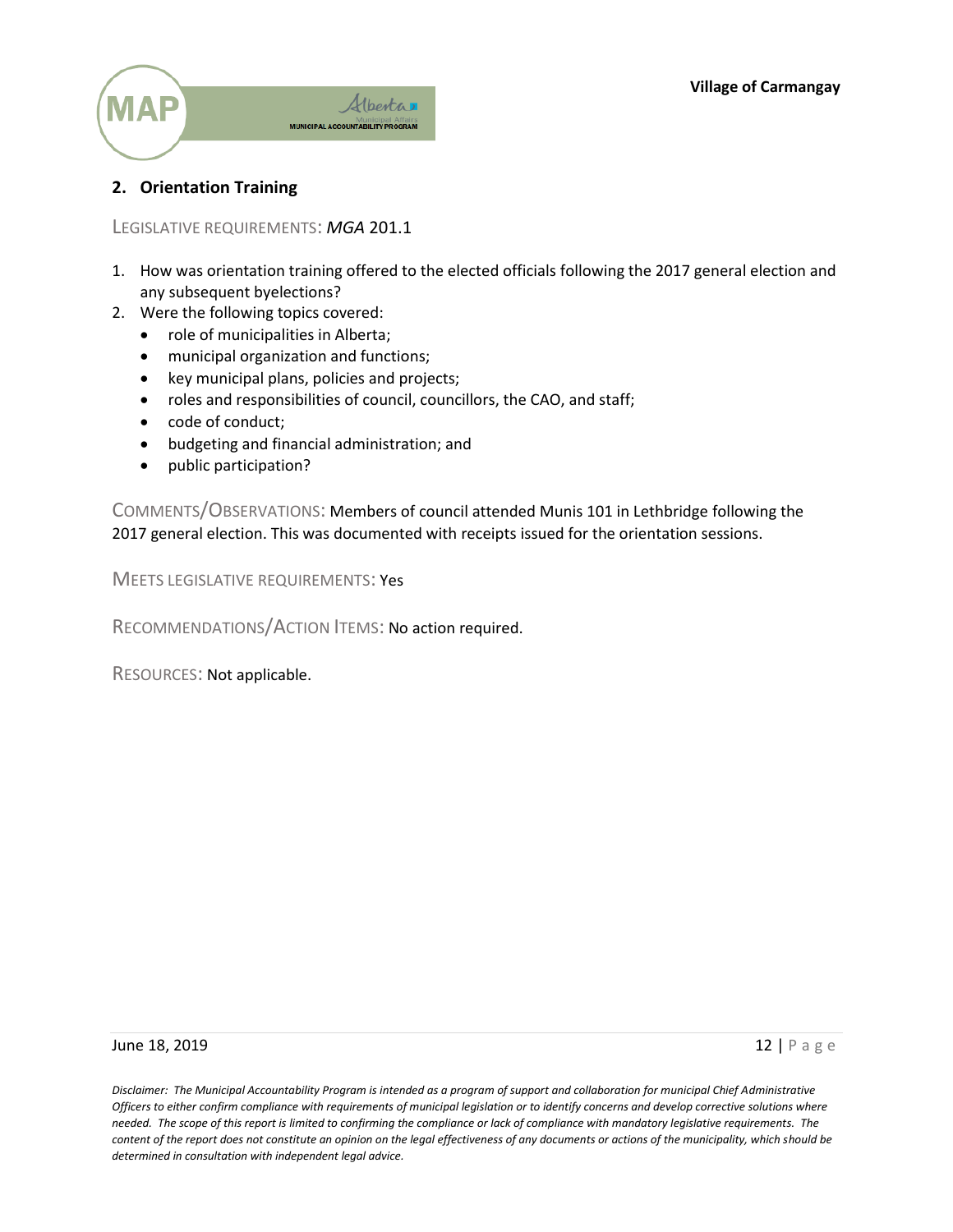

## <span id="page-12-0"></span>**3. Chief Administrative Officer Evaluation**

LEGISLATIVE REQUIREMENTS: *MGA* 205.1

1. Has council provided the CAO with an annual written performance evaluation?

COMMENTS/OBSERVATIONS: Formal CAO evaluations are being completed by council. The current CAO will be having an evaluation prior to the end of 2019.

MEETS LEGISLATIVE REQUIREMENTS: Yes

RECOMMENDATIONS/ ACTION ITEMS: No action required.

RESOURCES: Not applicable.

#### June 18, 2019 **13 | Page 13 | Page 13 | Page 13 | Page 13 | Page 13 | Page 13 | Page 13 | Page 13 | Page 13 | Page 13 | Page 13 | Page 13 | Page 13 | Page 13 | Page 13 | Page 13 | Page 13 | Page 13 | Page 13 | Page 13 | P**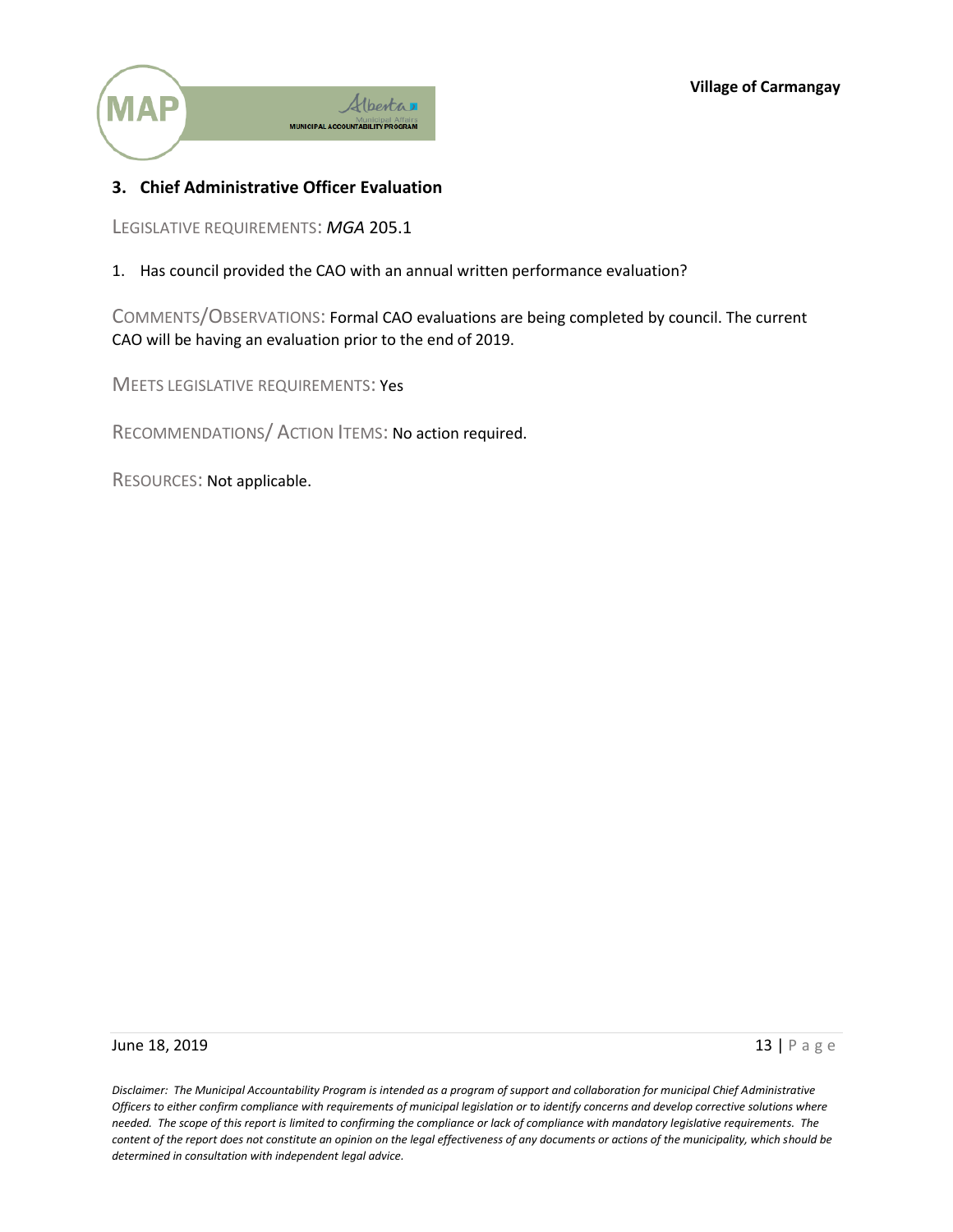

#### <span id="page-13-0"></span>**4. Provision of Information**

LEGISLATIVE REQUIREMENTS: *MGA* 153.1

1. When information regarding the operation or administration of the municipality is requested by a councillor, how does the CAO provide information to all of council as soon as practical?

COMMENTS/OBSERVATIONS: The CAO is aware of the *MGA* requirements. Council was provided with an agenda package in advance of the June 18*,* 2019 council meeting. The CAO provided a written report to council that was supplemented with additional verbal updates and the CAO provided procedural guidance throughout the council meeting. When members of council request information regarding the municipality, the CAO emails the information out to all members of council.

MEETS LEGISLATIVE REQUIREMENTS: Yes

RECOMMENDATIONS/ACTION ITEMS: No action required.

RESOURCES: Not applicable.

#### **June 18, 2019** 14 | Page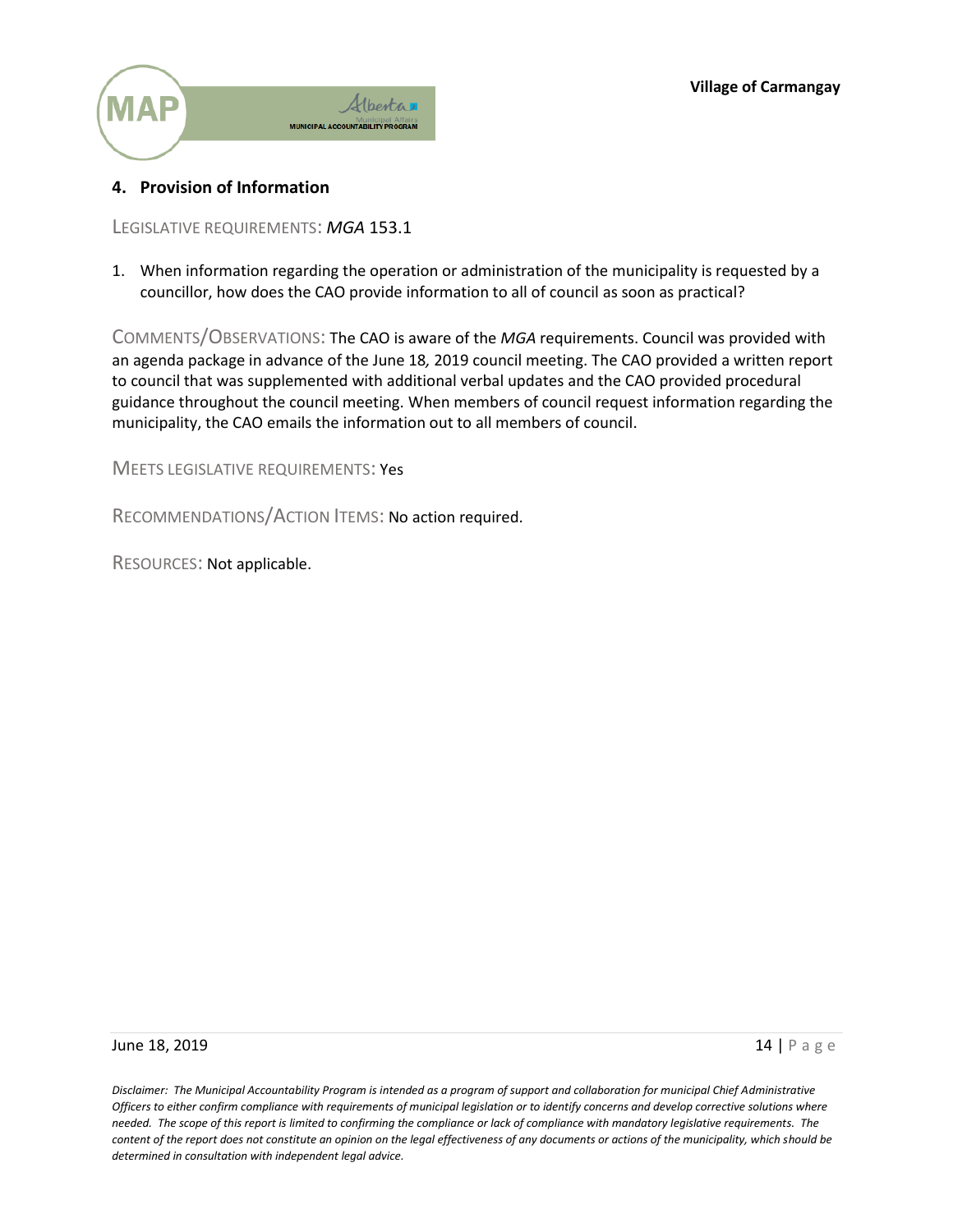

## <span id="page-14-0"></span>**5. Signing of Municipal Documents**

#### LEGISLATIVE REQUIREMENTS: *MGA* 213

- 1. Are the minutes of council meetings signed by:
	- the person presiding at the meeting; and
	- a designated officer?
- 2. Are the bylaws of a municipality signed by:
	- the chief elected official; and
	- a designated officer?
- 3. Are agreements, cheques, and other negotiable instruments signed by:
	- the chief elected official or another person authorized by council, and by a designated officer; or
	- by a designated officer acting alone if so authorized by council?

COMMENTS/OBSERVATIONS: Municipal bylaws and council meeting minutes reviewed were signed by both the mayor and CAO. Agreements and other instruments are also signed by the CAO and the mayor. Cheques are signed by one member of administration and one of three members of council per resolution made at the 2017 organizational meeting.

MEETS LEGISLATIVE REQUIREMENTS: Yes

RECOMMENDATIONS/ACTION ITEMS: No action required.

RESOURCES: Not applicable.

#### June 18, 2019  $\overline{15}$  | Page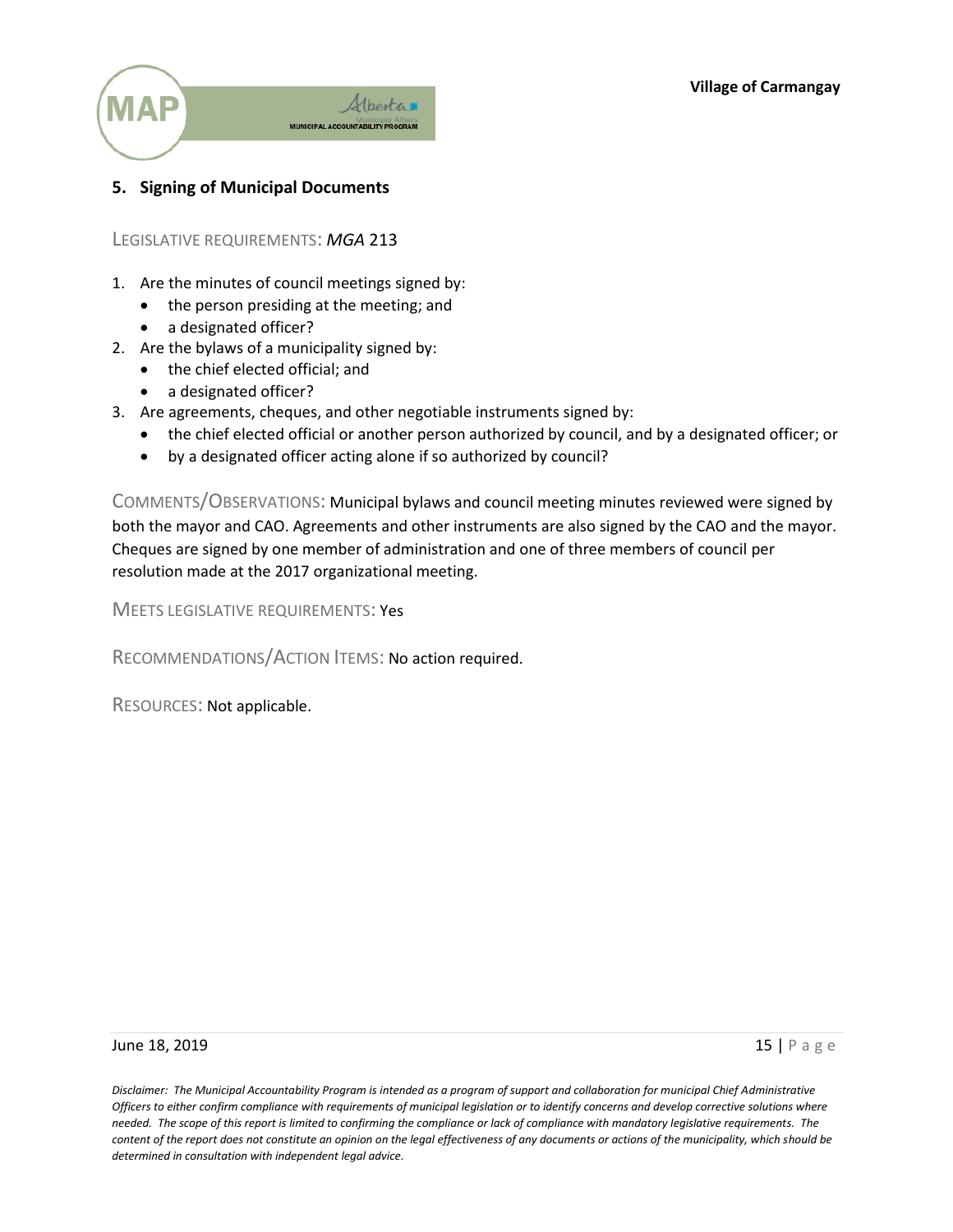

## <span id="page-15-0"></span>**6. Repair of Roads, Public Places, and Public Works (For discussion only)**

#### LEGISLATIVE REQUIREMENTS: *MGA* 532

Each municipality must ensure that every road or other public place that is subject to the direction, control and management of the municipality, including all public works in, on or above the roads or public place put there by the municipality or by any other person with the permission of the municipality, are kept in a reasonable state of repair by the municipality, having regard to:

- the character of the road, public place or public work; and
- the area of the municipality in which it is located.
- 1. Is the municipality aware of this section?
- 2. What does the municipality do to support this requirement?
- 3. Is the above supported through the annual budget?
- 4. Is the municipality aware of the level of risk and liability if the municipality fails to perform its duty outlined in section 532?

COMMENTS/OBSERVATIONS: The CAO is aware of the responsibilities under section 532 of the *MGA* and shared that the village has policies and plans in place, which are reflected in the annual budget. Any municipal policies and practices discussed, were not reviewed. In the event the policies and practices establish specific service levels, it may be appropriate to review the service levels and seek the necessary advice to ensure that the service levels are appropriate, and are being followed.

MEETS LEGISLATIVE REQUIREMENTS: Yes

RECOMMENDATIONS/ACTION ITEMS: No action required.

RESOURCES: Not applicable.

#### June 18, 2019  $\overline{16}$  | Page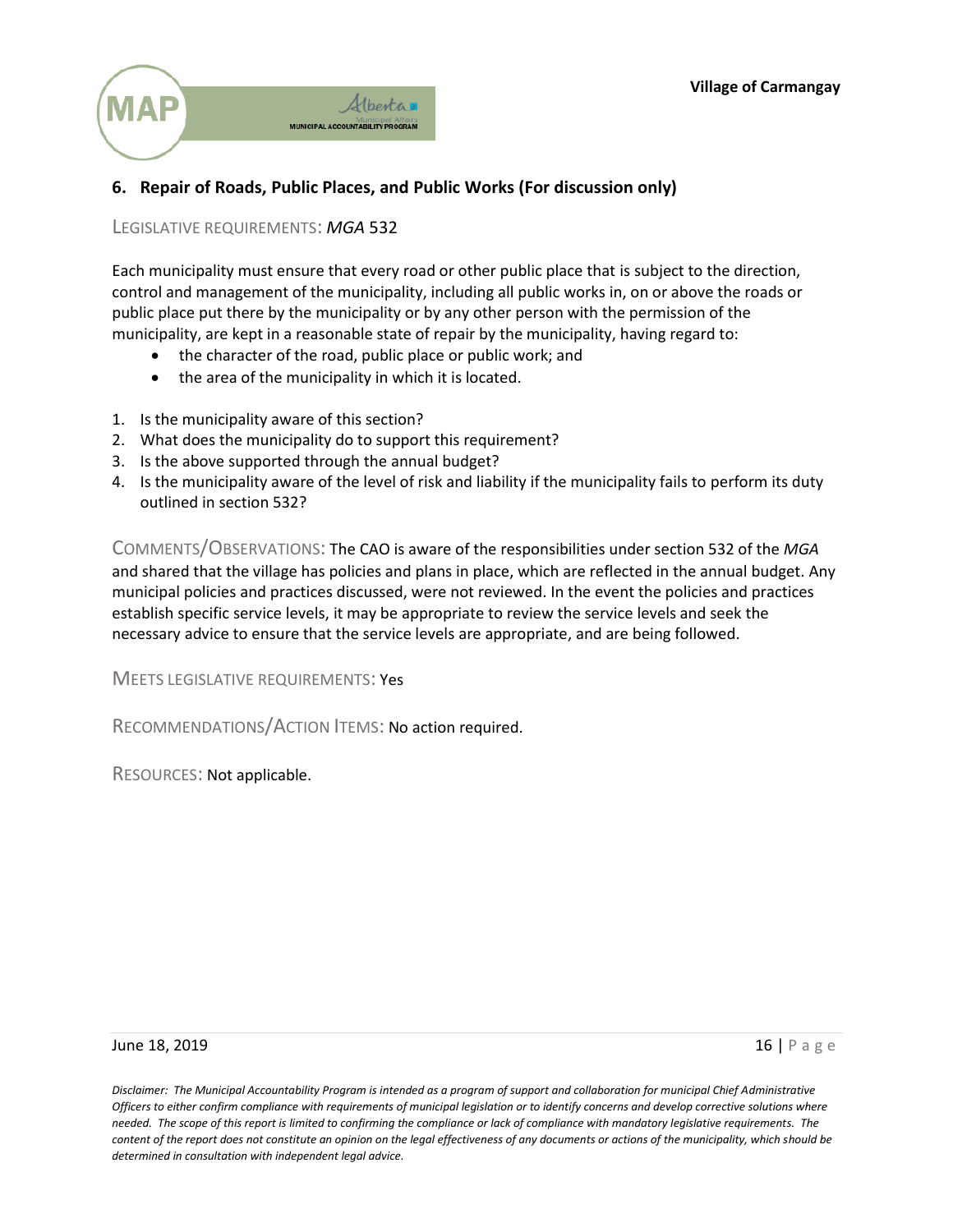

## <span id="page-16-0"></span>*3.2 Meetings*

<span id="page-16-1"></span>**1. Public Presence at Meetings**

LEGISLATIVE REQUIREMENTS: *MGA* 197 (1)

1. Are council and council committee meetings held in public?

COMMENTS/OBSERVATIONS: Meetings of council, including regular council meetings, special meetings and budget meetings, are advertised to the public and open for members of the public to attend.

MEETS LEGISLATIVE REQUIREMENTS: Yes

RECOMMENDATIONS/ACTION ITEMS: No action required.

RESOURCES: Not applicable.

#### **June 18, 2019** 17 | Page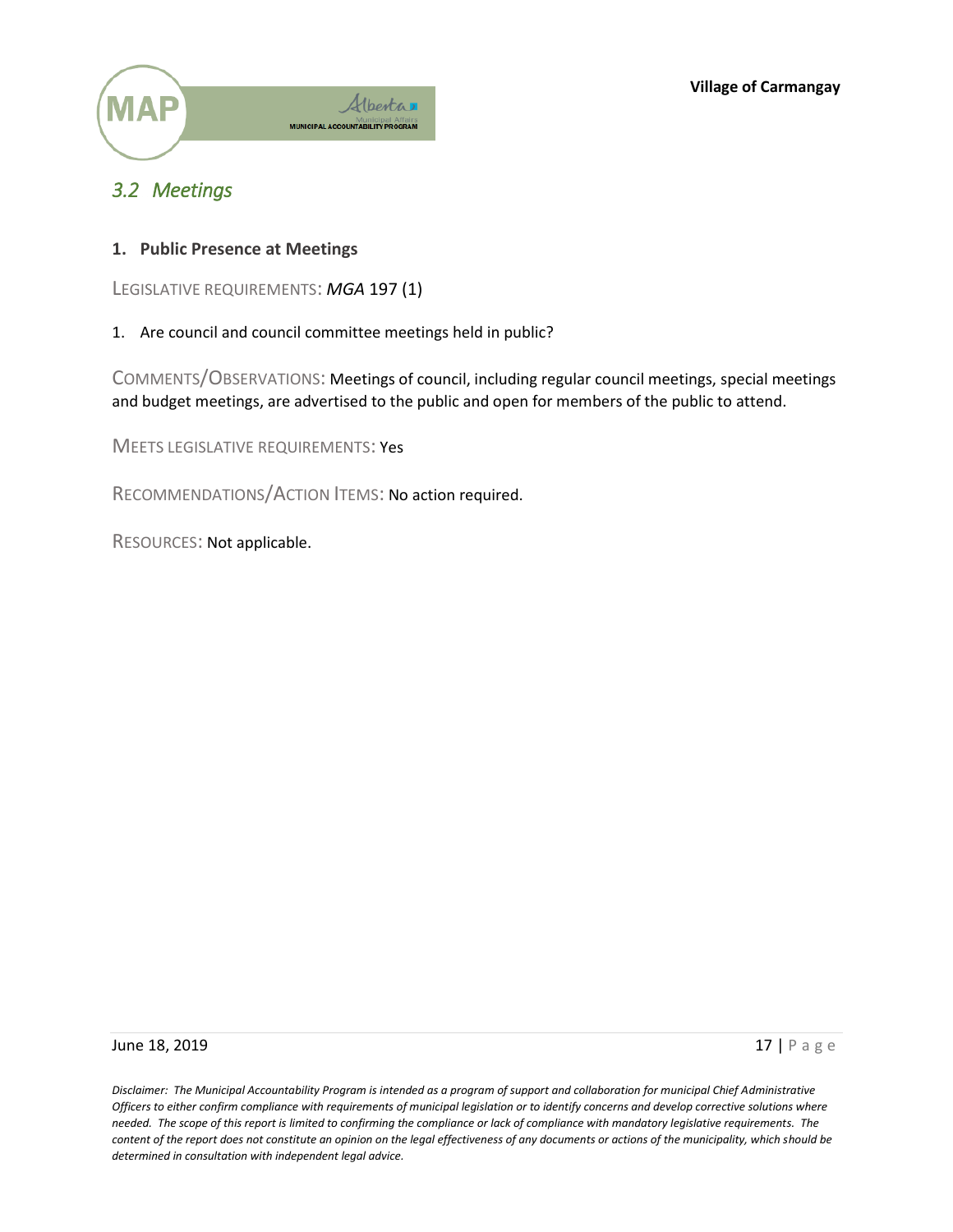

## <span id="page-17-0"></span>**2. Closed Meetings**

#### LEGISLATIVE REQUIREMENTS: *MGA* 197

- 1. Before closing all or a part of a meeting to the public:
	- Is a resolution passed to indicate what part of the meeting is to be closed?
	- Does the resolution identify what exception to disclosure under the *Freedom of Information and Protection of Privacy Act (FOIPP)* applies to the part of the meeting that is to be closed?
	- Are members of the public notified once the closed portion of the meeting is concluded?
- 2. Do the council meeting minutes record the names of those who attended the closed meeting and the reason for their attendance?

COMMENTS/OBSERVATIONS: Council minutes record when meetings are closed; however, council and administration refer to closed meetings as "executive session". With the amendments to the *MGA,*  portions of meetings held without the public in attendance are referred to as "closed session". Before going into closed session, exceptions to disclosure under the *Freedom of Information and Protection of Privacy Act (FOIPP)* are not cited. The village does not have a designated place for the public to gather outside the meeting room.

MEETS LEGISLATIVE REQUIREMENTS: No

RECOMMENDATIONS/ACTION ITEMS: "Closed session" should be used instead of "executive session" to reflect the terminology used in the *MGA.* Exceptions to disclosure under the *FOIPP Act* must be cited so the public is aware of what is being discussed in the closed session. Names of those who attended the closed session, and the reasons for their attendance must be recorded in the minutes.

RESOURCES: Municipal Affairs has developed an online resource for municipalities regarding closed meetings: [Closed Meetings of Council \(Municipal Affairs\)](http://www.municipalaffairs.alberta.ca/documents/Closed%20Meetings%20of%20Council.pdf)

MUNICIPAL RESPONSE: Response to the findings, or comments, status or action to be taken including key milestones and deadlines. Where resolutions of council are required please provide the date of approval and resolutions of council and/or bylaw numbers.

#### June 18, 2019 **18, 2019** 18 **18 | Page 18, 2019** 18 | Page 18, 2019 18 | Page 18, 2019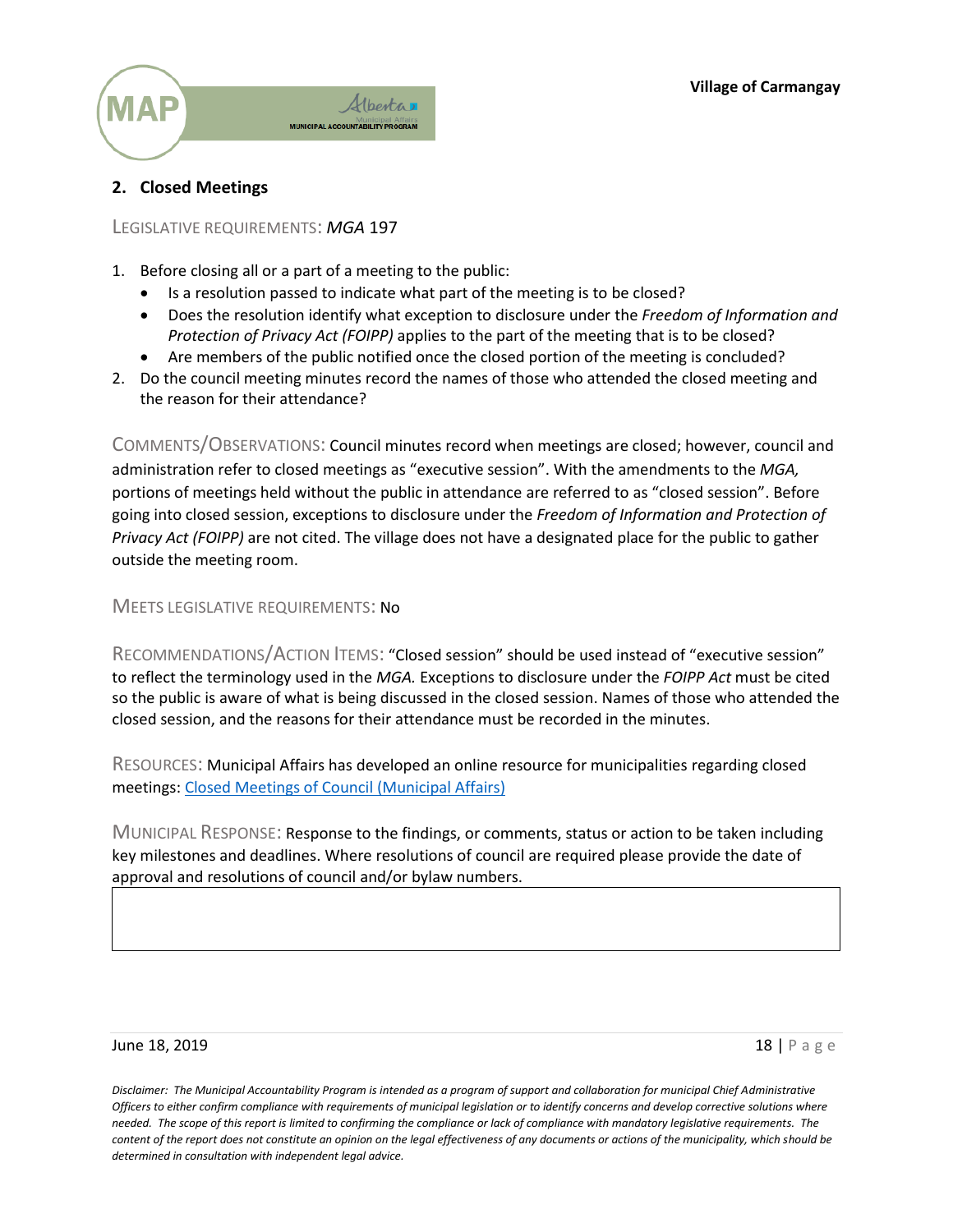

### <span id="page-18-0"></span>**3. Organizational Meeting**

LEGISLATIVE REQUIREMENTS: *MGA* 152, 159(1), 192

- 1. Is an Organizational Meeting held annually?
- 2. Is a chief elected officer (CEO) appointed (not a requirement if the CEO is elected at large or it is included in the procedural bylaw)?
- 3. Is a Deputy CEO appointed?

COMMENTS/OBSERVATIONS: Council held their last organizational meeting on October 16, 2018, within two weeks of the third Monday in October, which is in accordance with section 192 of the *MGA*. Council nominates the chief elected official and the deputy chief elected official from among councillors, sets council meeting dates and times, and appoints committee and board members.

MEETS LEGISLATIVE REQUIREMENTS: Yes

RECOMMENDATIONS/ACTION ITEMS: No action required.

RESOURCES: Not applicable.

**June 18, 2019** 19 | Page 19 | Page 19 | Page 19 | Page 19 | Page 19 | Page 19 | Page 19 | Page 19 | Page 19 | Page 19 | Page 19 | Page 19 | Page 19 | Page 19 | Page 19 | Page 19 | Page 19 | Page 19 | Page 19 | Page 19 | P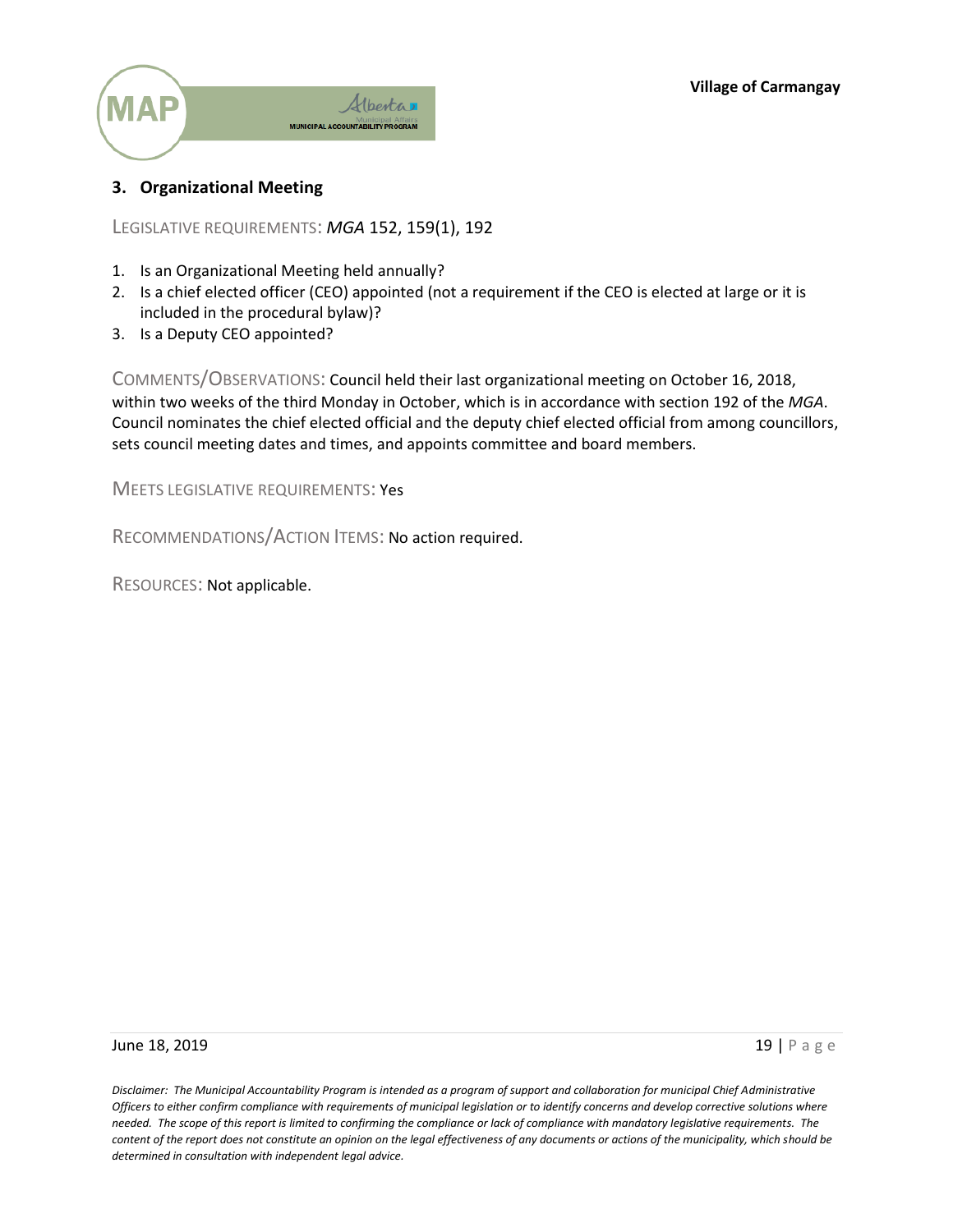

### <span id="page-19-0"></span>**4. Special Meetings**

LEGISLATIVE REQUIREMENTS: *MGA* 194

- 1. Has a special council meeting been held?
- 2. Was the proper notification provided to the public?
	- a. What method has council authorized that notice to be in?
- 3. If less than 24 hours was provided as notification, was the appropriate documentation signed by two-thirds of council?
- 4. Was there a need to change the agenda for the special meeting?
- 5. If the agenda was modified, was all of council present at the meeting to approve the change?

COMMENTS/OBSERVATIONS: The last special council meeting was held November 30, 2018. Council passed a motion at the regular scheduled council meeting of November 20, 2018 to hold the special meeting. The agenda was changed, and all of council were at the meeting to approve the change.

MEETS LEGISLATIVE REQUIREMENTS: Yes

RECOMMENDATIONS/ACTION ITEMS: No action required.

RESOURCES: Not applicable.

**June 18, 2019** 20 **Page 20 | Page 20 | Page 20 | Page 20 | Page 20 | Page 20 | Page 20 | Page 20 | Page 20 | Page**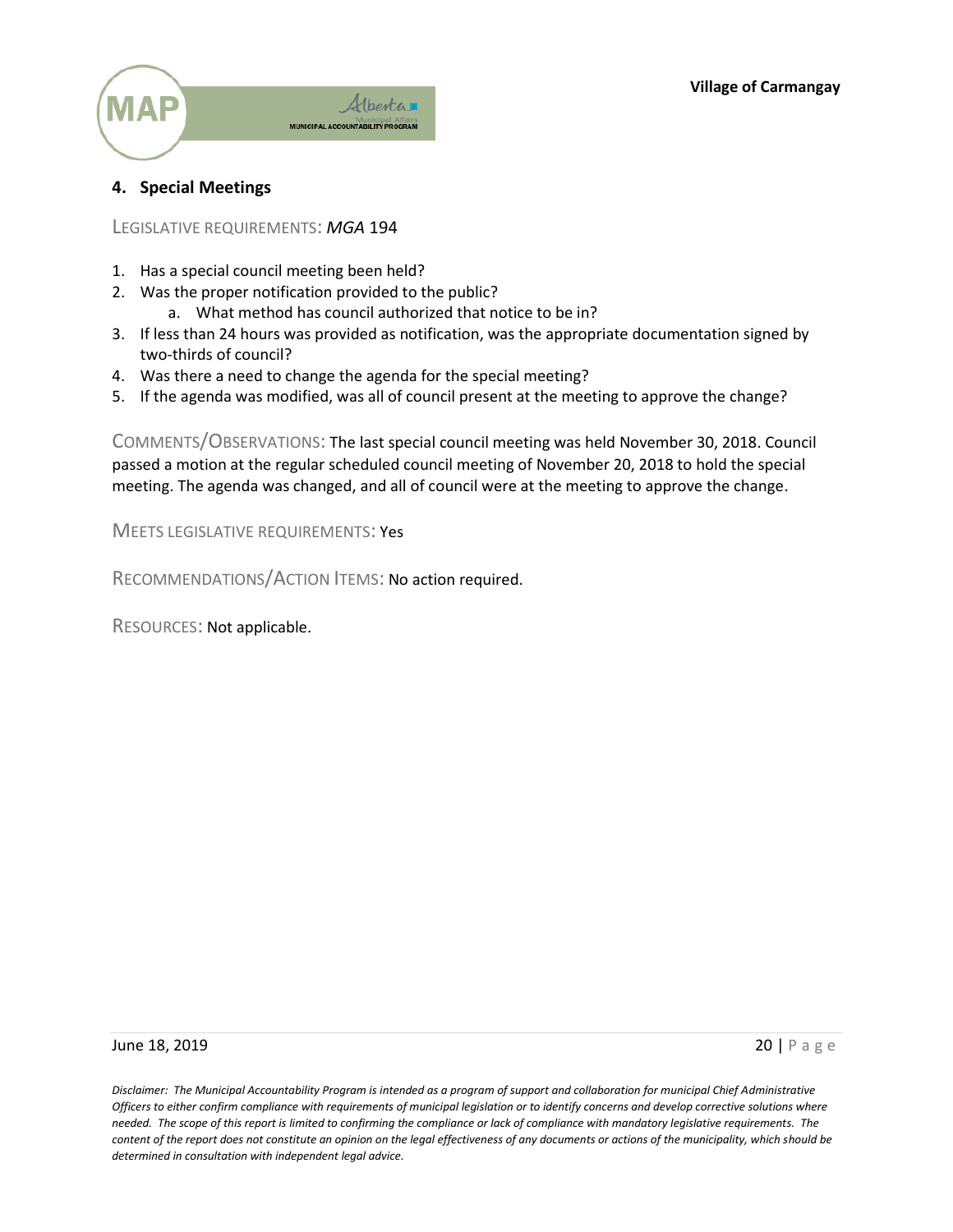

## <span id="page-20-0"></span>**5. Meetings Through Electronic Communications**

LEGISLATIVE REQUIREMENTS: *MGA* 199

- 1. Has notice been provided to the public, including the way in which the meeting is to be conducted?
- 2. Do the facilities enable the public to watch or listen to the meeting?
- 3. Was a designated officer in attendance at the facility?
- 4. Do the facilities enable the meeting's participants to watch or hear each other?

COMMENTS/OBSERVATIONS: Council does not currently use electronic communications for meetings. It was noted that the documentation provided for development permit application no. 2018-03 shows the decision made on August 30, 2018 was made through email communications between municipal planning commission members. While section 199 of the *MGA* allows meetings by electronic communications, the *Act* requires that notice be provided to the public including: the way the meeting is to be conducted, ensuring the facilities enable the public to watch or hear the meeting at a place specified in the meeting notice, and the meeting participants can watch or hear each other.

MEETS LEGISLATIVE REQUIREMENTS: No

RECOMMENDATIONS/ACTION ITEMS: Meetings may only be conducted through electronic communications in accordance with the requirements of section 199 of the *MGA*.

RESOURCES: Municipal Affairs Advisors are available to provide general support by calling toll-free 310-0000 and then 780-427-2225.

Municipal Affairs has developed an online resource for municipalities regarding general meeting procedures: [Procedural Bylaw and Agendas](http://www.municipalaffairs.alberta.ca/documents/Procedure%20Bylaw%20and%20the%20Agenda.pdf)

MUNICIPAL RESPONSE: Response to the findings, or comments, status or action to be taken including key milestones and deadlines. Where resolutions of council are required please provide the date of approval and resolutions of council and/or bylaw numbers.

#### **June 18, 2019** 21 | Page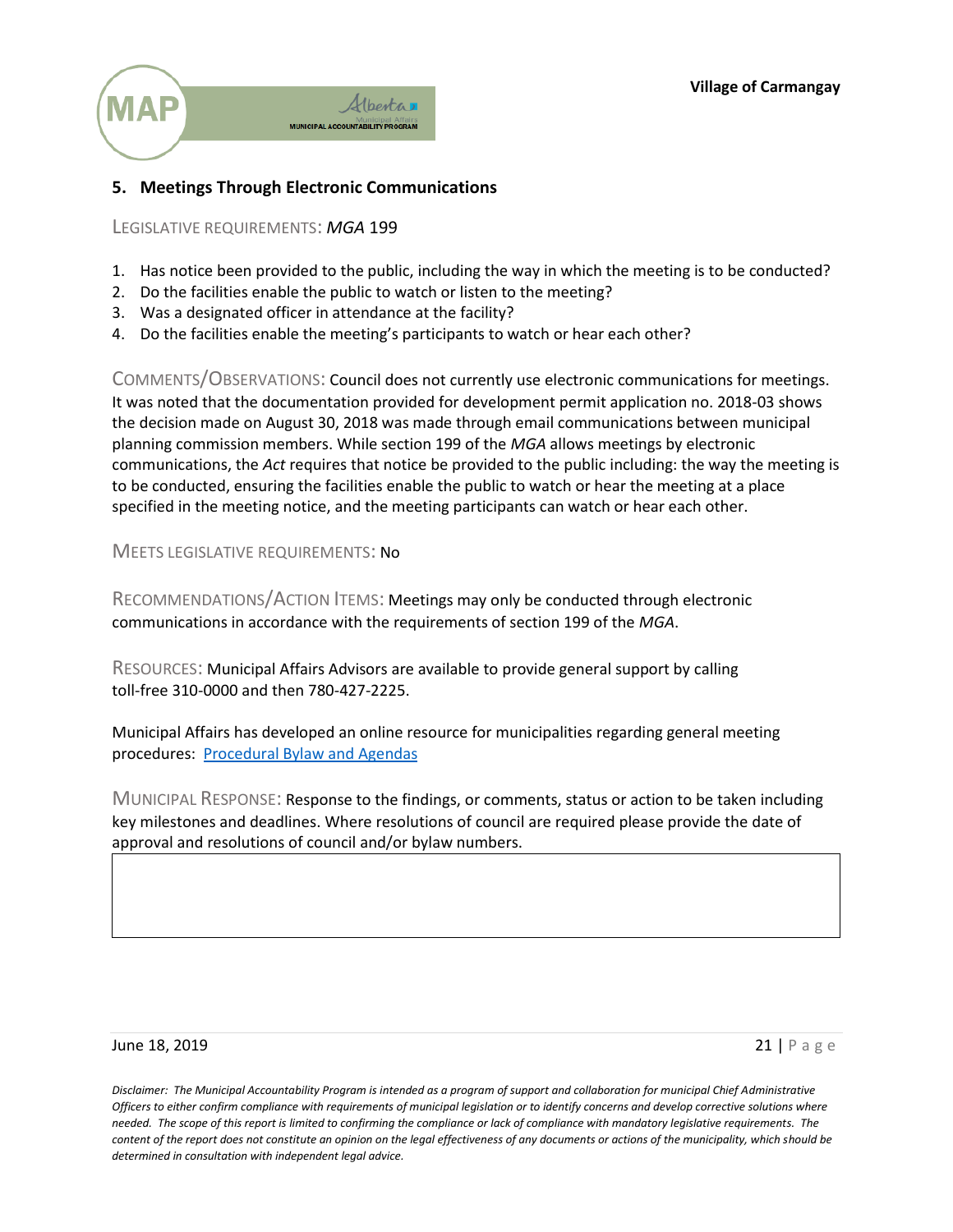

## <span id="page-21-0"></span>**6. Regular Meeting Change Notice**

LEGISLATIVE REQUIREMENTS: *MGA* 193

- 1. Has the date, time or place of a regularly scheduled meeting been changed?
- 2. Was at least 24 hours' notice of the change provided to any councillors not present at the meeting at which the change was made, and to the public?

COMMENTS/OBSERVATIONS: Council has not had a need to change a regular scheduled council meeting.

MEETS LEGISLATIVE REQUIREMENTS: Yes

RECOMMENDATIONS/ACTION ITEMS: No action required.

RESOURCES: Not applicable.

**June 18, 2019** 22 | Page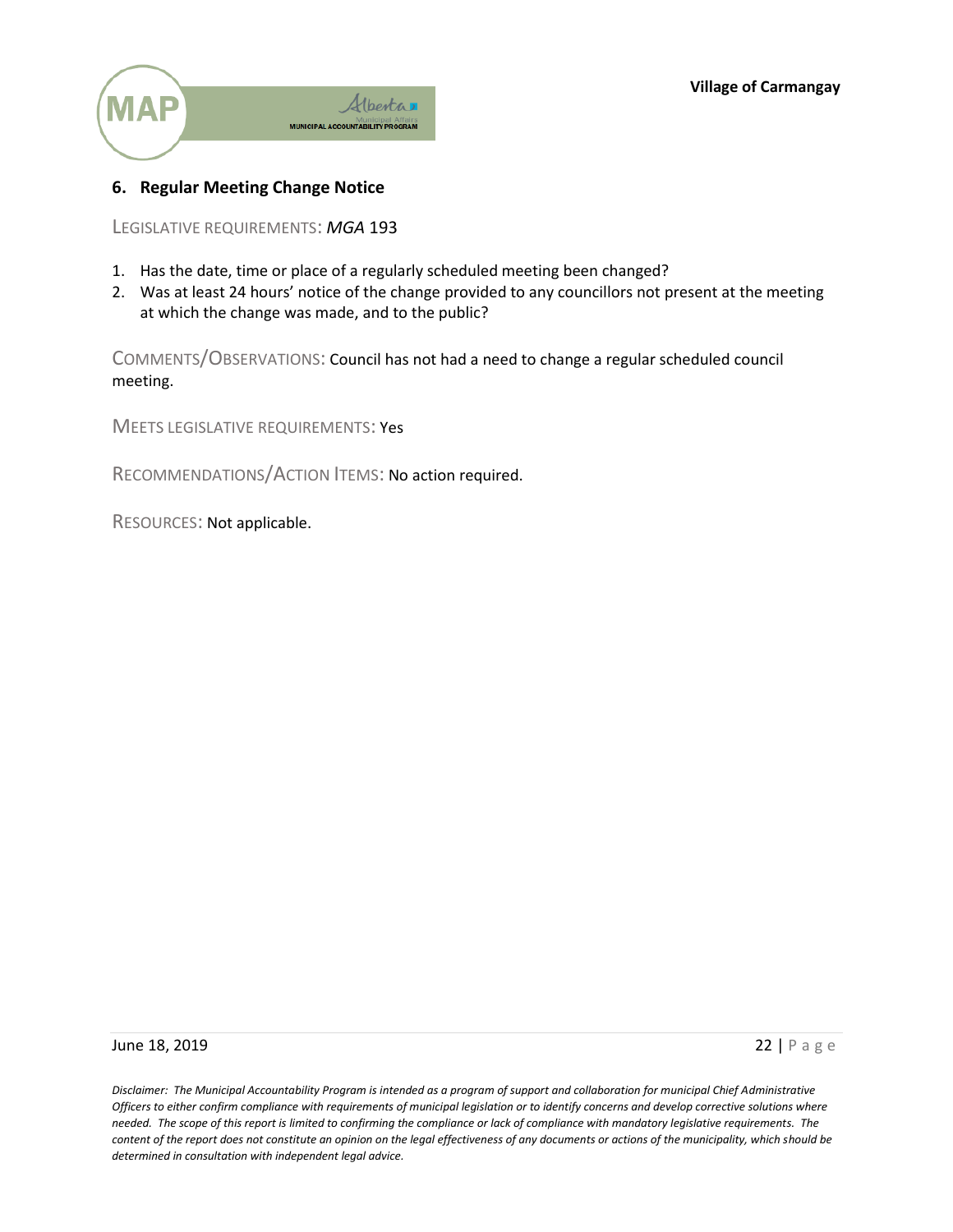**Village of Carmangay**



## <span id="page-22-0"></span>*3.3 Meeting Procedures*

#### <span id="page-22-1"></span>**1. Authority to Act**

LEGISLATIVE REQUIREMENTS: *MGA* 180-181

#### 1. Are resolutions or bylaws passed in an open public meeting?

COMMENTS/OBSERVATIONS: At the June 18, 2019 meeting of council observed, there were decisions of council that were not formalized through a resolution. An example of this occurred when council accepted several items as information without a resolution.

MEETS LEGISLATIVE REQUIREMENTS: No

RECOMMENDATIONS/ACTION ITEMS: All decisions of council must be formalized through a council resolution or bylaw that is passed in an open public meeting, with a quorum present.

RESOURCES: Municipal Affairs Advisors are available to provide general support by calling toll-free 310-0000 and then 780-427-2225.

MUNICIPAL RESPONSE: Response to the findings, or comments, status or action to be taken including key milestones and deadlines. Where resolutions of council are required please provide the date of approval and resolutions of council and/or bylaw numbers.

#### **June 18, 2019** 23 | Page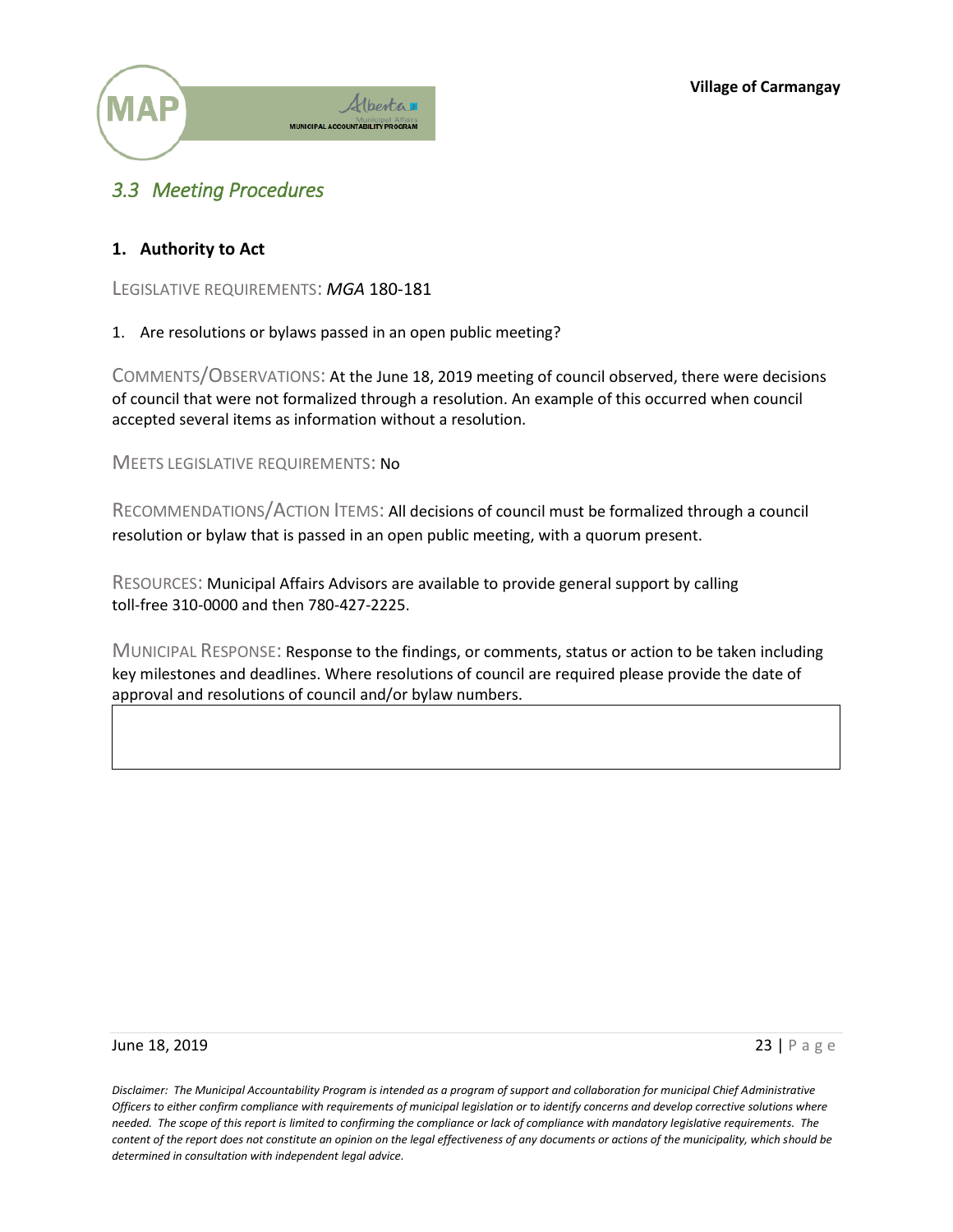

## <span id="page-23-0"></span>**2. Quorum**

LEGISLATIVE REQUIREMENTS: *MGA* 167

1. Is a majority of council present at the meeting to exercise their authority to act under sections 180 and 181?

COMMENTS/OBSERVATIONS: Village council consists of three elected officials. The minutes that were reviewed, and the council meeting that was observed met the quorum requirements.

MEETS LEGISLATIVE REQUIREMENTS: Yes

RECOMMENDATIONS/ACTION ITEMS: No action required.

RESOURCES: Not applicable.

#### **June 18, 2019** 24 | Page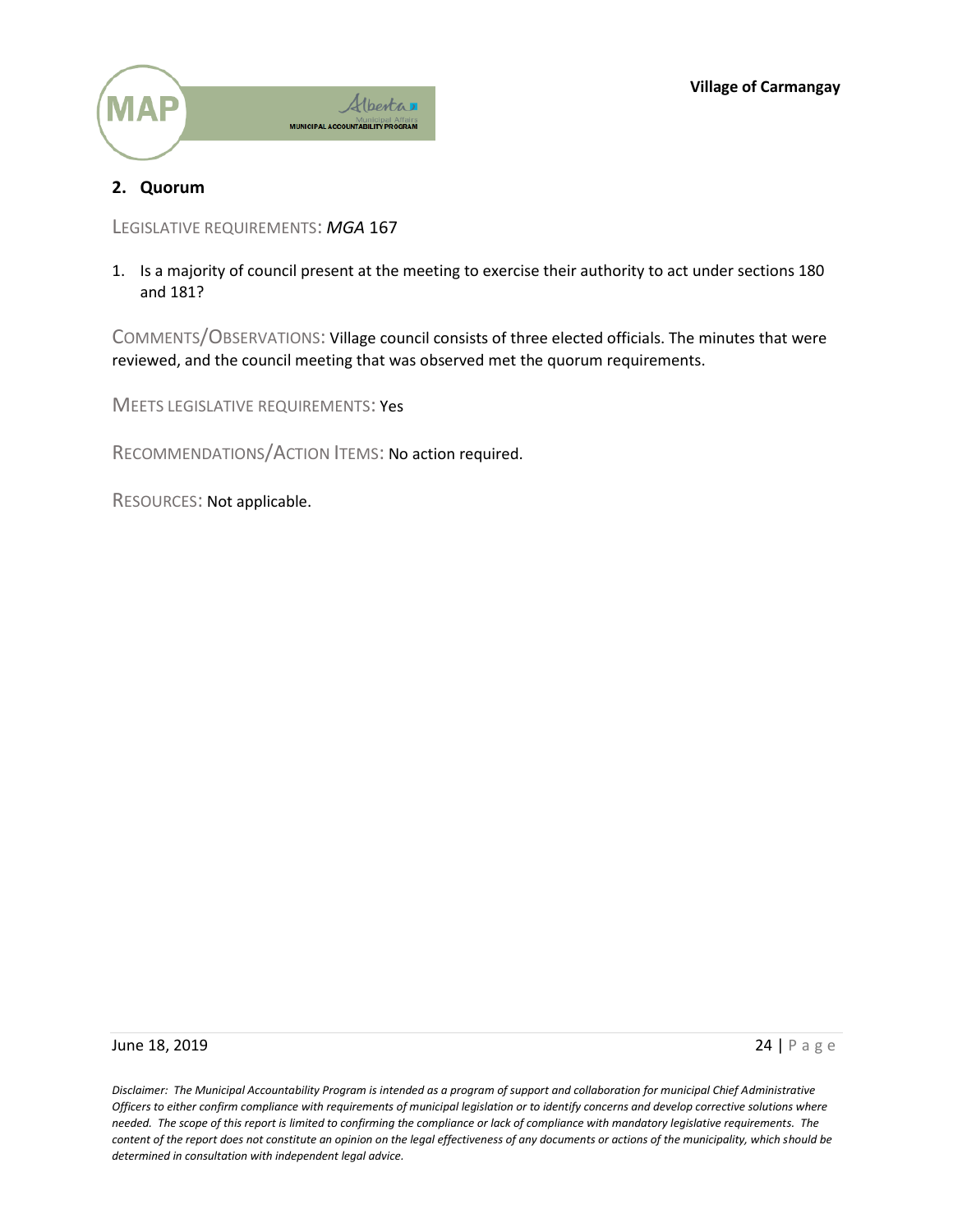

## <span id="page-24-0"></span>**3. Voting**

LEGISLATIVE REQUIREMENTS: *MGA* 182-185

- 1. Does each councillor participate in voting (unless an abstention is required or permitted and is noted)?
- 2. Is an abstention from voting recorded in the minutes?
- 3. Is the request for a recorded vote done prior to the vote being taken?

COMMENTS/OBSERVATIONS: Each councillor participated in voting during the June 18, 2019 council meeting that was observed. There were no abstentions and no requests for recorded votes. The voting documented in the council meeting minutes, and demonstrated at the June 18, 2019 council meeting met the legislative requirements.

MEETS LEGISLATIVE REQUIREMENTS: Yes

RECOMMENDATIONS/ACTION ITEMS: No action required.

RESOURCES: Not applicable.

#### **June 18, 2019** 25 | Page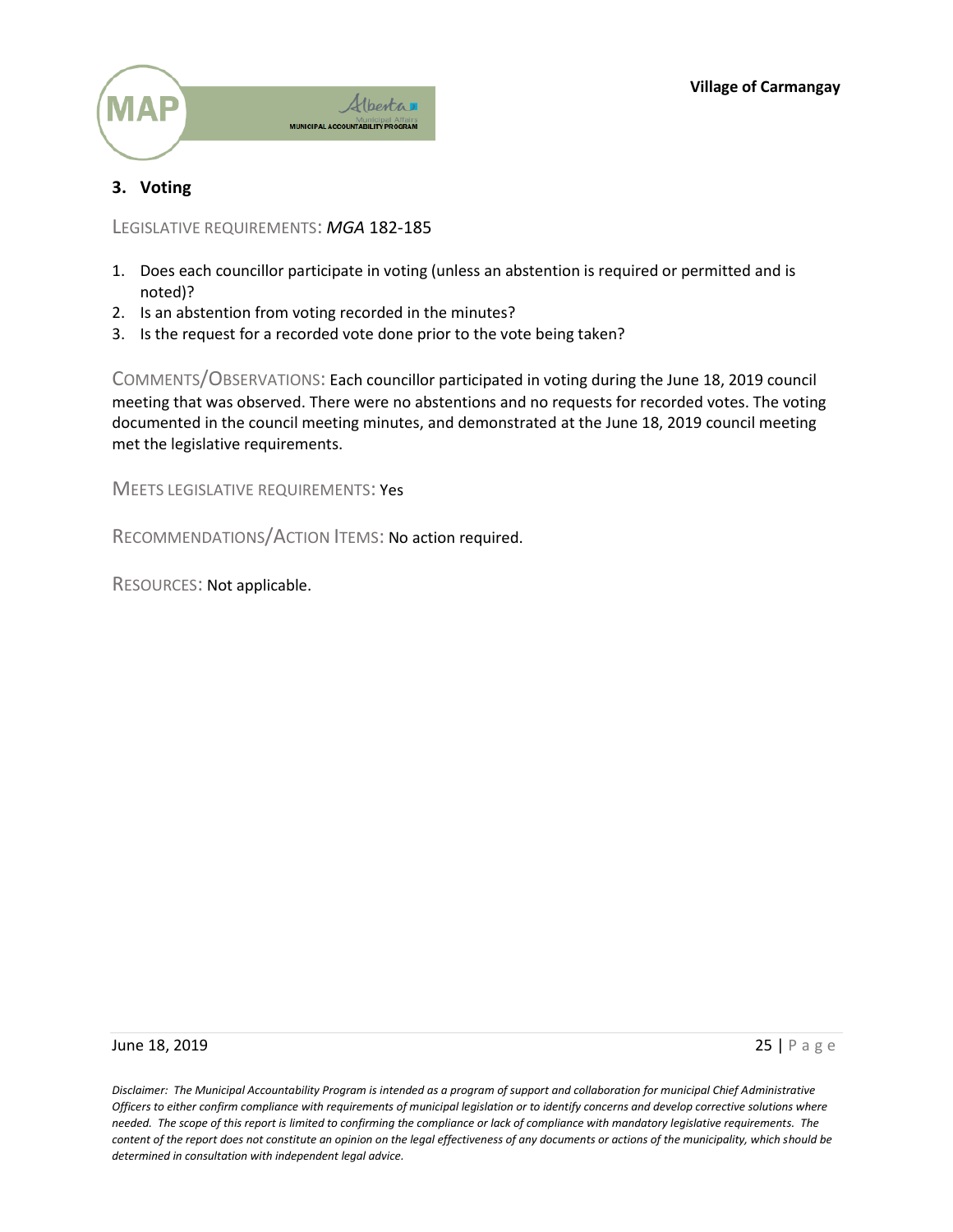

#### <span id="page-25-0"></span>**4. Pecuniary Interest**

LEGISLATIVE REQUIREMENTS: *MGA* 172

- 1. When a pecuniary interest is declared:
	- is the general nature of the pecuniary interest disclosed;
	- has the councillor abstained from voting on any question relating to the matter;
	- has the councillor abstained from any discussion on the matter if applicable; and
	- has the councillor left the room if applicable?

COMMENTS/OBSERVATIONS: There were no items of pecuniary interest at the June 18, 2019 council meeting. The minutes reviewed did not include a disclosure of pecuniary interest. A resource is provided below in the event a pecuniary interest situation arises in the future.

MEETS LEGISLATIVE REQUIREMENTS: Yes

RECOMMENDATIONS/ACTION ITEMS: No action required.

RESOURCES: Municipal Affairs has prepared a document that describes pecuniary interest, exceptions and the procedures for disclosure: [Pecuniary Interest](http://www.municipalaffairs.alberta.ca/documents/Pecuniary_interest_%202017.pdf)

MUNICIPAL RESPONSE: Not applicable.

#### **June 18, 2019** 26 | Page 2019 26 | Page 2019 26 | Page 2019 26 | Page 2019 26 | Page 2019 26 | Page 2019 26 | Page 2019 26 | Page 2019 26 | Page 2019 26 | Page 2019 26 | Page 2019 26 | Page 2019 26 | Page 2019 26 | Page 2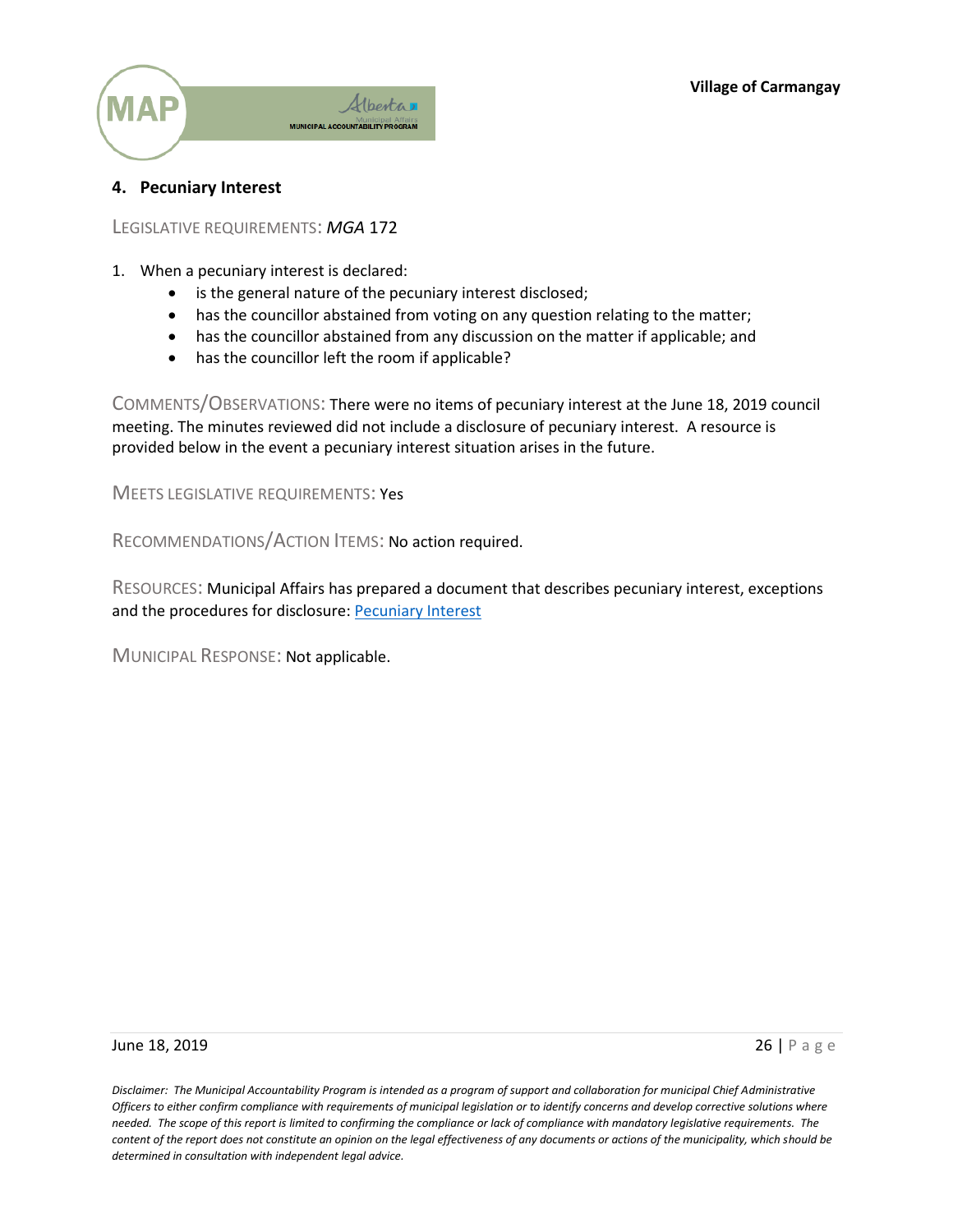

#### <span id="page-26-0"></span>**5. Council Meeting Minutes**

LEGISLATIVE REQUIREMENTS: *MGA* 172, 184, 185, 197, 208, 230

- 1. Are the minutes recorded in the English language without note or comment?
- 2. Do the minutes include the names of the councillors present at the council meeting?
- 3. Are the minutes given to council for adoption at a subsequent council meeting?
- 4. Are recorded votes documented?
- 5. Are disclosures of councillor pecuniary interest recorded in the minutes?
- 6. Are abstentions from public hearings recorded?
- 7. Are the minutes recorded in accordance with section 230 of the *MGA* when a public hearing is held?
- 8. Are the minutes kept safe?

COMMENTS/OBSERVATIONS: The council meeting minutes reviewed contain numerous comments and summaries of discussions by those in attendance at the council meeting. Specifically this occurs under delegations and reports. Names of councillors present were recorded and minutes of the previous meeting were reviewed and approved by a resolution of council.

MEETS LEGISLATIVE REQUIREMENTS: No

RECOMMENDATIONS/ACTION ITEMS: The minutes are to be documented in accordance with the requirements of section 208(1)(a) of the *MGA,* without note or comment.

RESOURCES: Municipal Affairs Advisors are available to provide general support by calling toll-free 310-0000 and then 780-427-2225.

Municipal Affairs provides the following resource to assist CAOs in the preparation of council meeting minutes: [The Preparation of Meeting Minutes for Council \(Municipal Affairs\)](http://www.municipalaffairs.alberta.ca/documents/The%20Preparation%20of%20Meeting%20Minutes%20for%20Council.pdf)

MUNICIPAL RESPONSE: Response to the findings, or comments, status or action to be taken including key milestones and deadlines. Where resolutions of council are required please provide the date of approval and resolutions of council and/or bylaw numbers.

#### **June 18, 2019** 27 | Page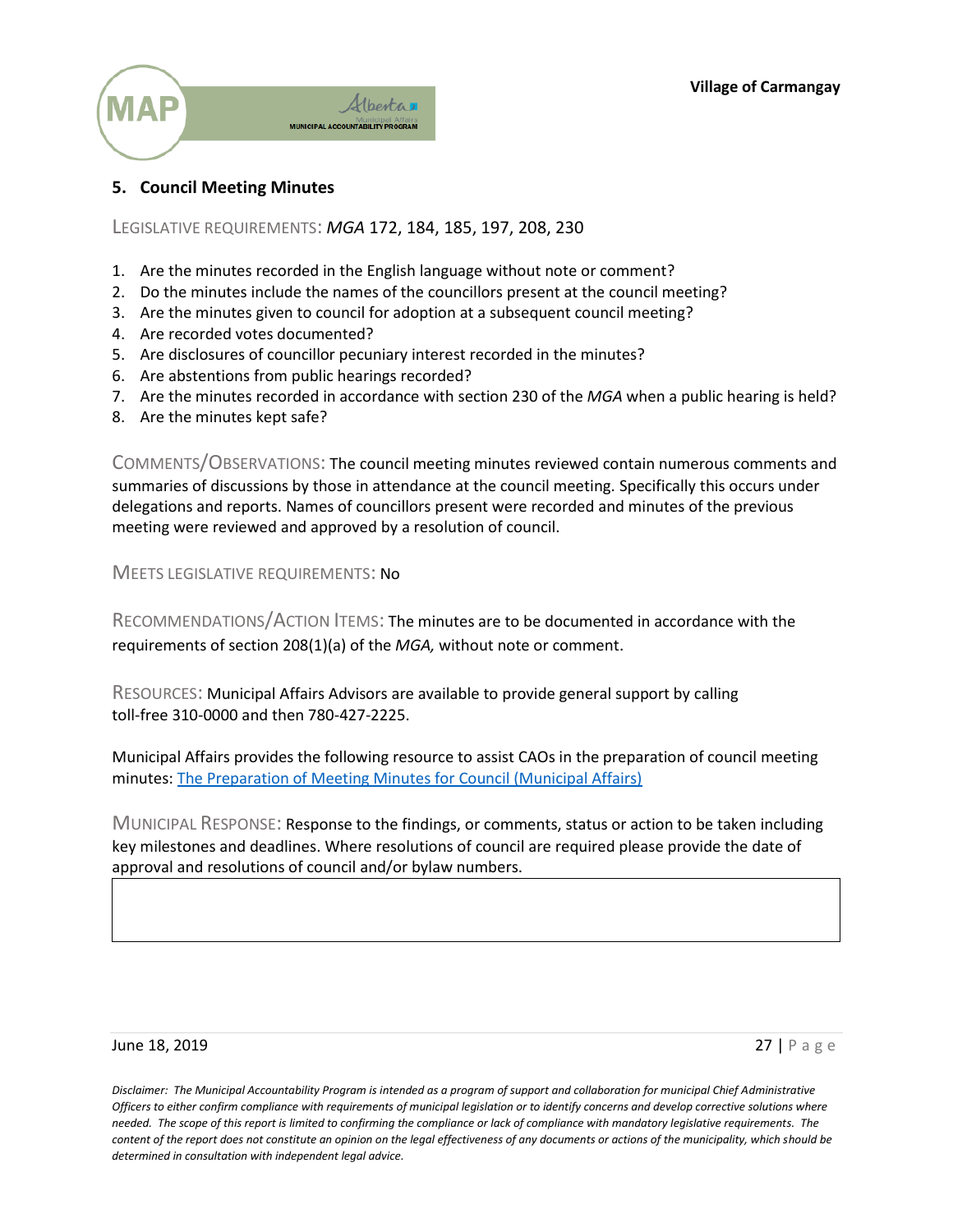

## <span id="page-27-0"></span>*3.4 Mandatory Bylaws*

### <span id="page-27-1"></span>**1. Code of Conduct**

LEGISLATIVE REQUIREMENTS: *MGA* 146.1, Code of Conduct for Elected Officials Regulation 200/2017

- 1. Is there a code of conduct bylaw?
- 2. Does the bylaw apply to all councillors equally?
- 3. Are there sanctions for breaching the code of conduct?
- 4. Does the bylaw include the following topics:
	- representing the municipality;
	- communicating on behalf of the municipality;
	- respecting the decision-making process;
	- adherence to policies, procedures and bylaws;
	- respectful interactions with councillors, staff, the public and others;
	- confidential information;
	- conflicts of interest:
	- improper use of influence;
	- use of municipal assets and services; and
	- orientation and other training attendance?
- 5. Has a complaint system been established within the bylaw?
- 6. Does the complaint system address:
	- who may make a complaint alleging a breach of the code of conduct;
	- $\bullet$  the method by which a complaint may be made;
	- the process to be used to determine the validity of a complaint; and
	- the process to be used to determine how sanctions are imposed if a complaint is determined to be valid?
- 7. Has the code of conduct been reviewed in the last four years? (Not applicable until 2022)

COMMENTS/OBSERVATIONS: COMMENTS/OBSERVATIONS: The Village of Carmangay has a council code of conduct policy, however Section 146.1 of the *MGA* requires the council code of conduct to be a bylaw.

MEETS LEGISLATIVE REQUIREMENTS: No

RECOMMENDATIONS/ACTION ITEMS: To be compliant, a council code of conduct bylaw, meeting the required provisions stated in the Code of Conduct for Elected Officials Regulation must be adopted.

#### **June 18, 2019** 28 | Page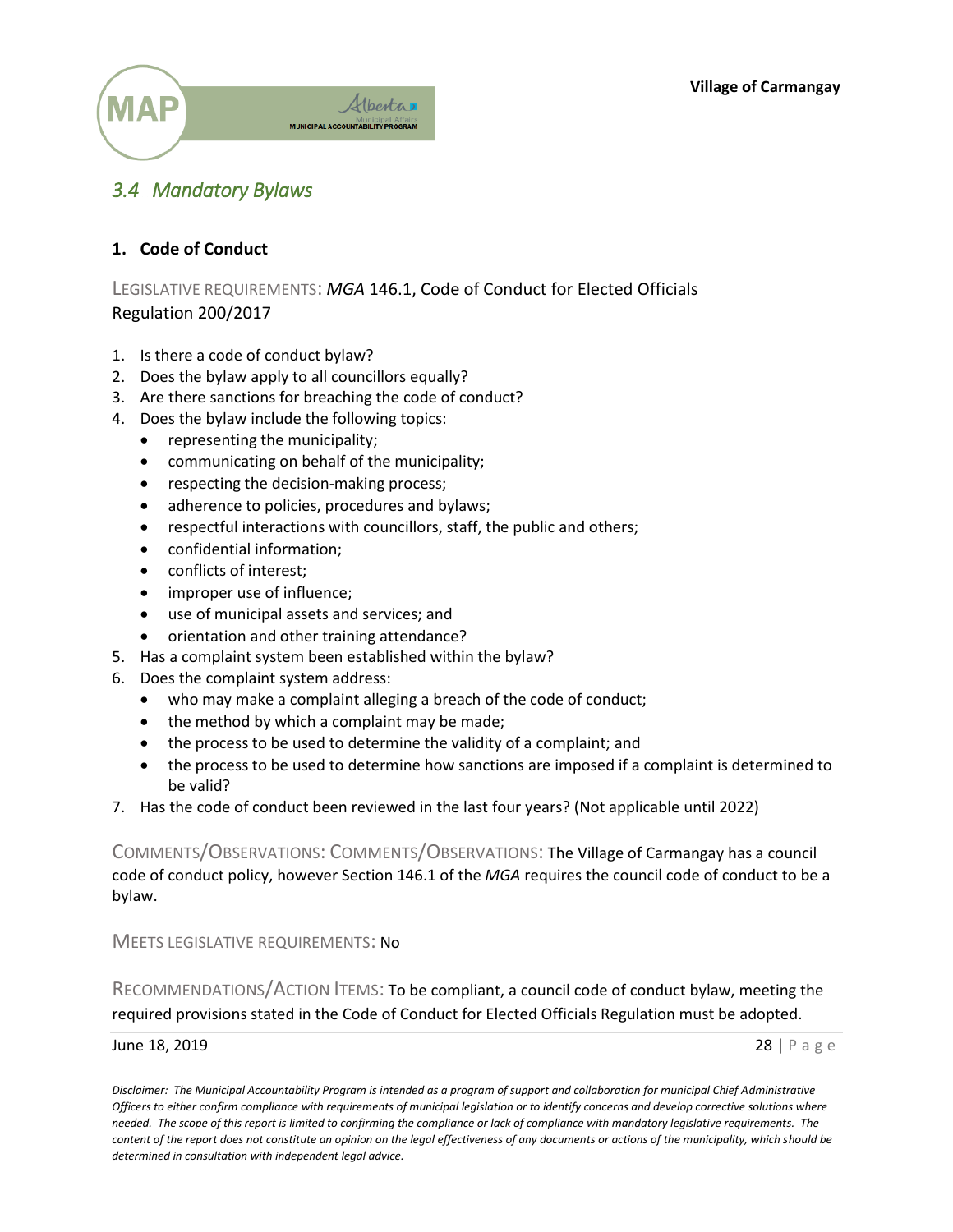

RESOURCES: The *[Councillor Code of Conduct: A Guide for Municipalities](https://auma.ca/sites/default/files/councillor_codes_of_conduct_guidance_document_-_final.pdf)* is a tool developed by the Alberta Urban Municipalities Association (AUMA), in partnership with the Rural Municipalities of Alberta (RMA) and Alberta Municipal Affairs, to help municipalities develop their local codes of conduct.

The resource is divided into two parts:

- The first part is an explanation of codes of conduct and what the legislative amendments require.
- The second part is an actual template that municipalities can use and adapt to their local context: [Access the Word version of the bylaw template.](https://auma.ca/sites/default/files/councillor_codes_of_conduct_guidance_bylaw_template.docx)

MUNICIPAL RESPONSE: Response to the findings, or comments, status or action to be taken including key milestones and deadlines. Where resolutions of council are required please provide the date of approval and resolutions of council and/or bylaw numbers.

#### **June 18, 2019** 29 | Page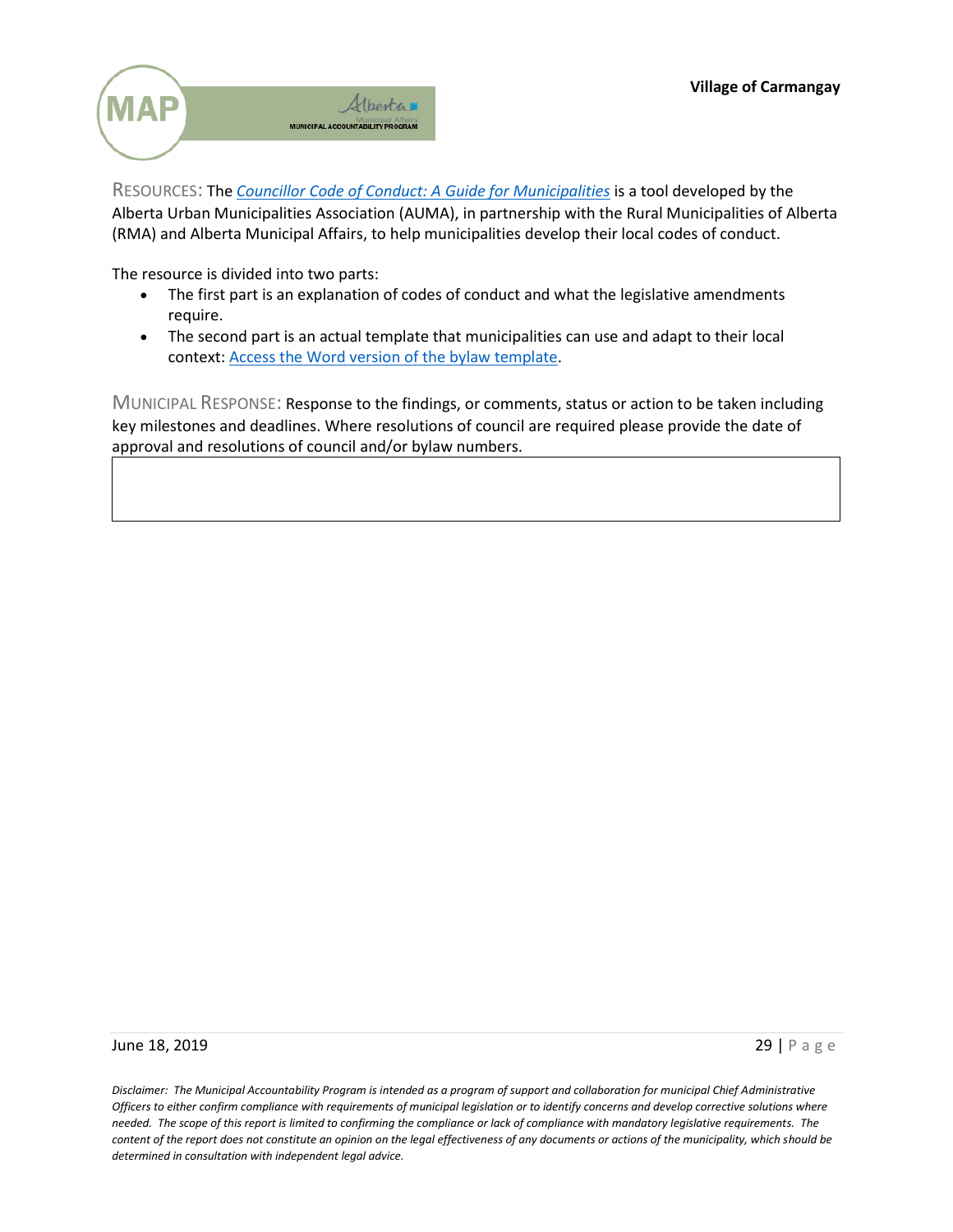

## <span id="page-29-0"></span>**2. Establishment of the Chief Administrative Officer Position**

LEGISLATIVE REQUIREMENTS: *MGA* 205

- 1. Is there a bylaw establishing the position of CAO?
- 2. Is there a council resolution that appoints the current CAO?

COMMENTS/OBSERVATIONS: Bylaw 785 was passed on August 21, 2018 and establishes the CAO position for the village. The current CAO was appointed by a council resolution at the August 21, 2018 regular council meeting.

MEETS LEGISLATIVE REQUIREMENTS: Yes

RECOMMENDATIONS/ACTION ITEMS: No action required.

RESOURCES: Not applicable.

**June 18, 2019** 30 | Page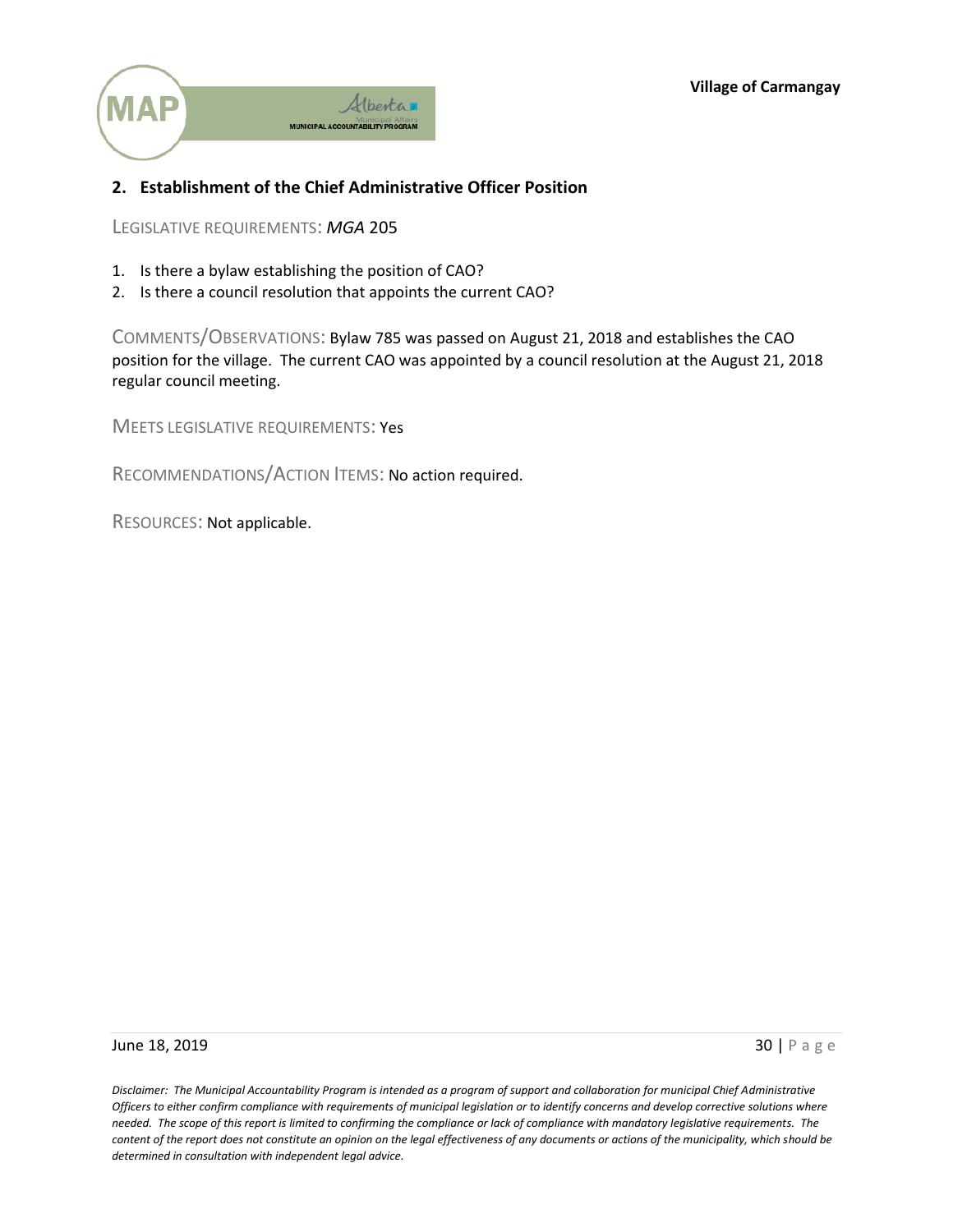

## <span id="page-30-0"></span>**3. Designated Officers**

LEGISLATIVE REQUIREMENTS: *MGA* 210, 284.2, 456.1, 627.1(3)

- 1. Are the following designated officer positions established by bylaw:
	- a. municipal assessor;
	- b. assessment review board clerk; and
	- c. subdivision and development appeal board clerk?
- 2. Are there any other designated officer positions, and is there a bylaw to establish these positions?

COMMENTS/OBSERVATIONS: Bylaw 778 was passed on September 19, 2017 and establishes the assessor as a designated officer. Land use bylaw 742 was passed in May 2013 and establishes a designated officer for carrying out duties outlined in the land use bylaw. The assessment review board, and the subdivision and development appeal board clerk positions have not been established as designated officer positions.

MEETS LEGISLATIVE REQUIREMENTS: No

RECOMMENDATIONS/ACTION ITEMS: The village must pass bylaws establishing the positions of assessment review board clerk and subdivision and development appeal board clerk as designated officers.

RESOURCES: Municipal Affairs Advisors are available to provide general support by calling toll-free 310-0000 and then 780-427-2225.

MUNICIPAL RESPONSE: Response to the findings, or comments, status or action to be taken including key milestones and deadlines. Where resolutions of council are required please provide the date of approval and resolutions of council and/or bylaw numbers.

#### June 18, 2019  $\overline{31}$  | Page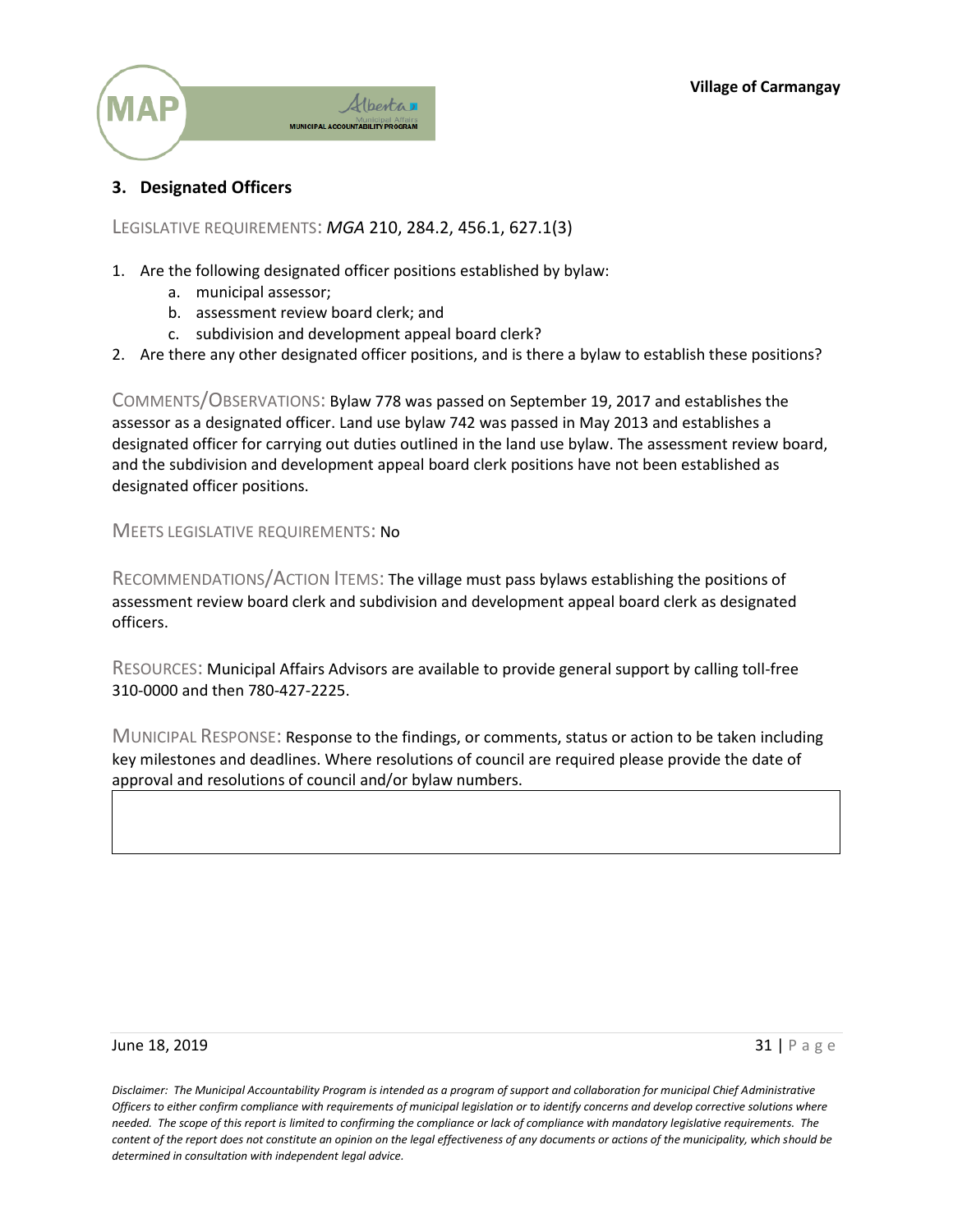

## <span id="page-31-0"></span>**4. Borrowing Bylaw(s)**

#### LEGISLATIVE REQUIREMENTS: *MGA* 251-259, Debt Limit Regulation 255/2000

- 1. Is there a current borrowing bylaw?
- 2. Does the borrowing bylaw set out:
	- the amount of money to be borrowed and, in general terms, the purpose for which the money is borrowed;
	- the maximum rate of interest, the term and the terms of repayment of the borrowing; and
	- the source or sources of money to be used to pay the principal and interest owing under the borrowing?
- 3. Was the borrowing bylaw advertised (if required)?

COMMENTS/OBSERVATIONS: Bylaw 781 was passed on February 20, 2018 and provides for borrowing for operating expenditures. The bylaw does not set out the maximum rate of interest. The bylaw did not require advertising.

MEETS LEGISLATIVE REQUIREMENTS: No

RECOMMENDATIONS/ACTION ITEMS: Borrowing bylaw 781 must be amended to include the maximum rate of interest to be paid in accordance with section 251(2)(b) of the *MGA*.

RESOURCES: Municipal Affairs Financial Advisors are available to provide financial support by calling toll-free 310-0000 and then 780-427-2225.

The Alberta Capital Finance Authority (ACFA) is a not for profit provincial authority that provides local governments with financing for capital projects. Their website provides a variety of tools to assist municipalities with borrowings:<http://www.acfa.gov.ab.ca/nav/about-us.html>

MUNICIPAL RESPONSE: Response to the findings, or comments, status or action to be taken including key milestones and deadlines. Where resolutions of council are required please provide the date of approval and resolutions of council and/or bylaw numbers.

#### **June 18, 2019** 32 | Page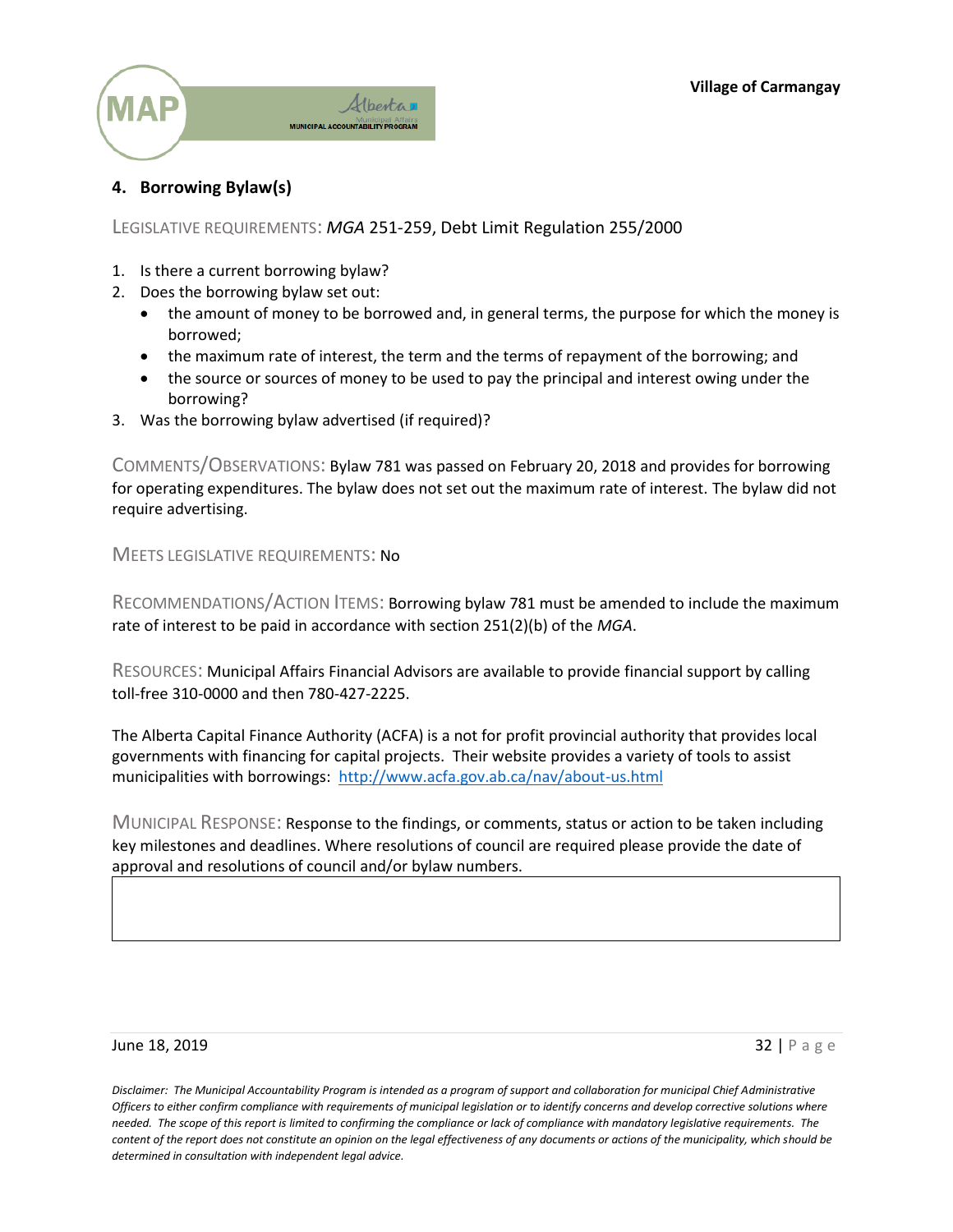

## <span id="page-32-0"></span>**5. Property Tax Bylaw**

LEGISLATIVE REQUIREMENTS: *MGA* 353-359, Matters Relating to Assessment Sub-classes Regulation 202/2017

- 1. Is a property tax bylaw passed annually?
- 2. Are the rates in accordance with the:
	- assessment class (section 297);
	- x Matters Relating to Assessment Sub-classes Regulation; and
	- municipal assessment sub-class bylaw (if required)?
- 3. Does the tax rate bylaw maintain a maximum 5:1 tax ratio between residential and non-residential assessment classes?
- 4. Are the requisitions accounted for?
- 5. Are the calculations correct?
- 6. Is there a minimum tax applied as per section 357?

COMMENTS/OBSERVATIONS: The Village of Carmangay passes a tax bylaw annually. Tax rate bylaw 787, passed on April 16, 2019, was reviewed and the following was noted:

- $\bullet$  the bylaw does not account for the requisition for designated industrial properties (DIP);
- $\bullet$  the bylaw contains two minimum taxes within the property tax bylaw, which is contrary to Municipal Affairs position that only one minimum tax within the property tax bylaw is permitted; and
- the calculations are incorrect for general municipal, ASFF residential and the seniors foundation, which will result in an under collection of taxes.

#### MEETS LEGISLATIVE REQUIREMENTS: No

RECOMMENDATIONS/ACTION ITEMS: Moving forward, the village must ensure that the tax rate bylaw calculations are correct and only one minimum tax is levied. Also, the property tax bylaw must account for all requisitions imposed, including requisitions for designated industrial properties (DIP), in accordance with section 359(1) of the *MGA*.

RESOURCES: Municipal Affairs Financial Advisors are available to provide financial support by calling toll-free 310-0000 and then 780-427-2225.

Municipal Affairs has created an example tax bylaw to assist municipalities when developing their annual property tax bylaw: **Example Property Tax Bylaw**.

#### **June 18, 2019** 33 | Page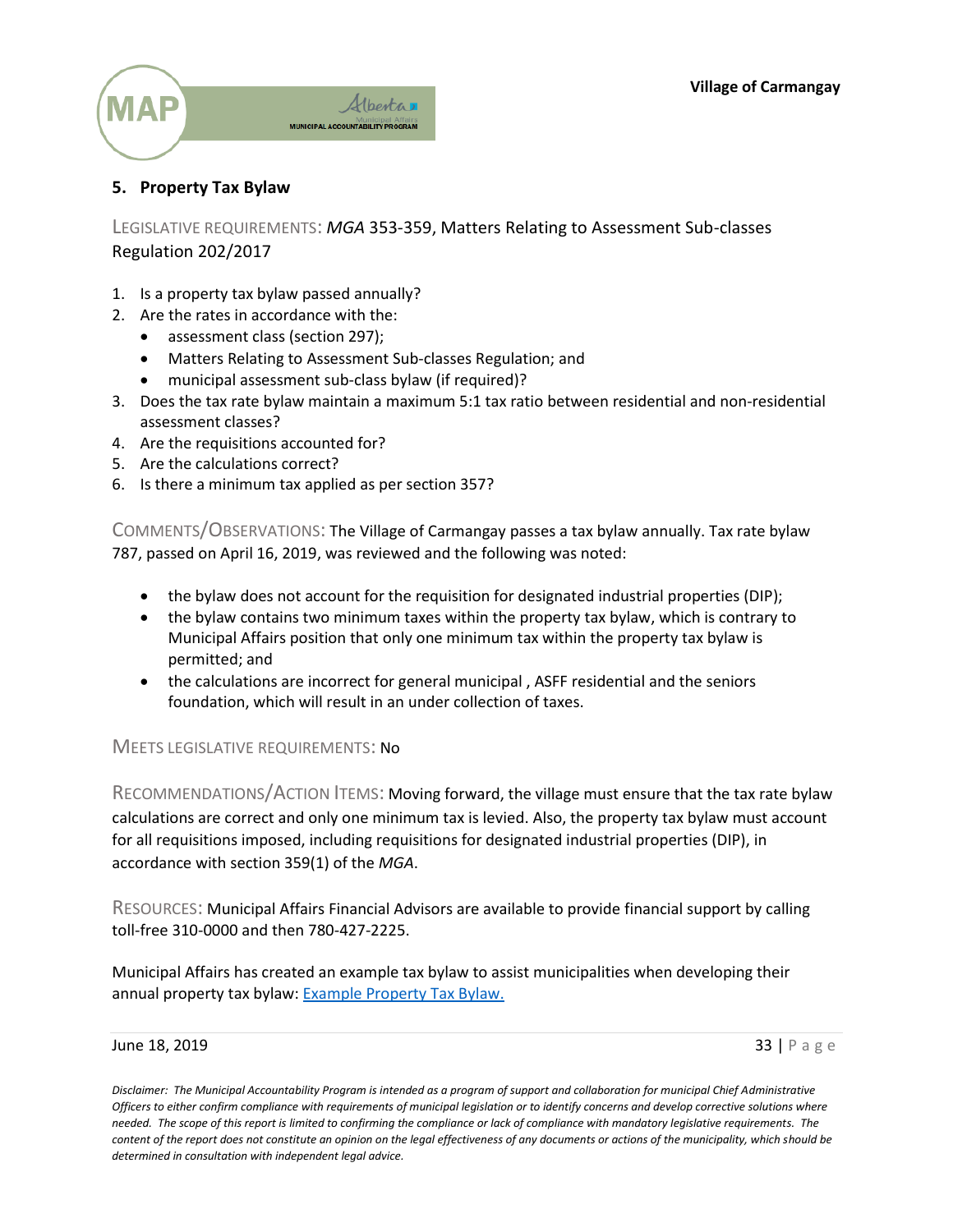

MUNICIPAL RESPONSE: Response to the findings, or comments, status or action to be taken including key milestones and deadlines. Where resolutions of council are required please provide the date of approval and resolutions of council and/or bylaw numbers.

**June 18, 2019** 34 | Page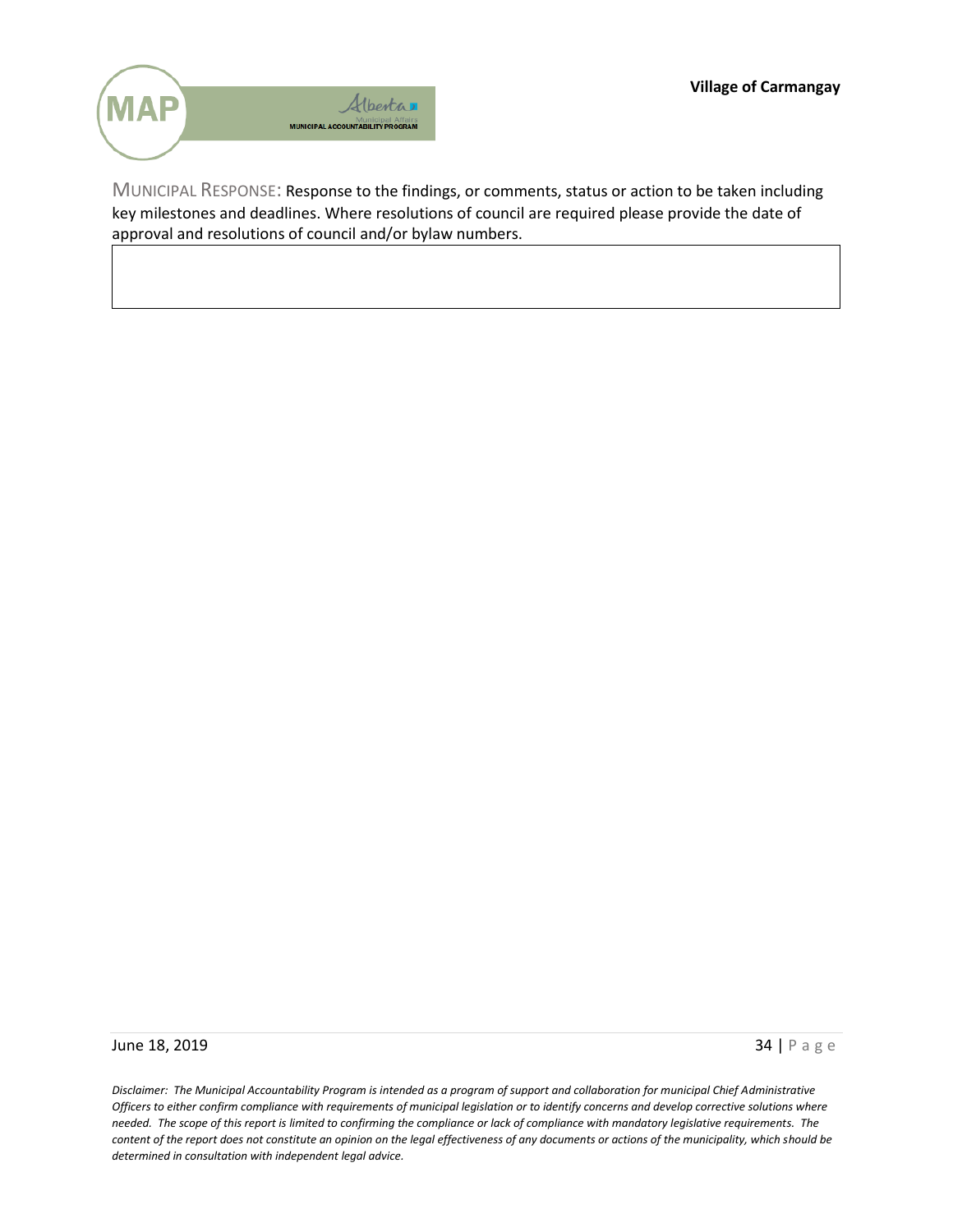

#### <span id="page-34-0"></span>**6. Assessment Review Boards**

LEGISLATIVE REQUIREMENTS: *MGA* 454-456, Matters Relating to Assessment Complaints Regulation 201/2017

- 1. Has a local assessment review board been established?
	- Are three members appointed to this board?
	- Is the term of the appointment established?
	- Have the appointed members received the mandatory training?
- 2. Is a composite assessment review board established?
	- Are two members appointed to this board?
	- Is the term of the appointment established?
	- Have the appointed members received the mandatory training?
	- Is there a current assessment review board clerk appointment?
- 3. Has a designated officer been appointed as the clerk and received the mandatory training?

COMMENTS/OBSERVATIONS: Bylaw 738 was passed on May 15, 2012 and establishes a regional assessment review board for the municipality. There is no reference to the Village of Carmangay in the bylaw. The bylaw does not establish the local and composite assessment review boards for the village, but merely authorizes the regional board to exercise the functions of both the local and composite assessment review boards.

Section VIII of the bylaw gives authority to the director of the Oldman River Regional Services Commission to designate the clerk. This is in contravention of section 456(2) of the *MGA*, which requires the councils of a regional assessment review board to jointly appoint the clerk.

Section XVII(1) of the bylaw delegates the authority to prescribe an appeal fee schedule and the remuneration payable to board members to the clerk and members of the board. This is in contravention of section 203(1) of the *MGA*, which only authorizes the delegation of council's authority to a council committee, the chief administrative officer, or a designated officer of the municipality. With recent amendments to the *MGA*, the local and composite assessment review boards are excluded from the definition of "council committee" in section 1(1)(f) of the *MGA*.

Section V and VI of the bylaw refer to the presiding officer of a panel as the "chairperson"; however, the bylaw does not establish a chair of the board itself. Section 455(2)(a) of the *MGA* requires the councils to jointly designate one of the board members as chair and to prescribe the term of office and any remuneration or expenses payable to the chair.

#### **June 18, 2019** 35 | Page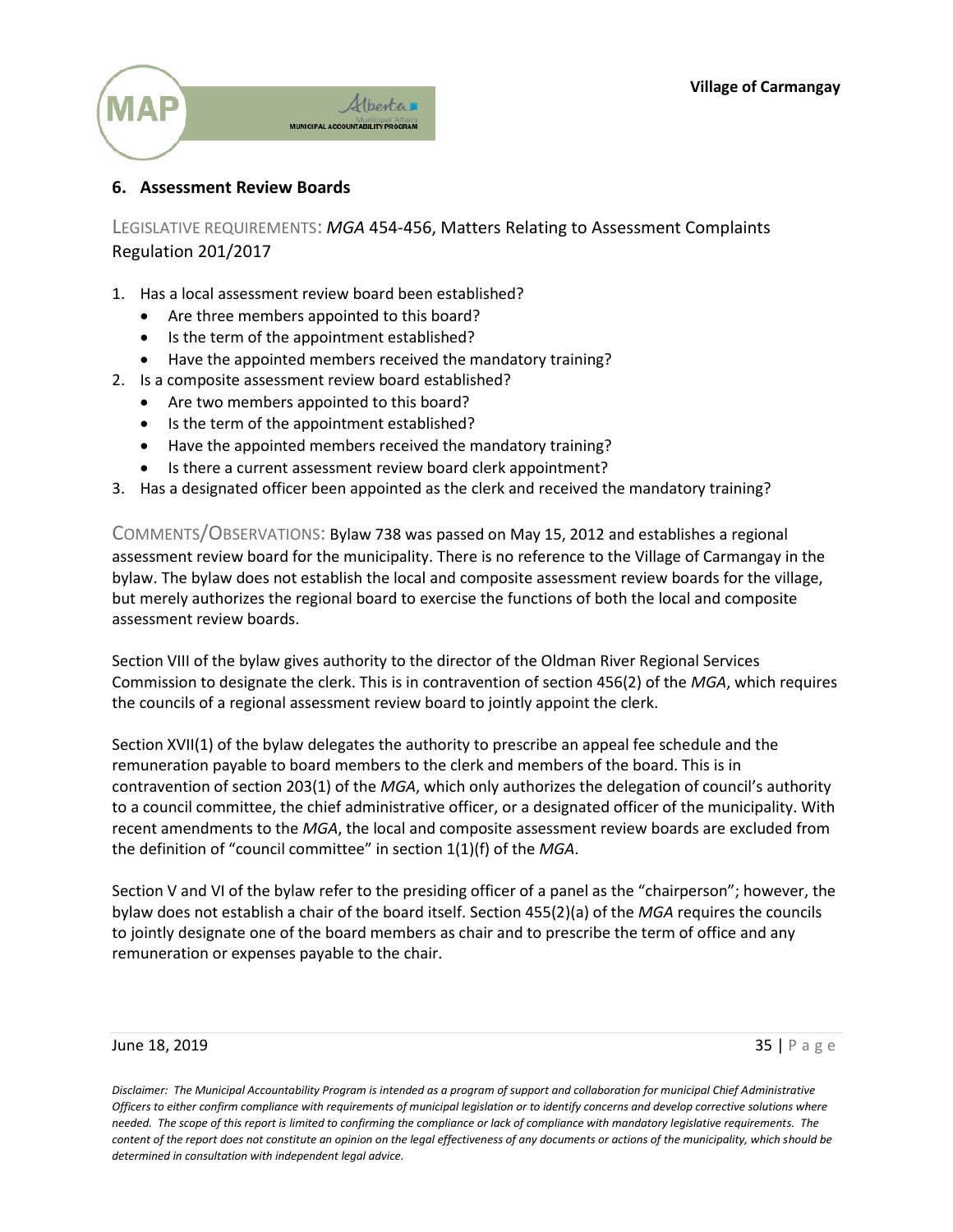

There is no establishment of the clerk as a designated officer as required by section 456(1) of the *MGA* and there is no indication that the members of the board and the clerk have completed the mandatory trianing.

#### MEETS LEGISLATIVE REQUIREMENTS: No

RECOMMENDATIONS/ACTION ITEMS: Bylaw 738 must be amended to address the following:

- the bylaw must indicate that it is a bylaw of the Village of Carmangay;
- the municipality must establish both a local assessment review board and a composite review board; and
- the bylaw must be in compliance with legislation.

In addition, a designated officer must be appointed as the clerk of the assessment review boards and all members appointed to assessment review boards, as well as the clerk, must complete the mandatory training.

Since all members of the regional board should have the same bylaw, it would be advisable to work with all member municipalities of the regional assessment review board, as well as their legal counsel, to ensure that member bylaws are consistent and comply with the requirements of the *MGA*.

RESOURCES: Municipal Affairs has developed an FAQ to assist municipalities with respect to [Assessment](http://www.municipalaffairs.alberta.ca/1532#Establishing_Assessment_Review_Boards)  [Review Boards.](http://www.municipalaffairs.alberta.ca/1532#Establishing_Assessment_Review_Boards) In addition, Municipal Affairs Assessment Advisors are available to provide general support by calling toll-free 310-0000 and then 780-422-1377.

MUNICIPAL RESPONSE: Response to the findings, or comments, status or action to be taken including key milestones and deadlines. Where resolutions of council are required please provide the date of approval and resolutions of council and/or bylaw numbers.

#### **June 18, 2019** 36 | Page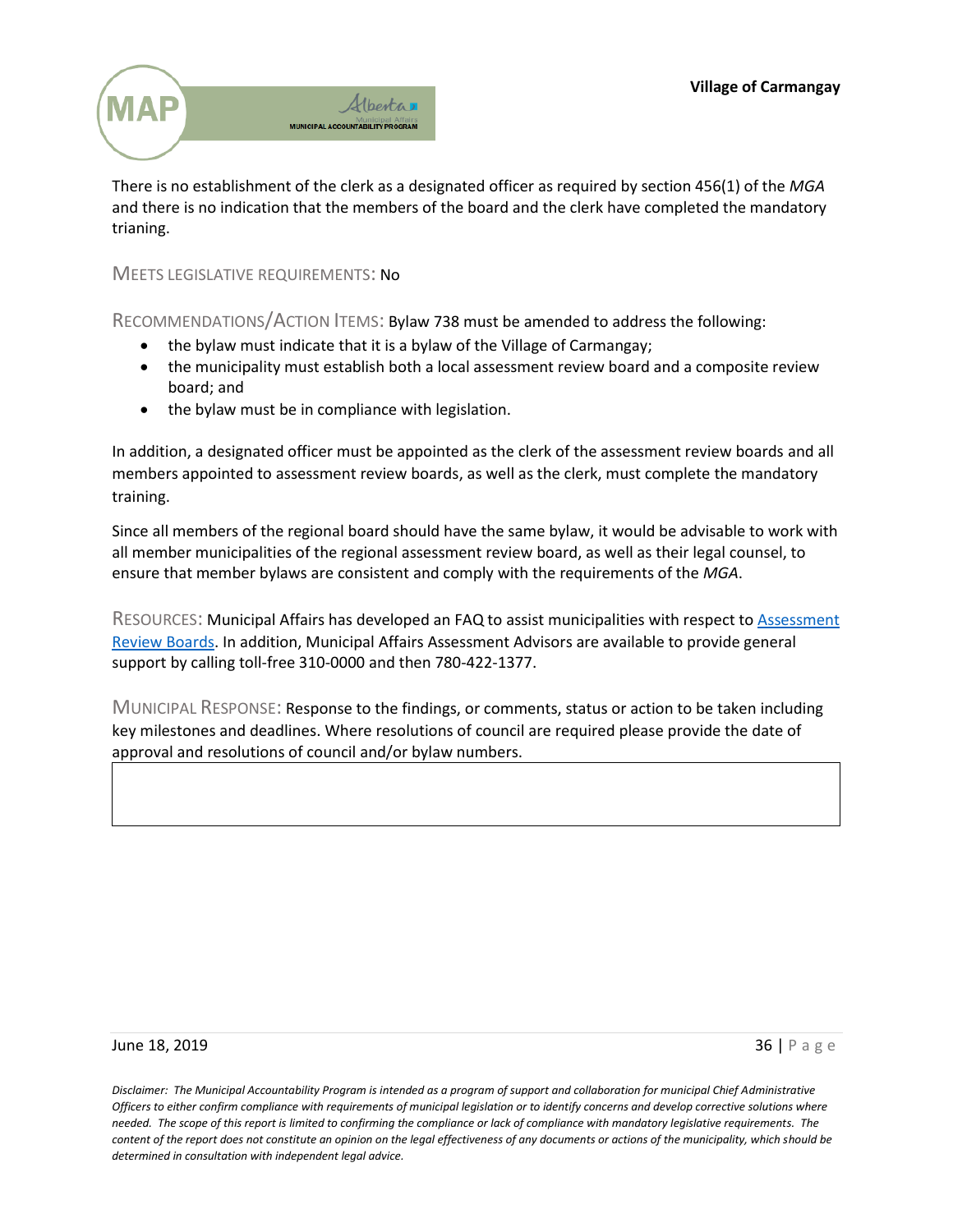

# **7. Bylaw Enforcement Officers**

### LEGISLATIVE REQUIREMENTS: *MGA* 555-556

- 3. Is there a municipal bylaw enforcement officer appointed?
- 4. Is there a bylaw to support this?
- 5. Are the powers and duties established within the bylaw for the bylaw enforcement officer?
- 6. Does the bylaw include:
	- disciplinary procedures;
	- penalties; and
	- an appeal process?
- 7. Has the bylaw enforcement officer taken the official oath?

COMMENTS/OBSERVATIONS: The Village of Carmangay is part of a regional peace officer alliance with surrounding municipalities that enforces provincial legislation. A bylaw enforcement officer bylaw that specifies the powers and duties, establishes disciplinary procedures for misuse of power including penalties, and establishes an appeal process and an official oath signed by an enforcement officer was not provided.

### MEETS LEGISLATIVE REQUIREMENTS: No

RECOMMENDATIONS/ACTION ITEMS: The municipality is required to establish a bylaw in accordance with sections 555 and 556 of the *MGA* if the municipality has a bylaw enforcement officer or bylaw enforcement provisions. Any person who is enforcing bylaws must take the official oath.

RESOURCES: Municipal Affairs Advisors are available to provide general support by calling toll-free 310-0000 and then 780-427-2225.

MUNICIPAL RESPONSE: Response to the findings, or comments, status or action to be taken including key milestones and deadlines. Where resolutions of council are required please provide the date of approval and resolutions of council and/or bylaw numbers.

#### **June 18, 2019** 37 | Page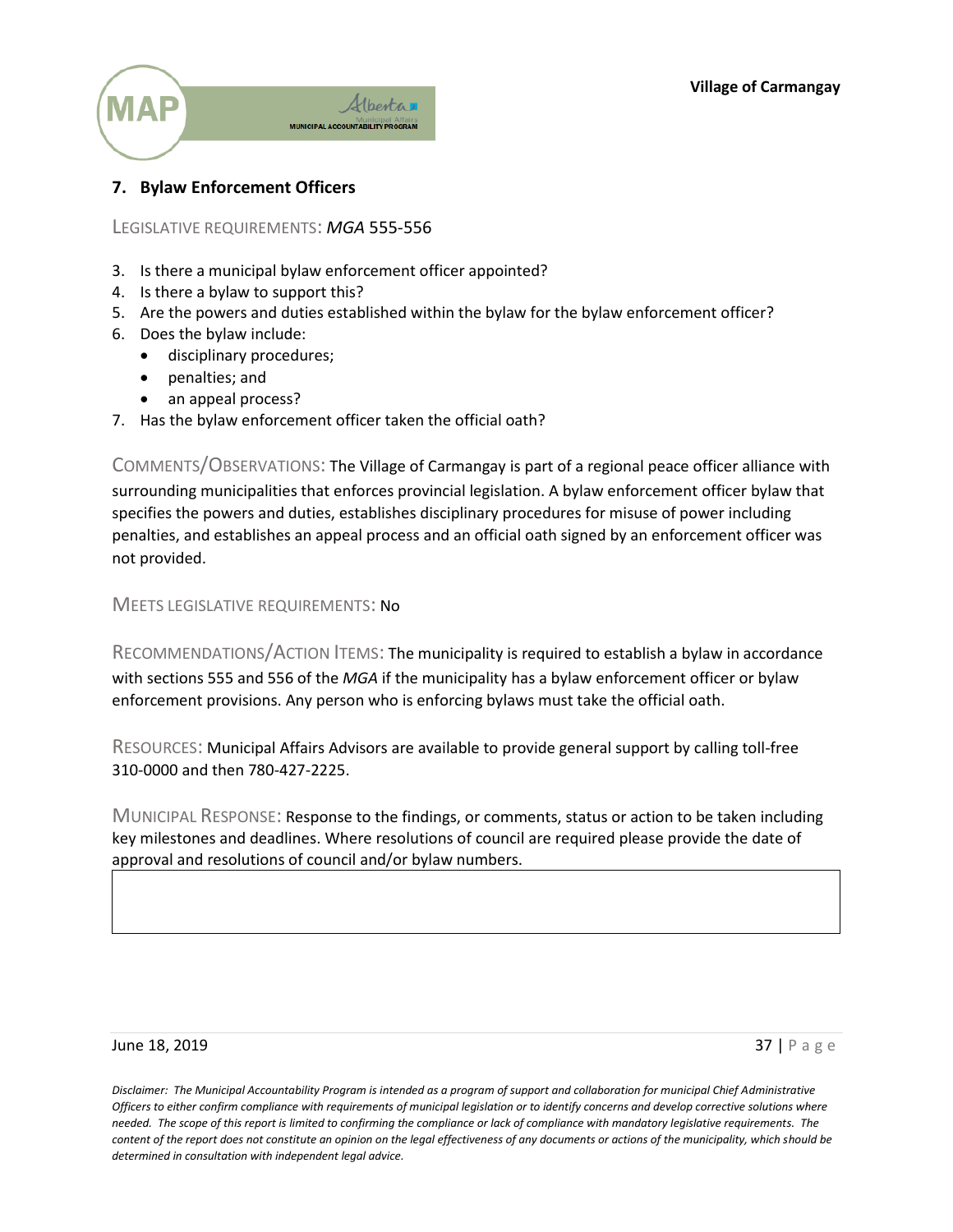**Village of Carmangay**



# *3.5Discretionary Bylaws*

Please note: Discretionary bylaws are not required in the *MGA*. The following section includes a random selection of optional bylaws to review that their contents are in compliance with the *MGA*.

## **1. Procedural Bylaw**

LEGISLATIVE REQUIREMENTS: *MGA* 145

1. Does the municipality have a procedural bylaw?

COMMENTS/OBSERVATIONS: Bylaw 780 was passed on January 24, 2018 and establishes a procedural bylaw for the village. Section 8 of the bylaw establishes the regular council meeting time of 6:00 p.m. every second Tuesday of each month. At the October 2018 organizational meeting, council set the regular council meeting time of 6:30 p.m. every second Tuesday of each month. Section 28 – 13 of the bylaw references "executive session" not "closed session".

MEETS LEGISLATIVE REQUIREMENTS: No

RECOMMENDATIONS/ACTION ITEMS: The bylaw should be amended to be consistent with council's decision to hold council meetings at 6:30 p.m. "Executive session" should be replaced with "closed session".

RESOURCES: Municipal Affairs Advisors are available to provide general support by calling toll-free 310-0000 and then 780-427-2225.

MUNICIPAL RESPONSE: Response to the findings, or comments, status or action to be taken including key milestones and deadlines. Where resolutions of council are required please provide the date of approval and resolutions of council and/or bylaw numbers.

#### **June 18, 2019** 38 | Page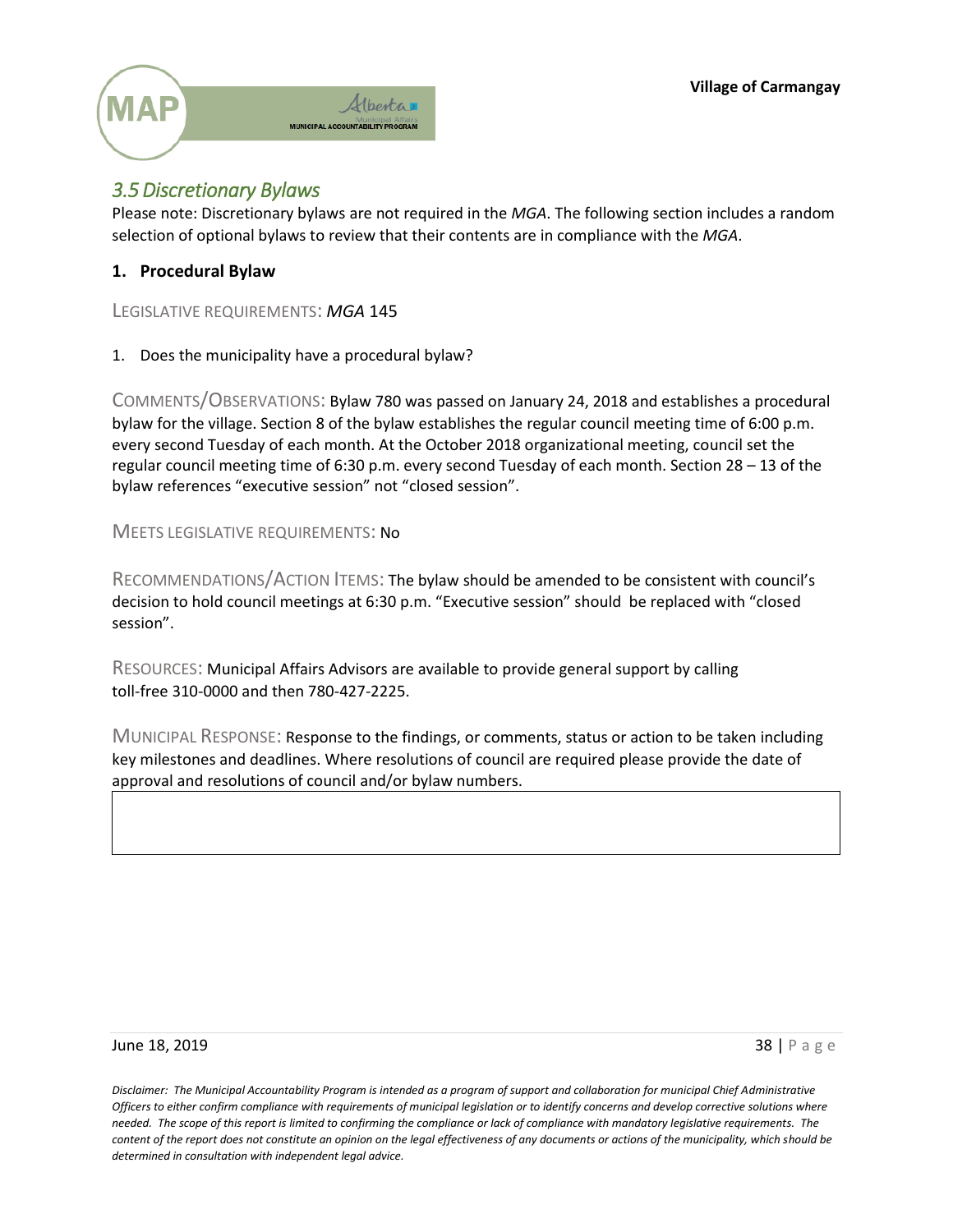

### **2. Adhoc Committee Bylaw**

LEGISLATIVE REQUIREMENTS: *MGA* 7

1. Does the municipality have an adhoc committee bylaw?

COMMENTS/OBSERVATIONS: Adhoc committee bylaw 779, passed March 20, 2018, was reviewed. The bylaw was properly enacted by three readings, and the other content within the bylaw met general requirements of the *MGA.*

MEETS LEGISLATIVE REQUIREMENTS: Yes

RECOMMENDATIONS/ACTION ITEMS: No action required.

RESOURCES: Not applicable.

#### **June 18, 2019** 39 | Page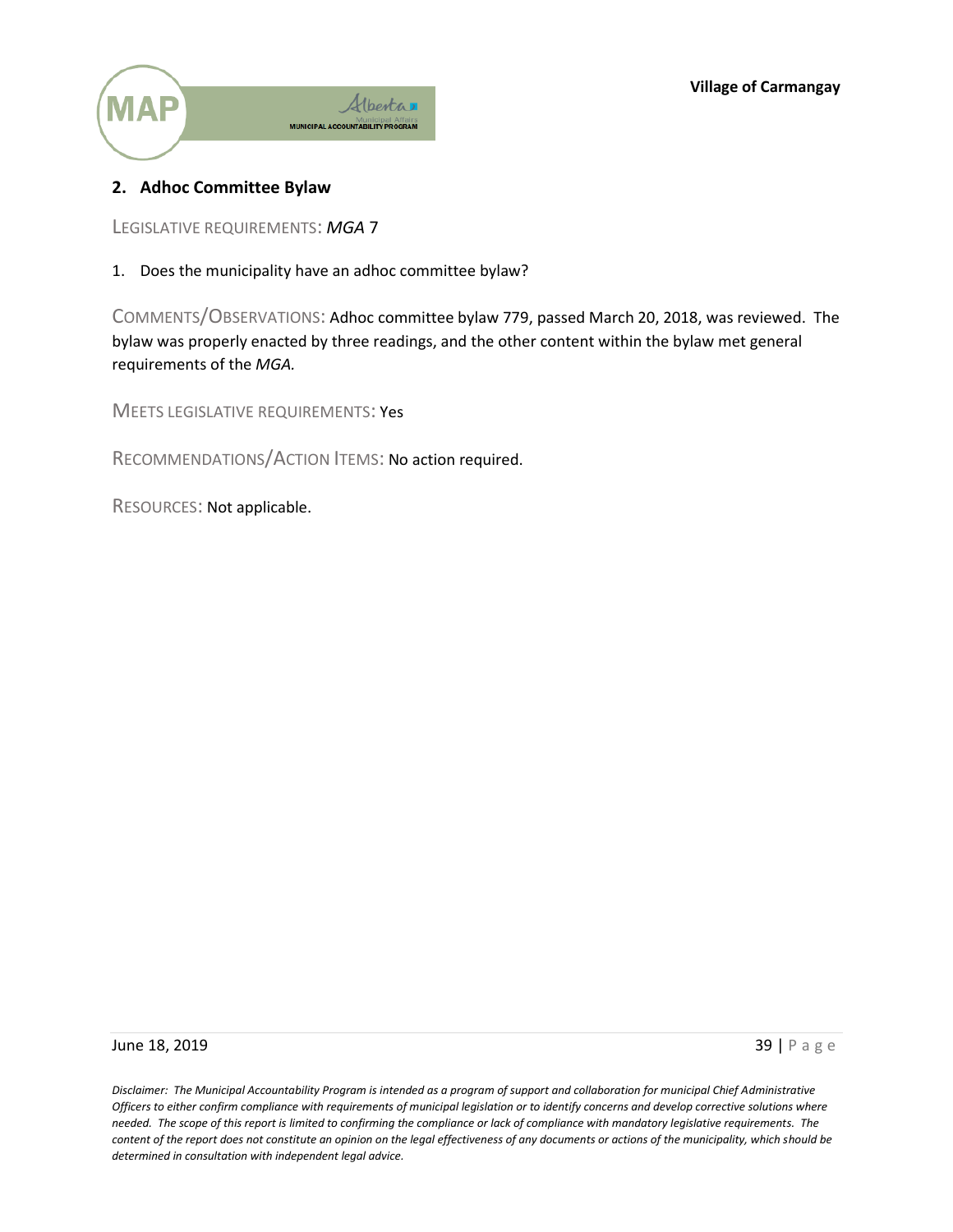

## **3. Water, Sewer and Garbage Rates Bylaw**

LEGISLATIVE REQUIREMENTS: *MGA* 7

2. Does the municipality have a water, sewer and garbage rates bylaw?

COMMENTS/OBSERVATIONS: Water, sewer and garbage rates bylaw 763, passed in 2017, was reviewed. The bylaw was properly enacted by three readings, and the other content within the bylaw met general requirements of the *MGA.*

MEETS LEGISLATIVE REQUIREMENTS: Yes

RECOMMENDATIONS/ACTION ITEMS: No action required.

RESOURCES: Not applicable.

#### **June 18, 2019 40 | Page 18, 2019**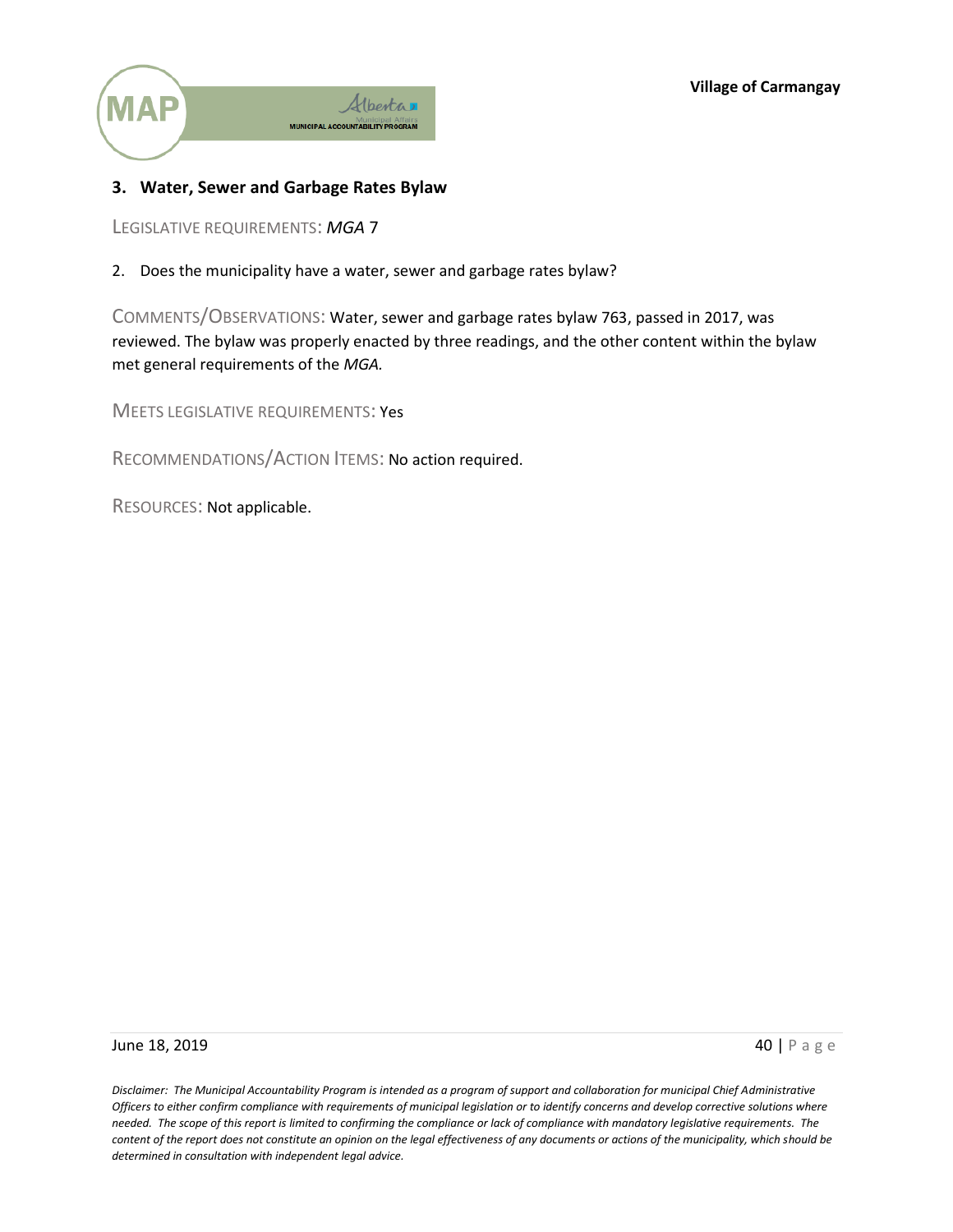

# *3.6 Bylaw Procedures*

### **1. Passing Bylaws**

LEGISLATIVE REQUIREMENTS: *MGA* 187-189

- 1. Are bylaws given three distinct and separate readings?
- 2. If all readings are conducted at one council meeting, is there a resolution passed that gives unanimous consent for this?

COMMENTS/OBSERVATIONS: On April 16, 2019 council passed all three readings of the 2019 tax rate bylaw and followed the proper process of passing a resolution giving unanimous consent to go to third reading.

MEETS LEGISLATIVE REQUIREMENTS: Yes

RECOMMENDATIONS/ACTION ITEMS: No action required.

RESOURCES: Not applicable.

**June 18, 2019 41 | Page 18, 2019**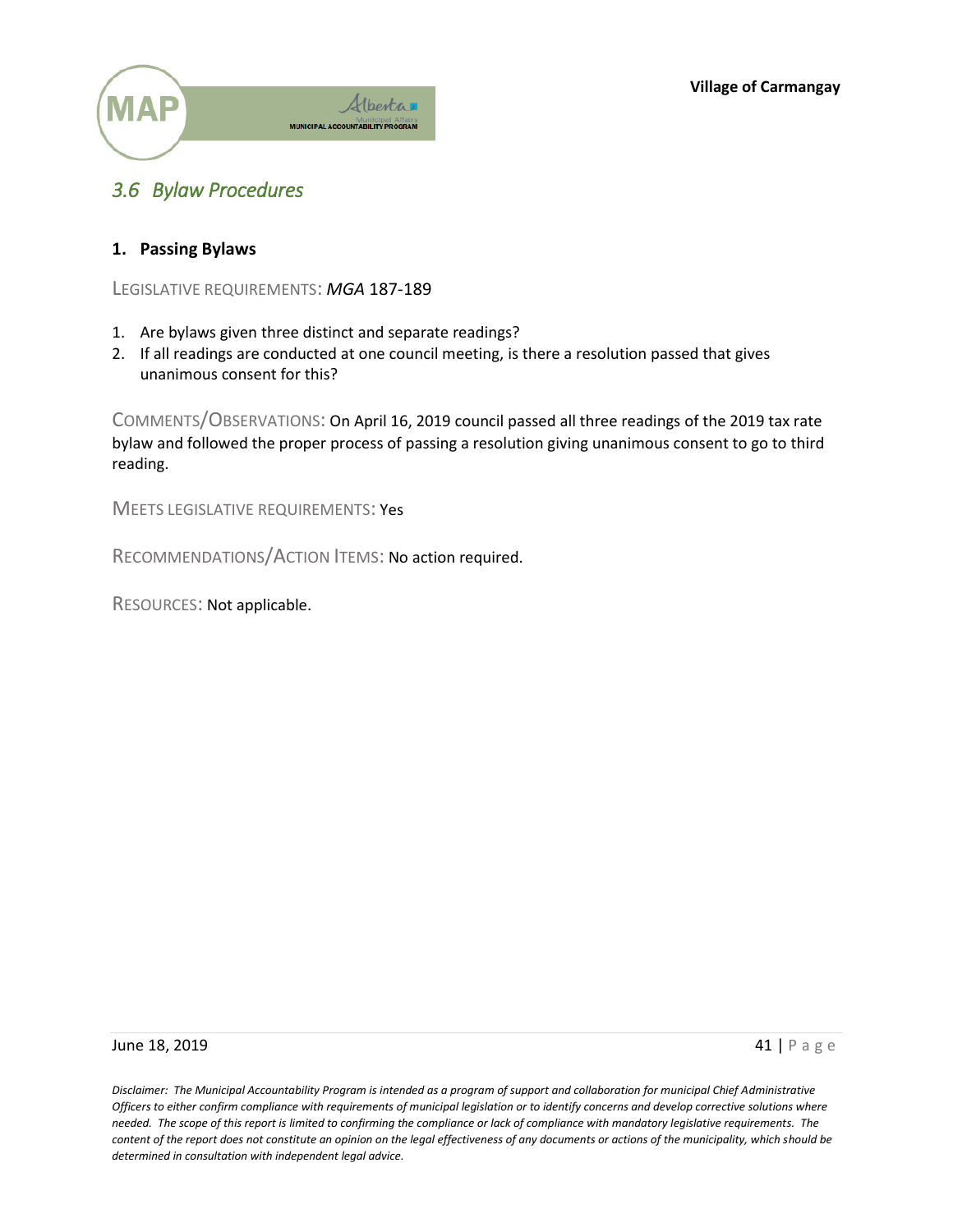**Village of Carmangay**



# **2. Bylaw Revisions and Amendments**

### LEGISLATIVE REQUIREMENTS: *MGA* 63-69, 191, and 692

- 1. Are revision bylaws limited to:
	- consolidation of two or more bylaws;
	- altering citation; and
	- changes that do not materially affect a bylaw (clerical, technical, grammatical, or typographical)?
- 2. Does the title of the bylaw indicate that it is a revision bylaw?
- 3. Has the CAO certified the revision prior to the first reading?
- 4. How are schedules to bylaws amended (e.g., fees charges or rate schedules)?
- 5. Have there been amendments to a bylaw that initially required advertising?
- 6. Was the amending bylaw advertised?
- 7. Are bylaws amended or repealed in the same way as the original bylaw was enacted?

COMMENTS/OBSERVATIONS: The village generally repeals and replaces bylaws rather than revising or amending; however, land use bylaw 742 has been amended and consolidated up to and including October 2015. A designated officer may only make a consolidation of bylaws when council has delegated the authority by bylaw in accordance with section 69(1) of the *MGA*. In each case, the amendment was advertised and received a public hearing prior to being passed.

### MEETS LEGISLATIVE REQUIREMENTS: No

RECOMMENDATIONS/ACTION ITEMS: Council must pass a bylaw that authorizes the CAO or a designated officer to consolidate one or more bylaws in accordance with section 69(1) of the *MGA*.

RESOURCES: Municipal Affairs has created a handbook that includes the procedures to pass, amend and revise bylaws: [Basic Principles of Bylaws.](http://www.municipalaffairs.alberta.ca/documents/Basic%20Principles%20of%20Bylaws.pdf)

MUNICIPAL RESPONSE: Response to the findings, or comments, status or action to be taken including key milestones and deadlines. Where resolutions of council are required please provide the date of approval and resolutions of council and/or bylaw numbers.

#### **June 18, 2019 42 | Page 18, 2019**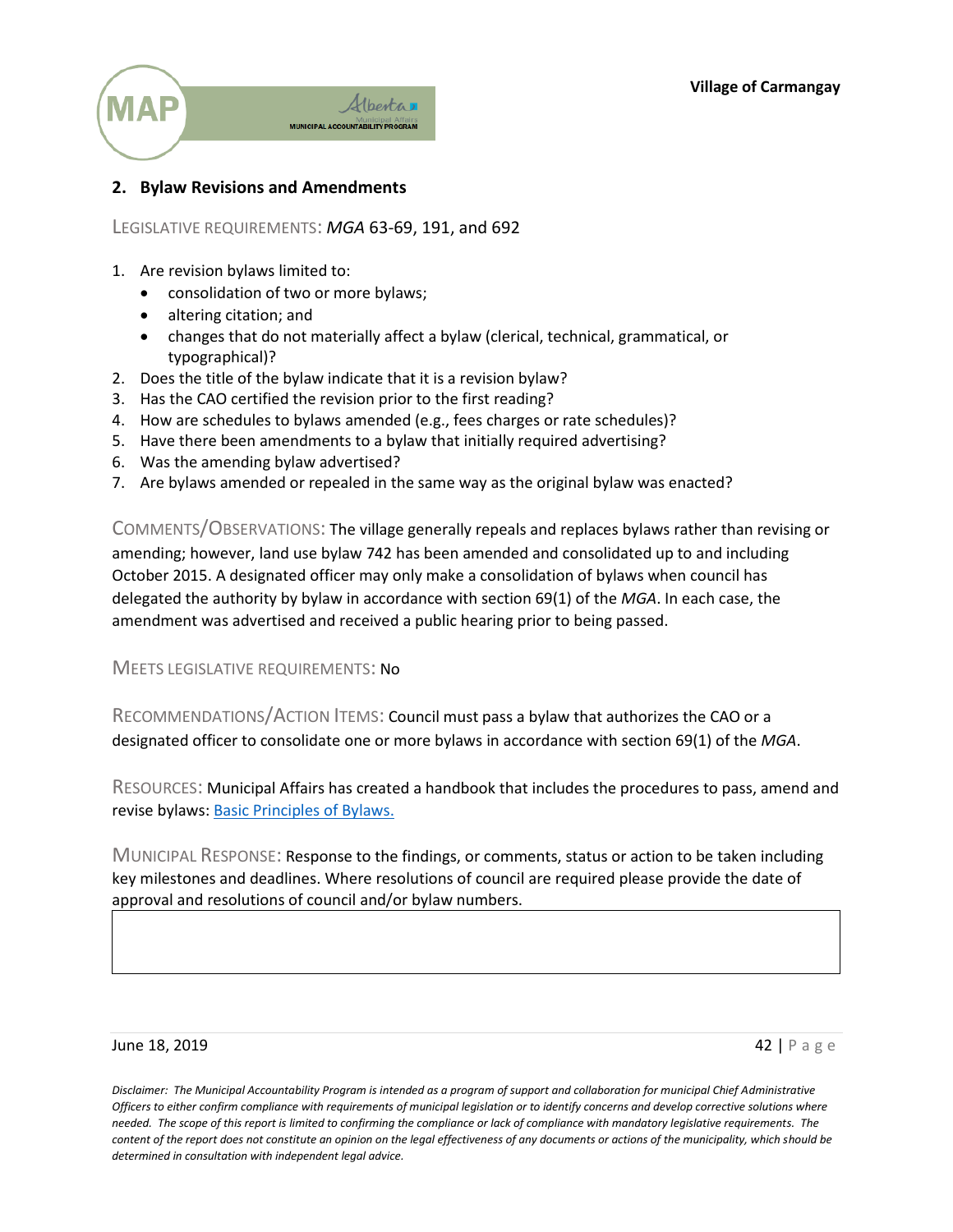

# *3.7 Mandatory Policies*

### **1. Public Participation Policy**

LEGISLATIVE REQUIREMENTS: *MGA* 216.1, Public Participation Policy Regulation 193/2017

- 1. Has a public participation policy been passed?
- 2. Does the policy identify:
	- types or categories of approaches the municipality will use to engage the public; and
	- types and categories of circumstances in which the municipality will engage with the public?
- 3. Is the public participation policy available for public inspection?
- 4. Has the public participation policy been reviewed by council in the last four years? (Not applicable until summer of 2022.)

COMMENTS/OBSERVATIONS: Council adopted the public participation policy on July 17, 2018. The policy includes all required information.

MEETS LEGISLATIVE REQUIREMENTS: Yes

RECOMMENDATIONS/ ACTION ITEMS: No action required.

RESOURCES: Not applicable.

**June 18, 2019 43 | Page 18, 2019**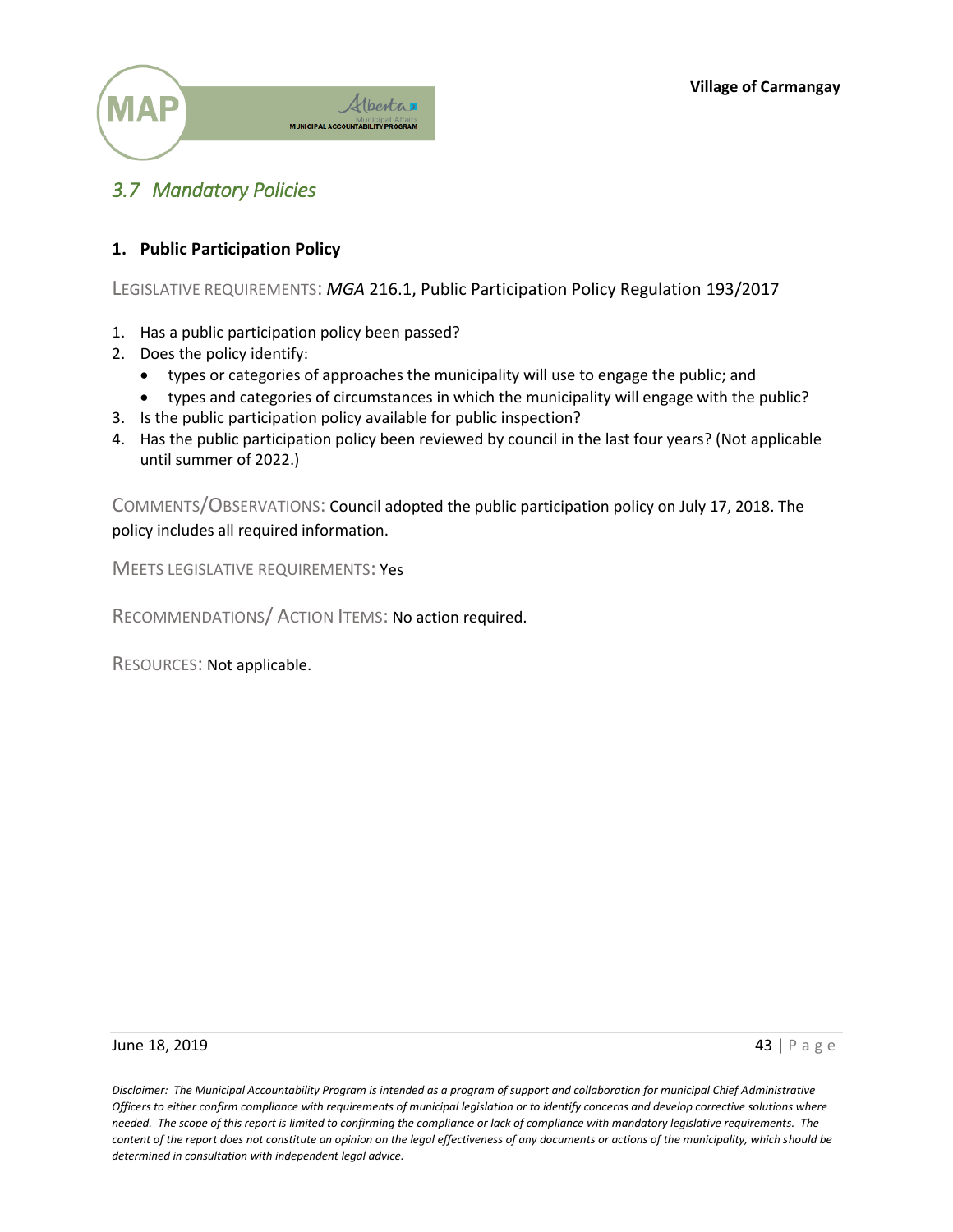

# *3.8 Finance*

### **1. Operating Budget**

### LEGISLATIVE REQUIREMENTS: *MGA* 242, 243, 244, 248.1

- 1. Has an operating budget been adopted for each calendar year?
- 2. Does the operating budget include the estimated amount of each of the following expenditures and transfers:
	- the amount needed to provide for the council's policies and programs;
	- the amount needed to pay the debt obligations in respect of borrowings made to acquire, construct, remove or improve capital property;
	- the amount of expenditures and transfers needed to meet the municipality's obligations as a member of a growth management board, or its obligations for services funded under an intermunicipal collaboration framework (not applicable until April 1, 2020);
	- the amount needed to meet the requisitions or other amounts that the municipality is required to pay under an enactment;
	- if necessary, the amount needed to provide for a depreciation or depletion allowance, or both, for its municipal public utilities as defined in section 28;
	- the amount to be transferred to reserves;
	- the amount to be transferred to the capital budget; and
	- the amount needed to recover any shortfall as required under section 244?
- 3. Does the operating budget include estimated amounts of each source of revenue (taxes, grants, service fees)?
- 4. Are the estimated revenues and transfers sufficient to pay the estimated expenditures?
- 5. Does the budget align with the property tax rate bylaw?

### COMMENTS/OBSERVATIONS: The 2019 interim operating budget was adopted at the

December 18, 2018 council meeting and the 2019 operating budget was adopted at the March 19, 2019 council meeting. The budget met the legislative requirements.

MEETS LEGISLATIVE REQUIREMENTS: Yes

RECOMMENDATIONS/ACTION ITEMS: No action required.

RESOURCES: Not applicable.

#### June 18, 2019 44 | Page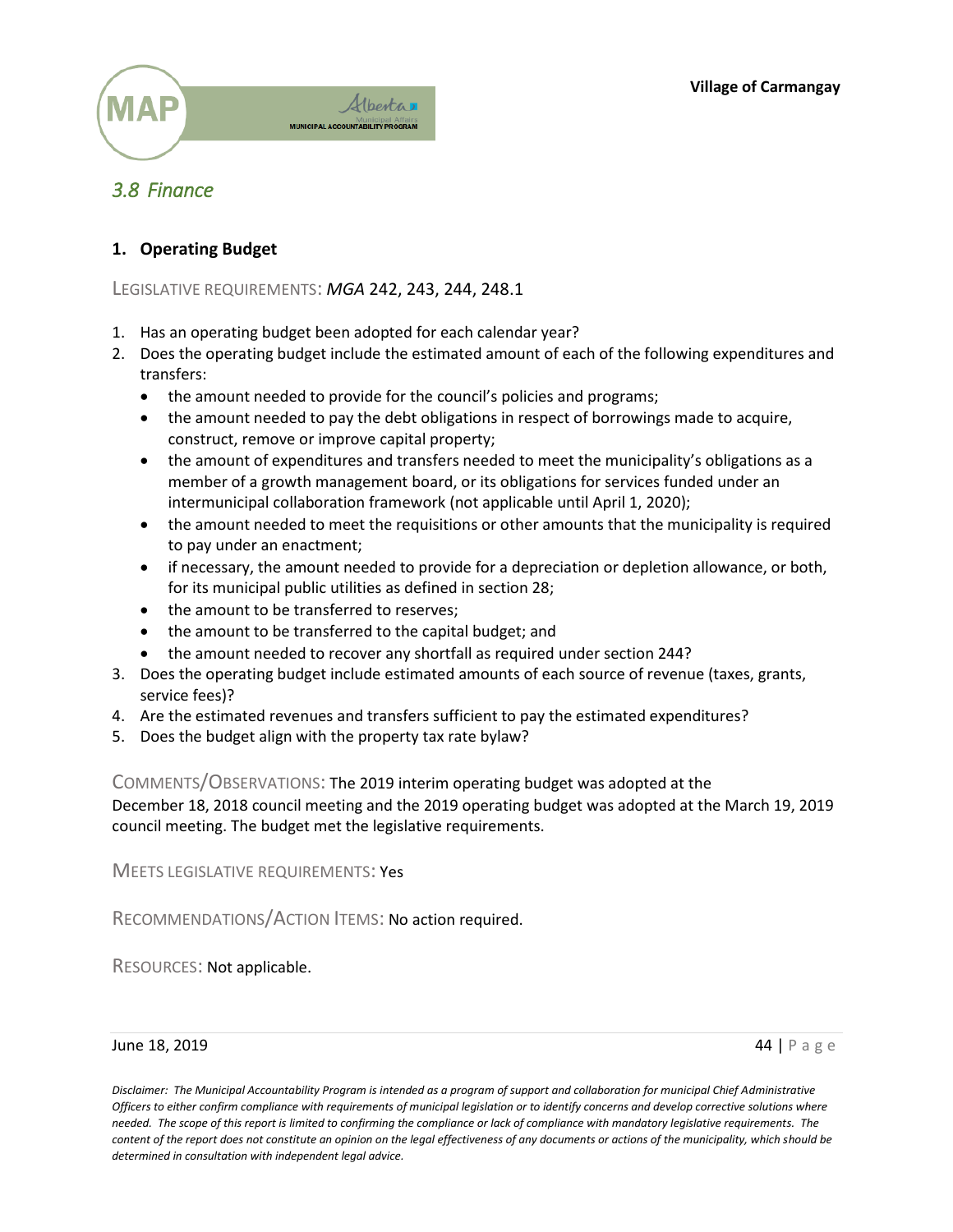

# **2. Capital Budget**

LEGISLATIVE REQUIREMENTS: *MGA* 245, 246, 248.1

- 1. Has a capital budget for each calendar year been adopted?
- 2. Does the capital budget include the estimated amount for the following:
	- the amount needed to acquire, construct, remove or improve capital property;
	- the anticipated sources and amounts of money to pay the costs to acquire, construct, remove or improve capital property; and
	- the amount to be transferred from the operating budget?

COMMENTS/OBSERVATIONS: The 2019 capital budget was adopted at the December 18, 2018 council meeting and met the legislative requirements.

MEETS LEGISLATIVE REQUIREMENTS: Yes

RECOMMENDATIONS/ACTION ITEMS: No action required.

RESOURCES: Not applicable.

#### **June 18, 2019 45 | Page 18, 2019**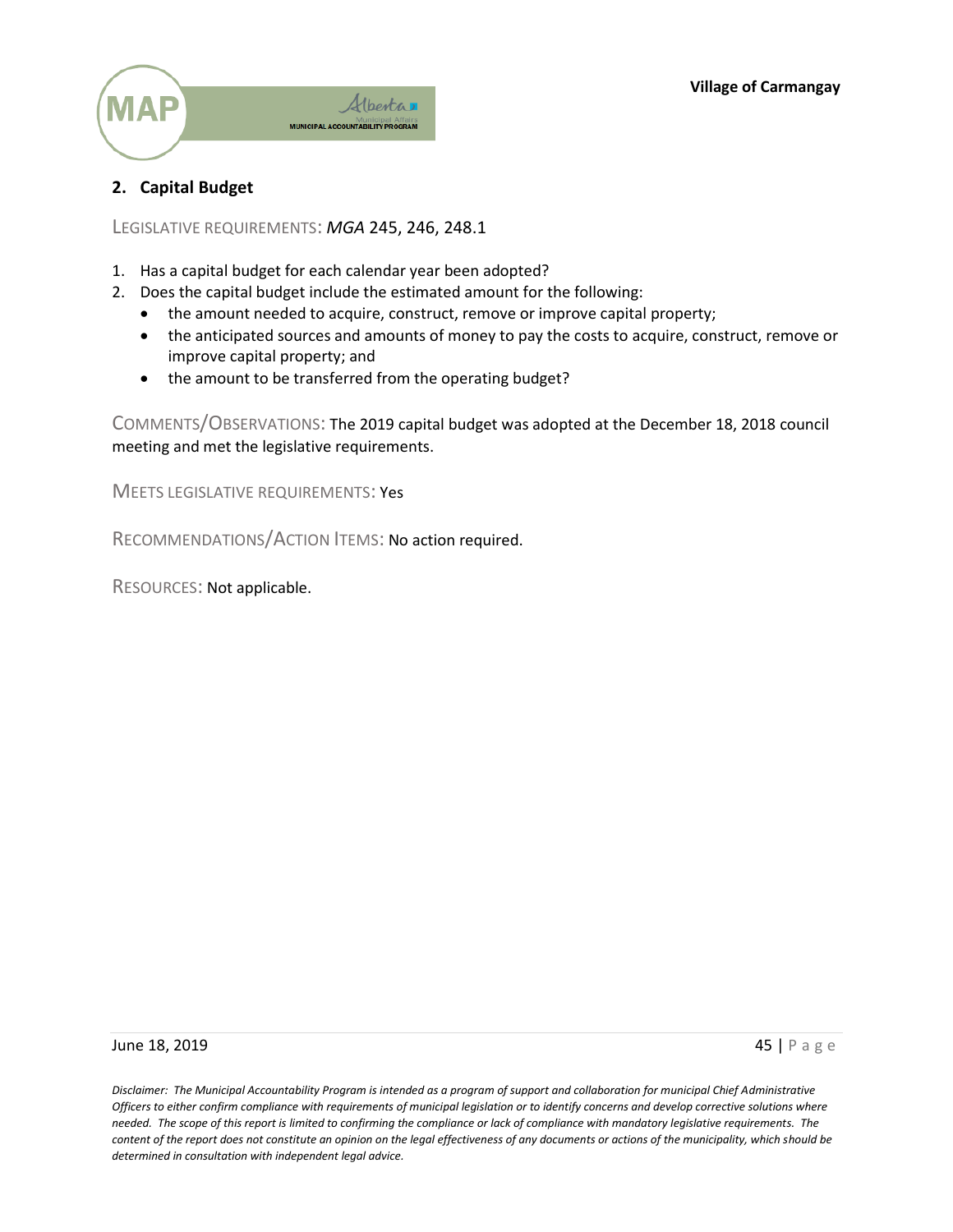

# **3. Financial Records and Receipts**

LEGISLATIVE REQUIREMENTS: *MGA* 268.1

- 1. Are accurate records and accounts kept of the municipality's financial affairs?
- 2. Are actual revenues and expenditures of the municipality, compared with the estimates, reported to council?
- 3. Are revenues of the municipality collected and controlled, and receipts issued in the manner directed by council?

COMMENTS/OBSERVATIONS: The village uses Munisoft software to maintain financial information including issuing receipts when requested. All revenues, including cash, are collected at the municipal office. Administration presents budget to actual reports to council each quarter.

MEETS LEGISLATIVE REQUIREMENTS: Yes

RECOMMENDATIONS/ACTION ITEMS: No action required.

RESOURCES: Not applicable.

**June 18, 2019 46 | Page 18, 2019**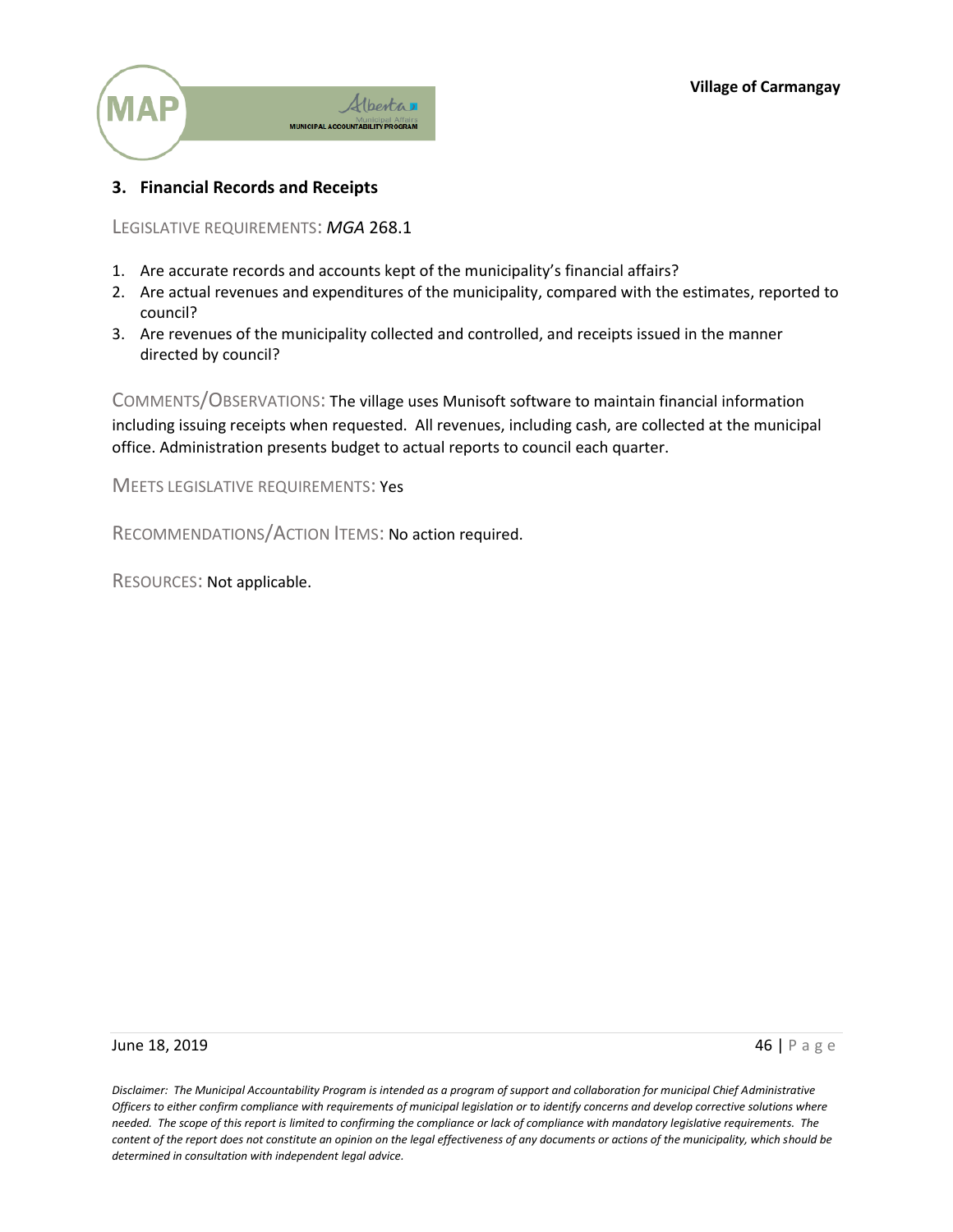

### **4. Municipal Accounts**

LEGISLATIVE REQUIREMENTS: *MGA* 270

1. Is all money belonging to or held by the municipality deposited into a financial institution designated by council?

COMMENTS/OBSERVATIONS: A resolution of council passed at the October 16, 2018 organizational meeting names ATB Financial as the financial institution for the village. A review of the village's bank statements confirm ATB Financial to be the village's financial institution.

MEETS LEGISLATIVE REQUIREMENTS: Yes

RECOMMENDATIONS/ ACTION ITEMS: No action required.

RESOURCES: Not applicable.

**June 18, 2019 47 | Page 18, 2019**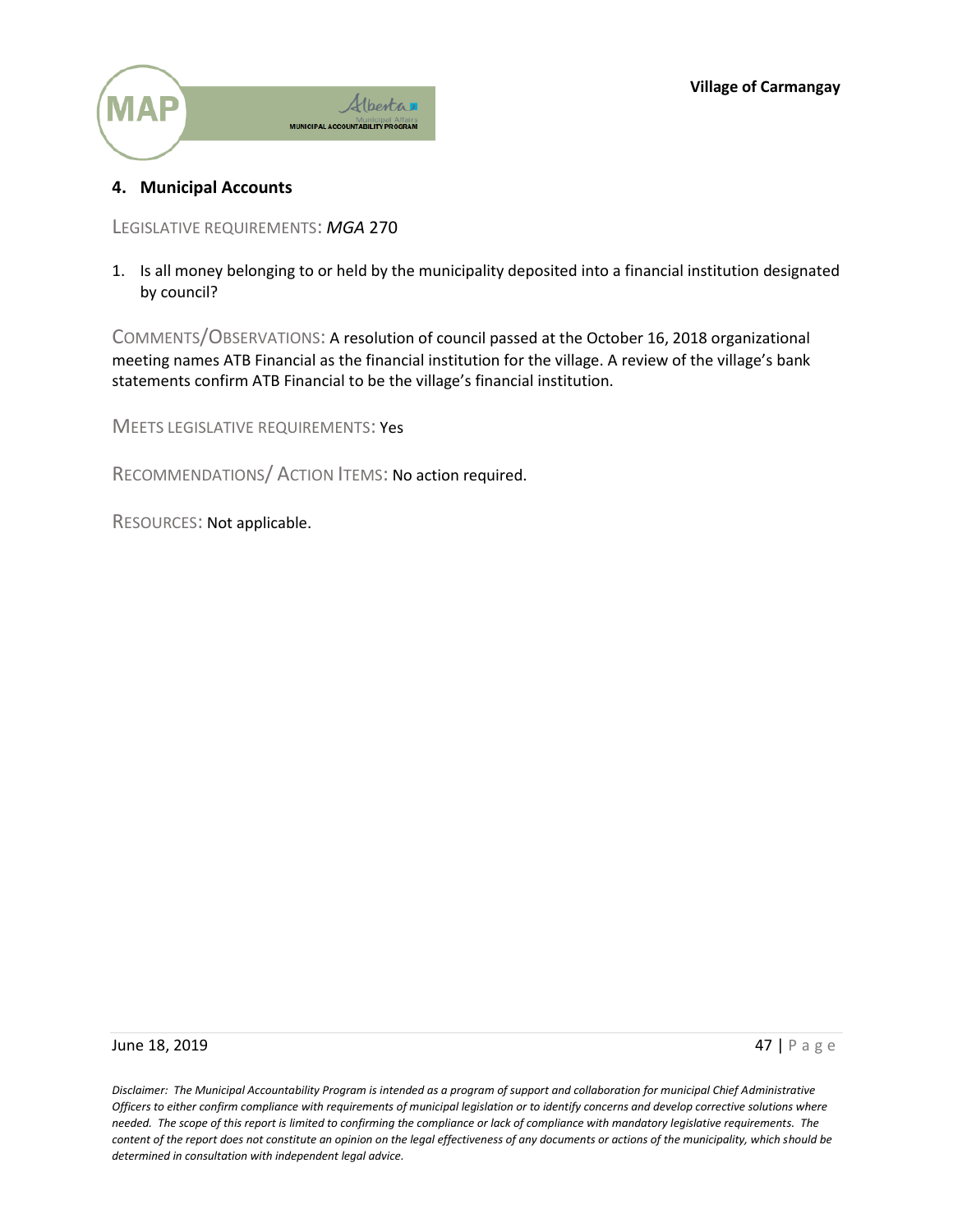

## **5. Fidelity Bond**

LEGISLATIVE REQUIREMENTS: *MGA* 212.1

- 1. Does the municipality annually obtain a fidelity bond or equivalent insurance?
- 2. Does the bond or insurance cover:
	- $\bullet$  the CAO of the municipality;
	- the designated officers of the municipality; and
	- other employees of the municipality?

COMMENTS/OBSERVATIONS: The village has insurance through AMSC Insurance Services Ltd. Based on information provided, insurance policies were in place.

MEETS LEGISLATIVE REQUIREMENTS: Yes

RECOMMENDATIONS/ACTION ITEMS: No action required.

RESOURCES: Not applicable.

#### **June 18, 2019 48 | Page 18, 2019**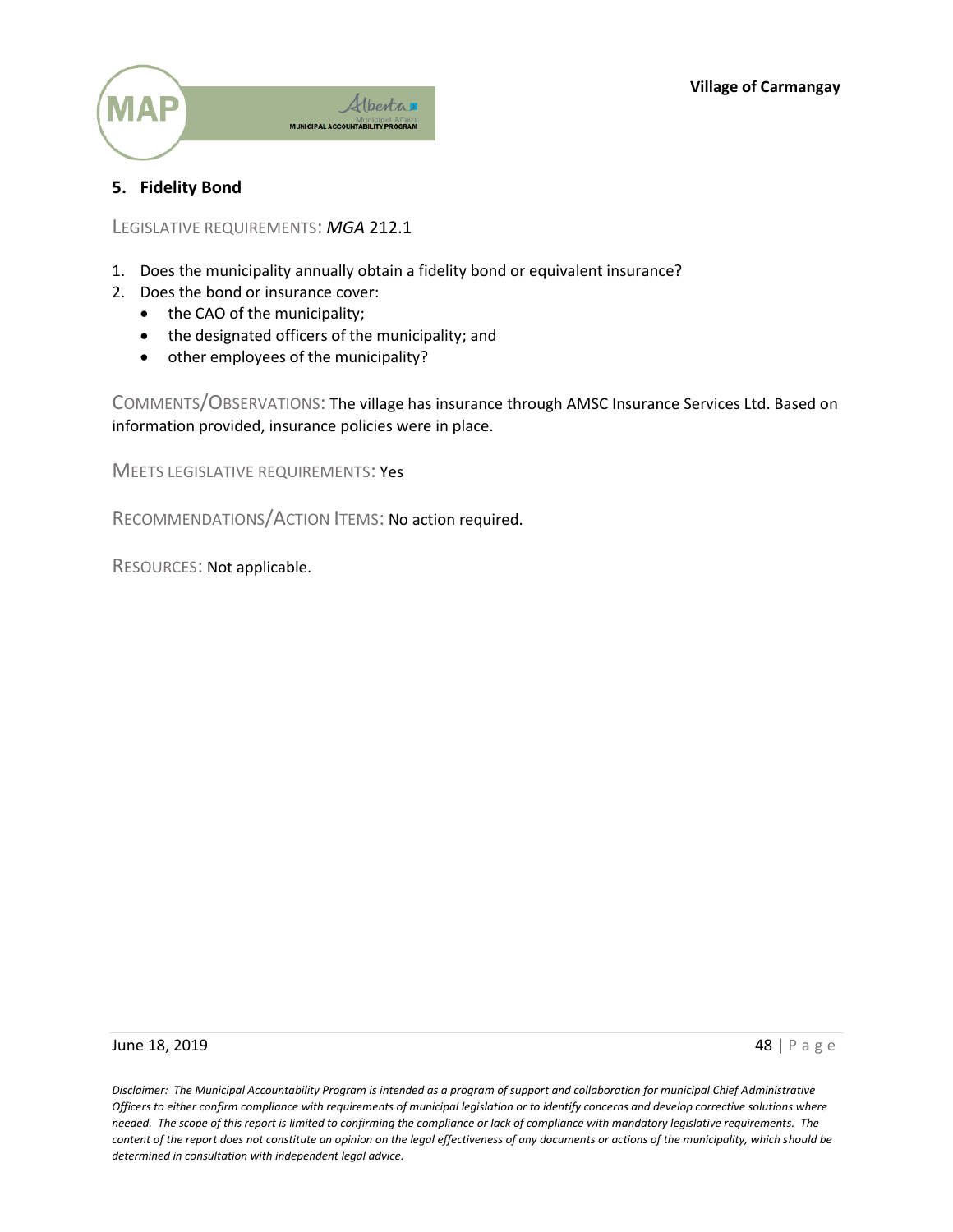

## **6. Auditor, Audited Financial Statements, Auditor Report**

LEGISLATIVE REQUIREMENTS: *MGA* 276, 280, 281

- 1. Has one or more auditors for the municipality been appointed?
- 2. Are annual financial statements of the municipality prepared for the immediately preceding year?
- 3. Do the financial statements include:
	- $\bullet$  the municipality's debt limit; and
	- $\bullet$  the amount of the municipality's debt as defined in the regulations under section 271?
- 4. Are the financial statements, or a summary of them, and the auditor's report on the financial statements available to the public in the manner the council considers appropriate by May 1 of the year following the year for which the financial statements have been prepared?
- 5. Has council received the auditor's report on the annual financial statements and financial information return of the municipality?

COMMENTS/OBSERVATIONS: A resolution of council appointing the current auditor was not provided. The auditor presented the audited financial statements at the May 21, 2019 council meeting, and the 2018 financial statements were approved by a resolution of council at that meeting.

MEETS LEGISLATIVE REQUIREMENTS: No

RECOMMENDATIONS/ACTION ITEMS: Council must appoint an auditor for the village, and moving forward the village must submit their financial statements and auditor's report to the minister by May 1 of the year following the year for which the financial information return and statements have been prepared.

RESOURCES: Municipal Affairs Financial Advisors are available to provide general financial support by calling toll-free 310-0000 and then 780-427-2225.

MUNICIPAL RESPONSE: Response to the findings, or comments, status or action to be taken including key milestones and deadlines. Where resolutions of council are required please provide the date of approval and resolutions of council and/or bylaw numbers.

#### **June 18, 2019 49 | Page 18, 2019**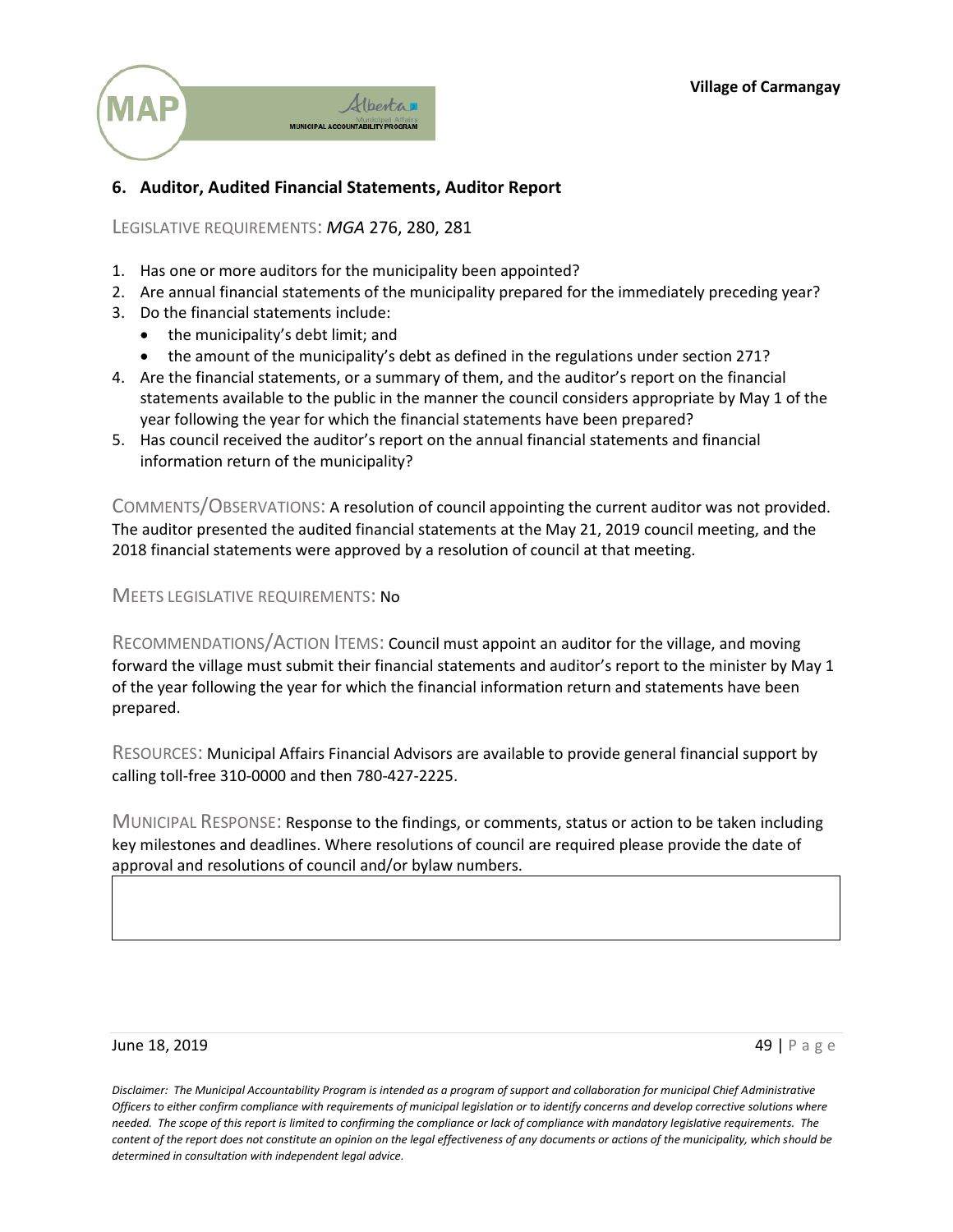

# **7. Salary and Benefits**

LEGISLATIVE REQUIREMENTS: *MGA* 217, Supplementary Accounting Principles and Standards Regulation 313/2000

1. Has information been provided on the salaries of councillors, the chief administrative officer and all designated officers (including the assessor, SDAB clerk and assessment review board clerk) of the municipality?

COMMENTS/OBSERVATIONS: The salaries of councillors and the CAO are contained within the annual financial statements. It was noted that the salary and benefit disclosure does not include an amount for the assessor who is appointed as a designated officer.

MEETS LEGISLATIVE REQUIREMENTS: No

RECOMMENDATIONS/ ACTION ITEMS: The financial statements must disclosed the salaries of all designated officers.

RESOURCES: Municipal Affairs Financial Advisors are available to provide general financial support by calling toll-free 310-0000 and then 780-427-2225.

MUNICIPAL RESPONSE: Response to the findings, or comments, status or action to be taken including key milestones and deadlines. Where resolutions of council are required please provide the date of approval and resolutions of council and/or bylaw numbers.

#### June 18, 2019  $\Box$  Page 18, 2019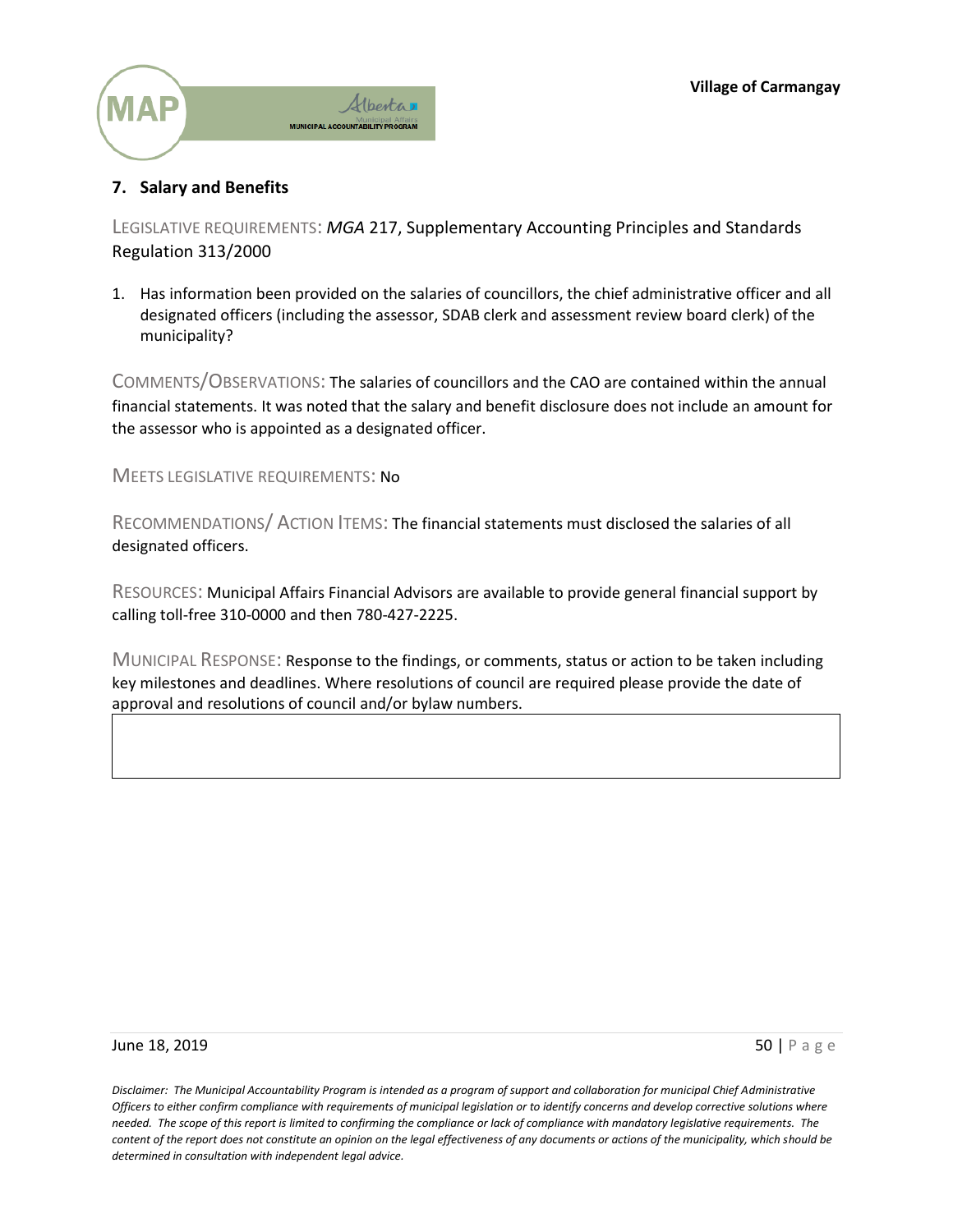

### **8. Management Letter**

LEGISLATIVE REQUIREMENTS: *MGA* 281(3)

1. Has council received a separate auditor's report on any improper or unauthorized transaction or non-compliance with this or another enactment or a bylaw that is noted during the course of an audit?

COMMENTS/OBSERVATIONS: The village received confidential recommendations from the auditor.

MEETS LEGISLATIVE REQUIREMENTS: Yes

RECOMMENDATIONS/ ACTION ITEMS: No action required.

RESOURCES: Not applicable.

June 18, 2019  $\overline{51}$  | P a g e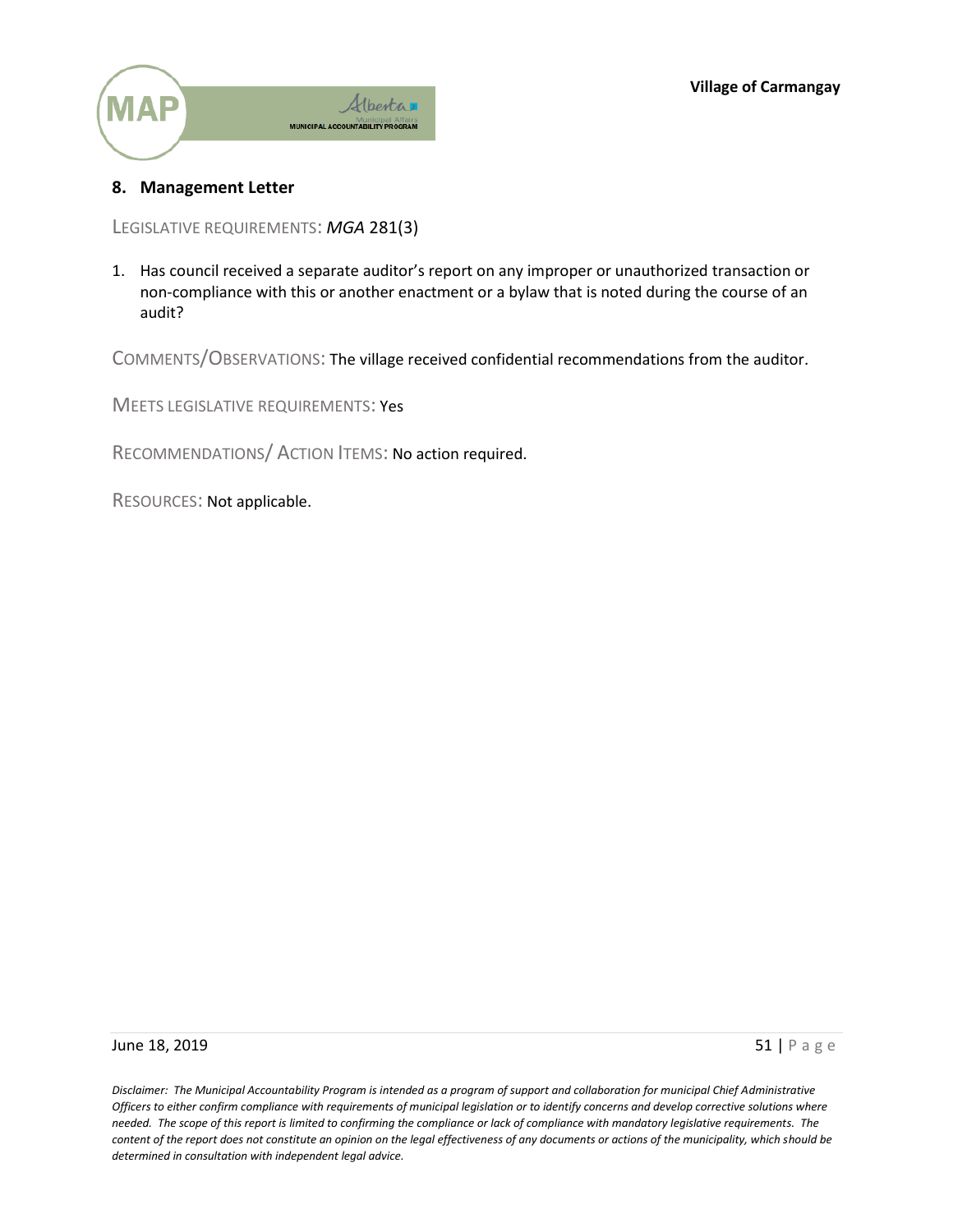

# **9. Three-Year Operating Plan and Five-Year Capital Plan (for discussion only)**

LEGISLATIVE REQUIREMENTS: *MGA* 283.1, Municipal Corporate Planning Regulation 192/2017

1. Each municipality must prepare a written plan respecting its anticipated financial operations over a period of at least the next three financial years. Also, each municipality must prepare a written plan respecting its anticipated capital property additions over a period of at least the next five financial years. The first financial plans will need to be prepared by the end of 2019 and cover the 2020 to 2022 financial, or 2020 to 2024 capital period.

COMMENTS/OBSERVATIONS: The municipality is aware that written plans for financial operations and capital plans are a new legislative requirement and have already prepared the plans.

MEETS LEGISLATIVE REQUIREMENTS: Yes

RECOMMENDATIONS/ACTION ITEMS: No action required.

RESOURCES: Not applicable.

June 18, 2019  $\overline{52}$  | Page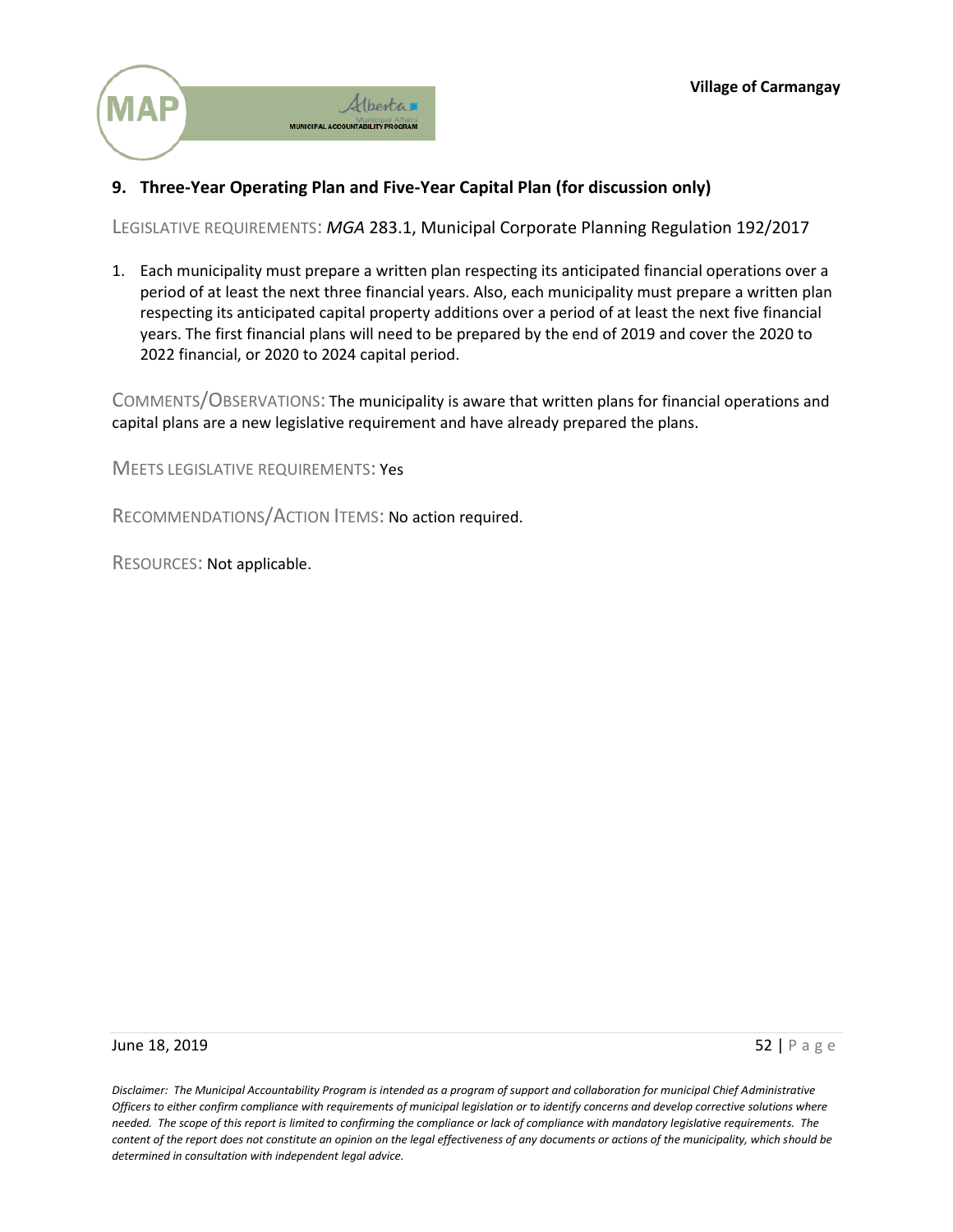

# *3.9 Assessment and Taxation*

### **1. Assessment Roll**

LEGISLATIVE REQUIREMENTS: *MGA* 284.2(1), 307

- 1. Has a person who has the qualifications as set out in the Municipal Assessor Regulation 347/2009 been appointed to the position of designated officer to carry out the functions of a municipal assessor?
- 2. Is the assessment roll available for inspection?
- 3. Is there a fee for this?
- 4. Does the municipality have a bylaw to establish this fee?

COMMENTS/OBSERVATIONS: Bylaw 778 was passed on September 19, 2017 and establishes the position of assessor to be a designated officer. The bylaw also includes the appointment of the current assessor by name. The assessment roll is made available on request and there is no fee for inspecting the roll; therefore, no bylaw is required. The appointment of an assessor only requires a resolution of council. In the event that the assessor changes, the existing bylaw will need to be repealed and replaced.

MEETS LEGISLATIVE REQUIREMENTS: Yes

RECOMMENDATIONS/ ACTION ITEMS: No action required.

RESOURCES: Not applicable.

#### June 18, 2019  $\overline{53}$  | Page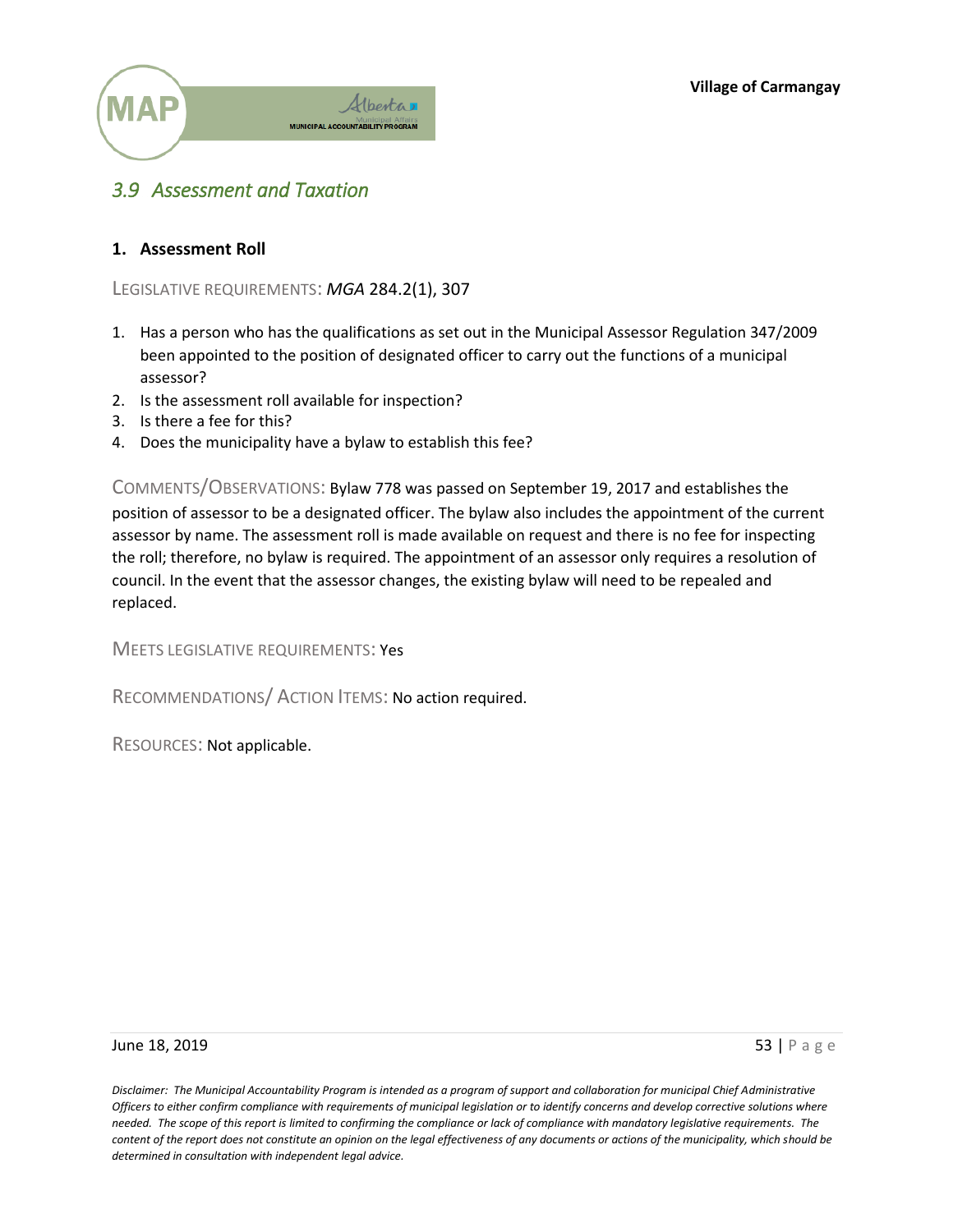

# **2. Tax Roll**

LEGISLATIVE REQUIREMENTS: *MGA* 327, 329

- 1. Has an annual tax roll been prepared for the municipality?
- 2. Does the tax roll include the following:
	- a description sufficient to identify the location of the property or business;
	- name and mailing address of the taxpayer;
	- the assessment;
	- the name, tax rate, and amount of each tax imposed in respect of the property or business;
	- the total amount of all taxes imposed in respect of the property or business;
	- the amount of tax arrears; and
	- if the property is subject to an agreement between the taxpayer and the municipality (section 347 or 364)?

COMMENTS/OBSERVATIONS: An annual tax roll has been completed, and contains the required legislated content.

MEETS LEGISLATIVE REQUIREMENTS: Yes

RECOMMENDATIONS/ACTION ITEMS: No action required.

RESOURCES: Not applicable,

**June 18, 2019** 54 | Page 54 | Page 54 | Page 54 | Page 54 | Page 54 | Page 54 | Page 54 | Page 54 | Page 54 | Page 55 | Page 55 | Page 55 | Page 55 | Page 55 | Page 55 | Page 55 | Page 55 | Page 55 | Page 55 | Page 55 | P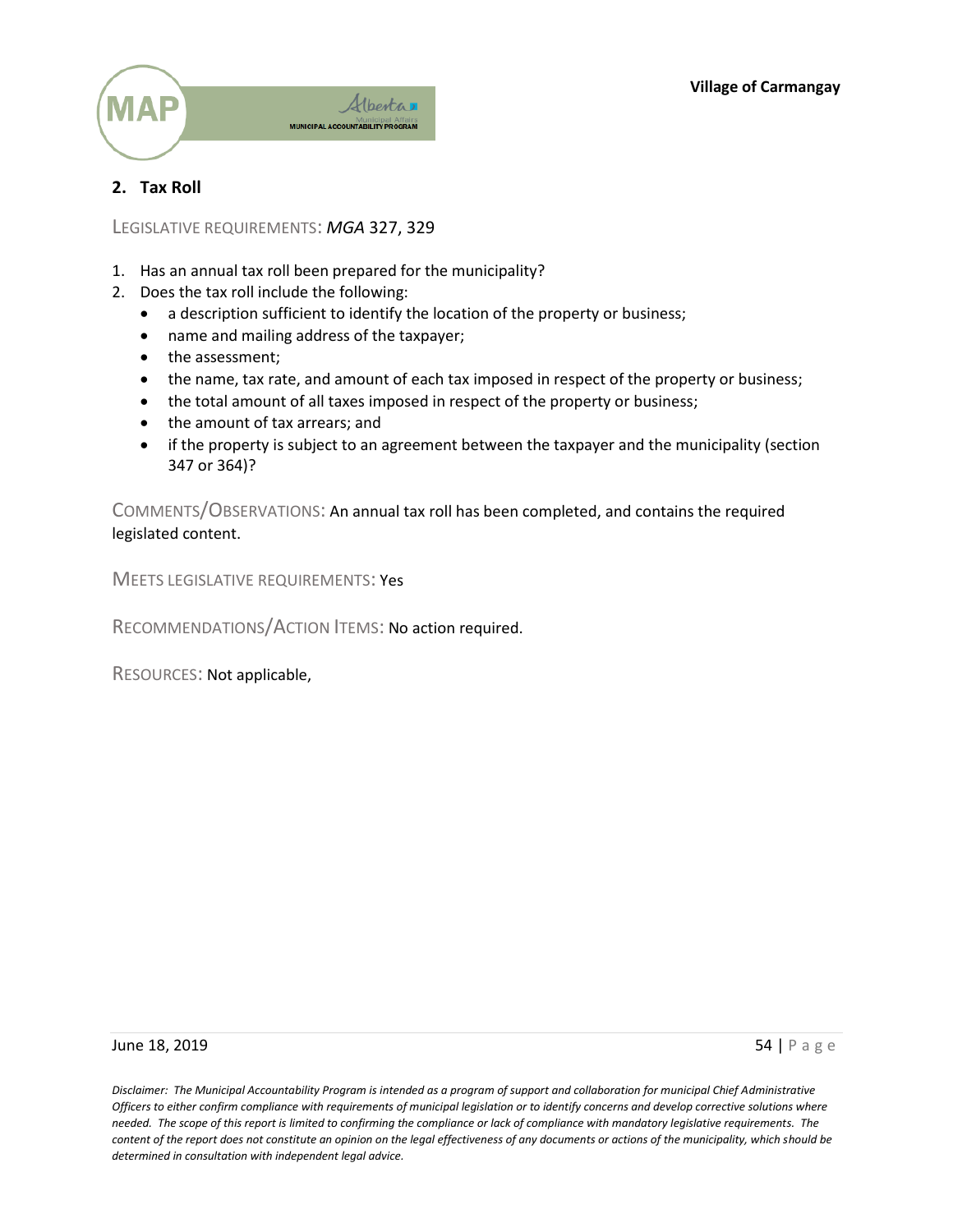

### **3. Assessment and Tax Notices**

LEGISLATIVE REQUIREMENTS: *MGA* 308, 333

- 1. Does the municipality provide for a combined property assessment and tax notice?
- 2. Are assessment notices prepared annually for all assessed property, other than designated industrial property, shown on the assessment roll?
- 3. Are assessment notices sent to assessed persons?
- 4. Are tax notices prepared annually for all taxable property and businesses shown on the tax roll of the municipality?
- 5. Are the tax notices sent to the taxpayers?

COMMENTS/OBSERVATIONS: The village issues a combined assessment and tax notice. Tax notices are prepared annually, and sent to taxpayers in accordance with the *MGA* requirements.

MEETS LEGISLATIVE REQUIREMENTS: Yes

RECOMMENDATIONS/ ACTION ITEMS: No action required.

RESOURCES: Not applicable.

**June 18, 2019** 55 | Page 19, 2019 55 | Page 19, 2019 55 | Page 19, 2019 55 | Page 19, 2019 55 | Page 19, 2019 55 | Page 19, 2019 55 | Page 19, 2019 55 | Page 19, 2019 55 | Page 19, 2019 55 | Page 19, 2019 55 | Page 19, 20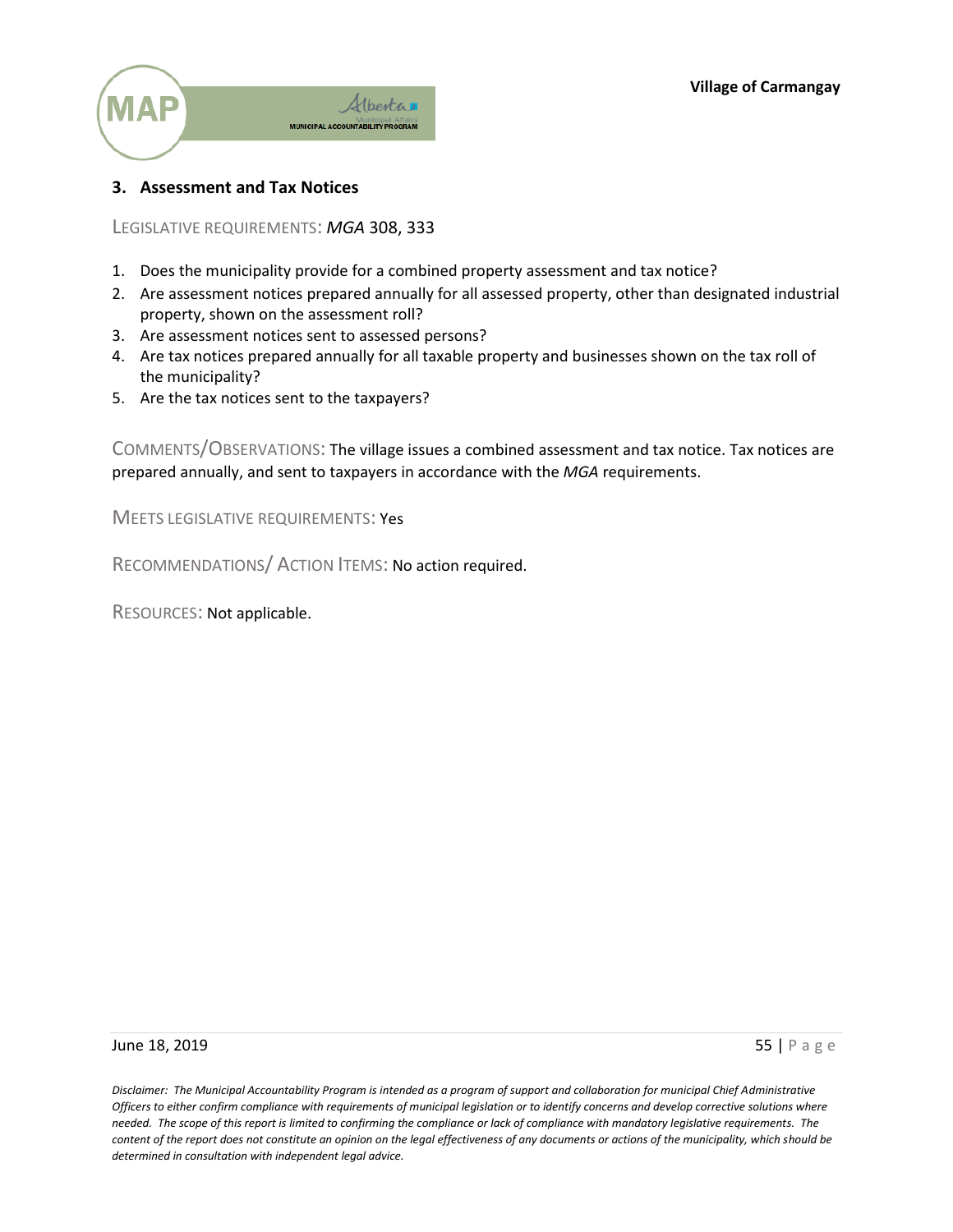

## **4. Content of Assessment Notices**

LEGISLATIVE REQUIREMENTS: *MGA* 308.1, 309

- 1. Has the assessor set a notice of assessment date, which must be no earlier than January 1 and no later than July 1?
- 2. Has the assessor set additional notice of assessment dates for amended and supplementary assessment notices? Are those notice of assessment dates later than the date that tax notices are required to be sent under Part 10?
- 3. Does the municipal assessment notice show the following:
	- the same information that is required to be shown on the assessment roll;
	- the notice of assessment date;
	- the amount of the requisitions, any one or more of which may be shown separately or as part of a combined total;
	- a statement that the assessed person may file a complaint not later than the complaint deadline; and
	- information respecting filing a complaint in accordance with the regulations?

COMMENTS/OBSERVATIONS: The combined assessment and tax notice contains the required assessment information.

MEETS LEGISLATIVE REQUIREMENTS: Yes

RECOMMENDATIONS/ACTION ITEMS: No action required.

RESOURCES: Not applicable.

#### **June 18, 2019** 56 | Page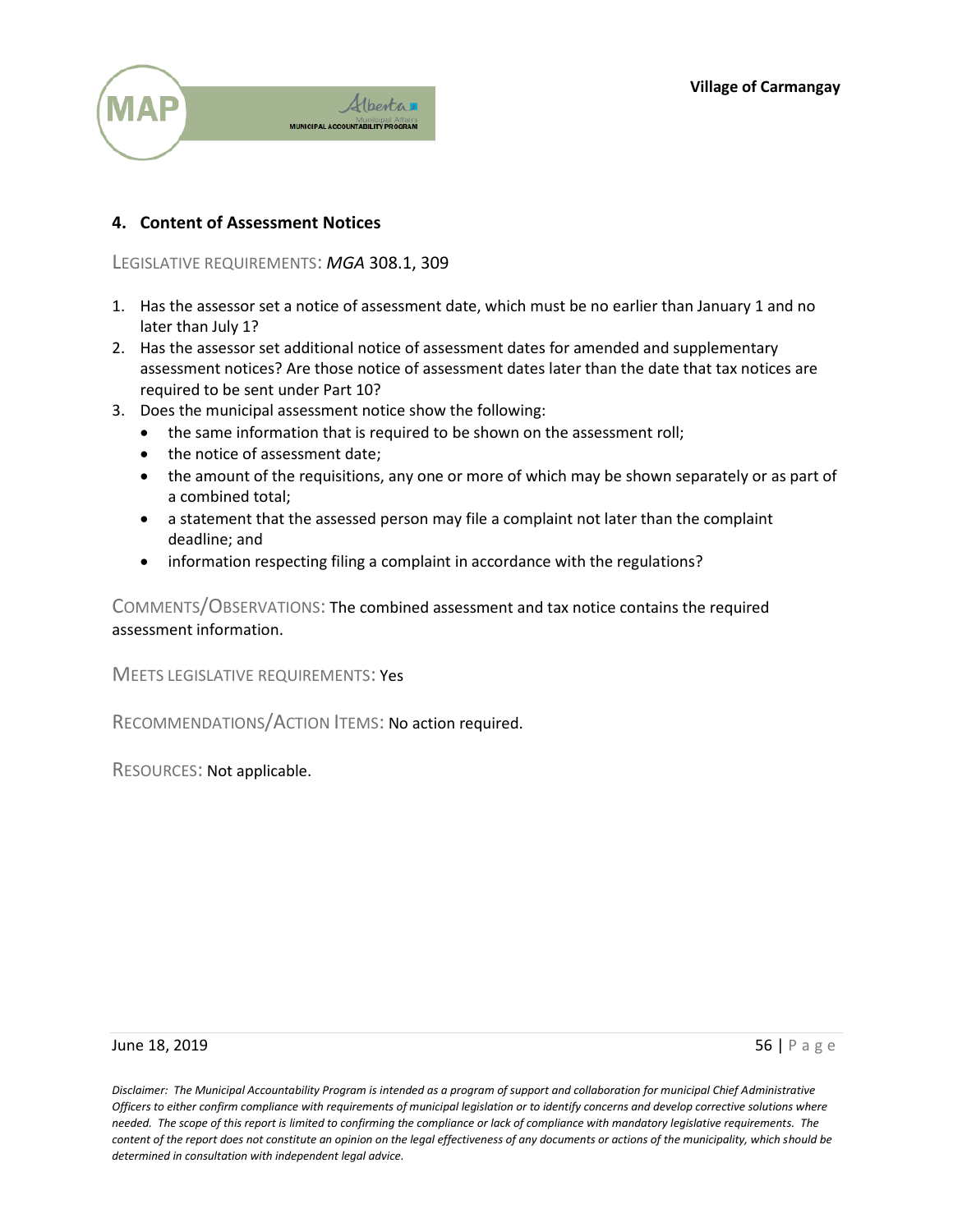

### **5. Content of Tax Notices**

### LEGISLATIVE REQUIREMENTS: *MGA* 334

- 1. Does the municipal property tax notice show the following:
	- the same information that is required to be shown on the tax roll;
	- $\bullet$  the date the tax notice is sent to the taxpayer;
	- the amount of the requisitions, any one or more of which may be shown separately or as part of a combined total;
	- except when the tax is a property tax, the date by which a complaint must be made, which date must not be less than 30 days after the tax notice is sent to the taxpayer;
	- $\bullet$  the name and address of the designated officer with whom a complaint must be filed;
	- the dates on which penalties may be imposed if the taxes are not paid; and
	- information on how to request a receipt for taxes paid?

COMMENTS/OBSERVATIONS: The 2019 combined assessment and tax notice does not contain information on how to request a receipt for taxes paid, and the name and address of the designated officer with whom a complaint must be filed.

### MEETS LEGISLATIVE REQUIREMENTS: No

RECOMMENDATIONS/ACTION ITEMS: Moving forward, the tax notice content on the combined notice must be updated to include information on how to request a receipt for taxes paid, and the name and address of the designated officer with whom a complaint must be filed.

RESOURCES: Municipal Affairs Advisors are available to provide general support by calling toll-free 310-0000 and then 780-422-1377.

MUNICIPAL RESPONSE: Response to the findings, or comments, status or action to be taken including key milestones and deadlines. Where resolutions of council are required please provide the date of approval and resolutions of council and/or bylaw numbers.

#### **June 18, 2019** 57 | Page 19, 2019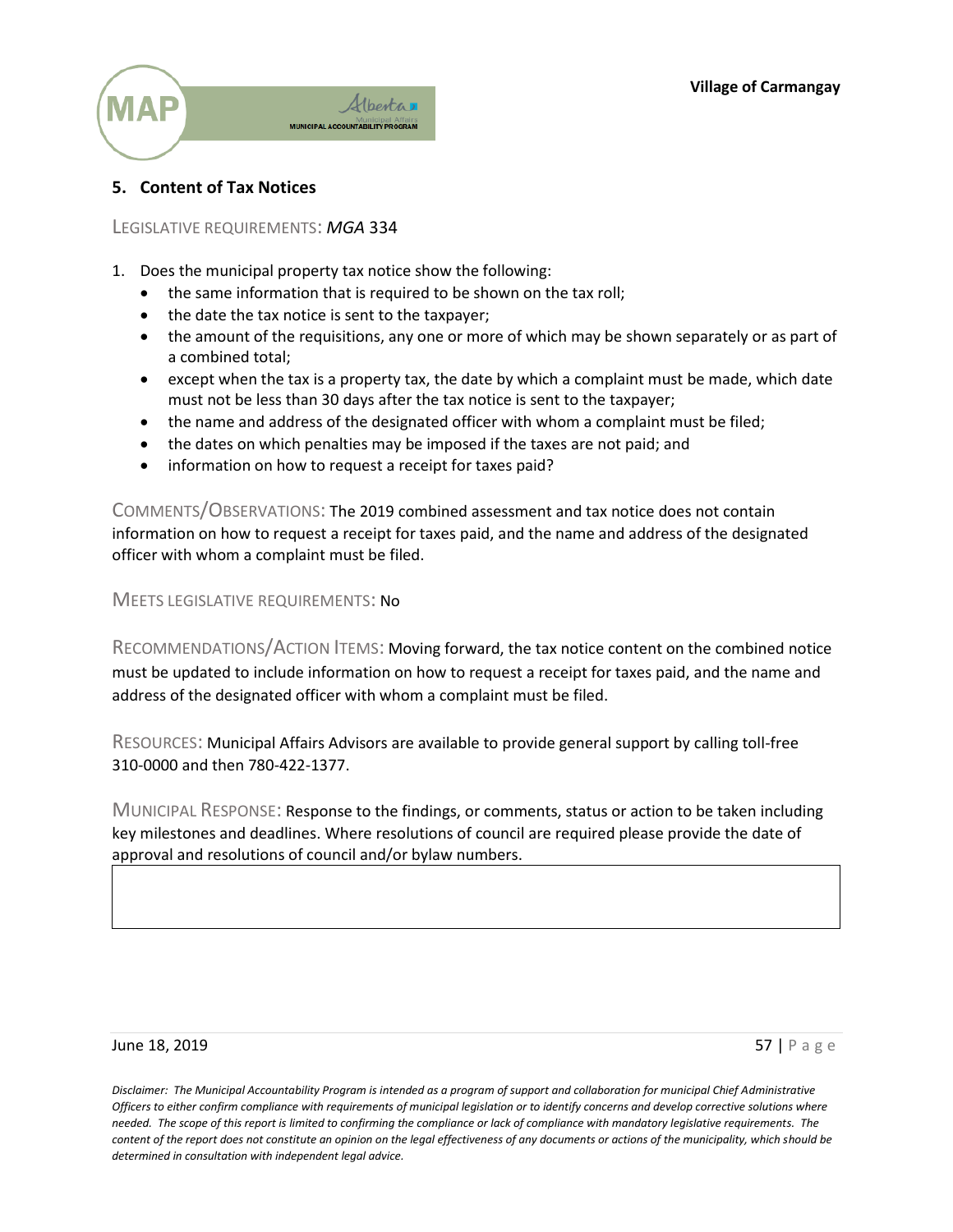

### **6. Notice and Certification**

LEGISLATIVE REQUIREMENTS: *MGA* 311, 335, 336

- 1. Has the municpality published in one issue of a newspaper having general circulation in the municipality, or in any other manner considerd appropriate by the municipality, a notice that the assessment notices have been sent?
- 2. Has a designated officer certified the date the tax notices were sent?
- 3. Have the tax notices been sent before the end of the year in which the taxes were imposed?

COMMENTS/OBSERVATIONS: Certification was not provided confirming the date that the 2019 tax notices were sent.

MEETS LEGISLATIVE REQUIREMENTS: No

RECOMMENDATIONS/ACTION ITEMS: A designated officer must certify the date tax notices were sent.

RESOURCES: Municipal Affairs Advisors are available to provide general support by calling toll-free 310-0000 and then 780-422-1377.

MUNICIPAL RESPONSE: Response to the findings, or comments, status or action to be taken including key milestones and deadlines. Where resolutions of council are required please provide the date of approval and resolutions of council and/or bylaw numbers.

#### June 18, 2019  $\overline{58}$  | Page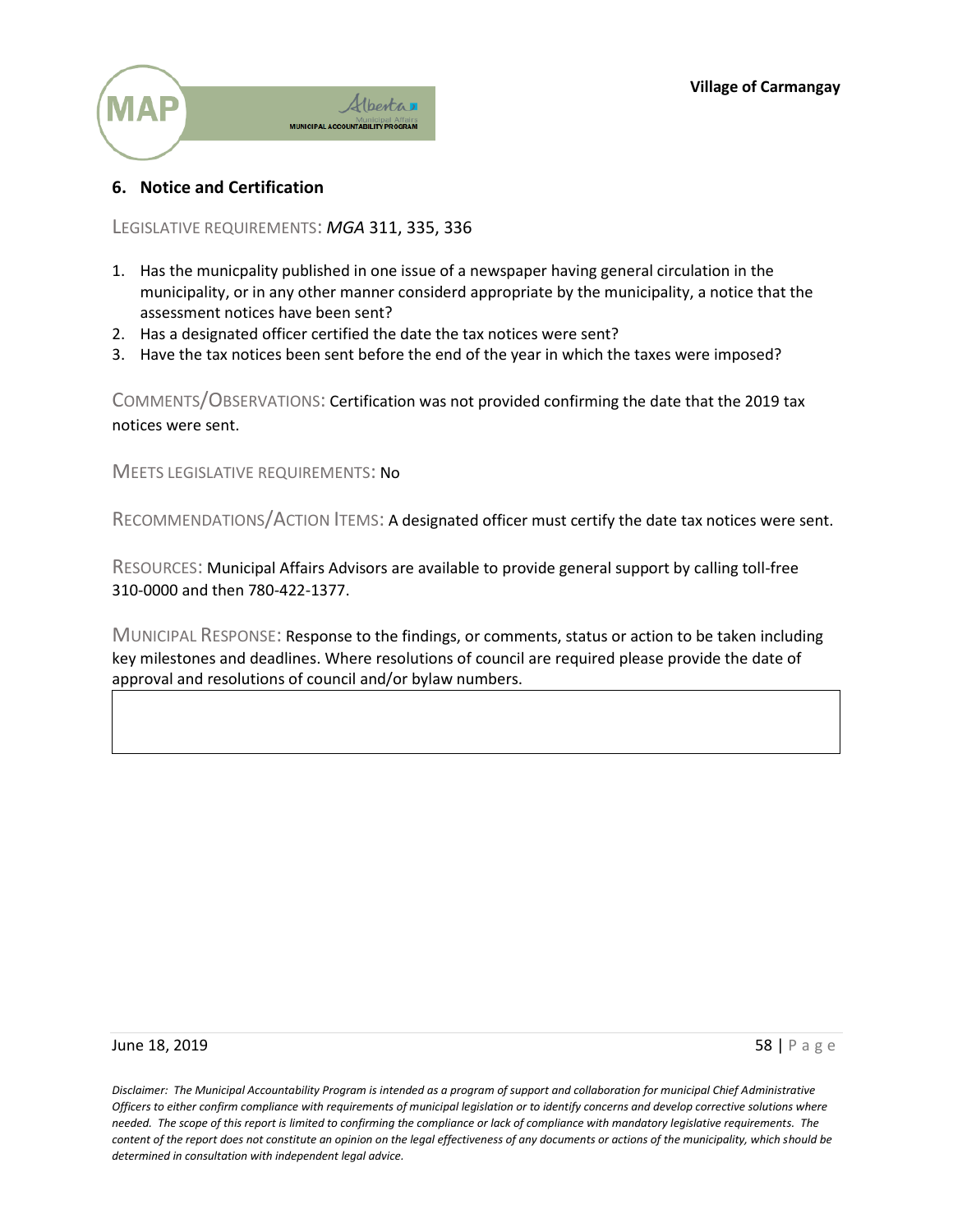

# **7. Tax Arrears List**

LEGISLATIVE REQUIREMENTS: *MGA* 412, 436.03

- 1. Has a tax arrears list been prepared showing the parcels of land in the municipality in respect of which there are tax arrears?
- 2. Has the list been sent to the Registrar and to the Minister responsible for the *Unclaimed Personal Property and Vested Property Act*?
- 3. Has the list been posted in a place that is accessible to the public during regular business hours?
- 4. Were persons notified who are liable to pay the tax arrears that a tax arrears list has been prepared and sent to the Registrar?

COMMENTS/OBSERVATIONS: The village prepared a tax arrears list and submitted it to the registrar on March 28, 2019, which is prior to the required March 31 deadline. The tax arrears list was posted in the municipal office.

MEETS LEGISLATIVE REQUIREMENTS: Yes

RECOMMENDATIONS/ACTION ITEMS: No action required.

RESOURCES: Not applicable.

**June 18, 2019** 59 | Page 19, 2019 59 | Page 19, 2019 59 | Page 19, 2019 59 | Page 19, 2019 59 | Page 19, 2019 59 | Page 19, 2019 59 | Page 19, 2019 59 | Page 19, 2019 59 | Page 19, 2019 59 | Page 19, 2019 59 | Page 19, 20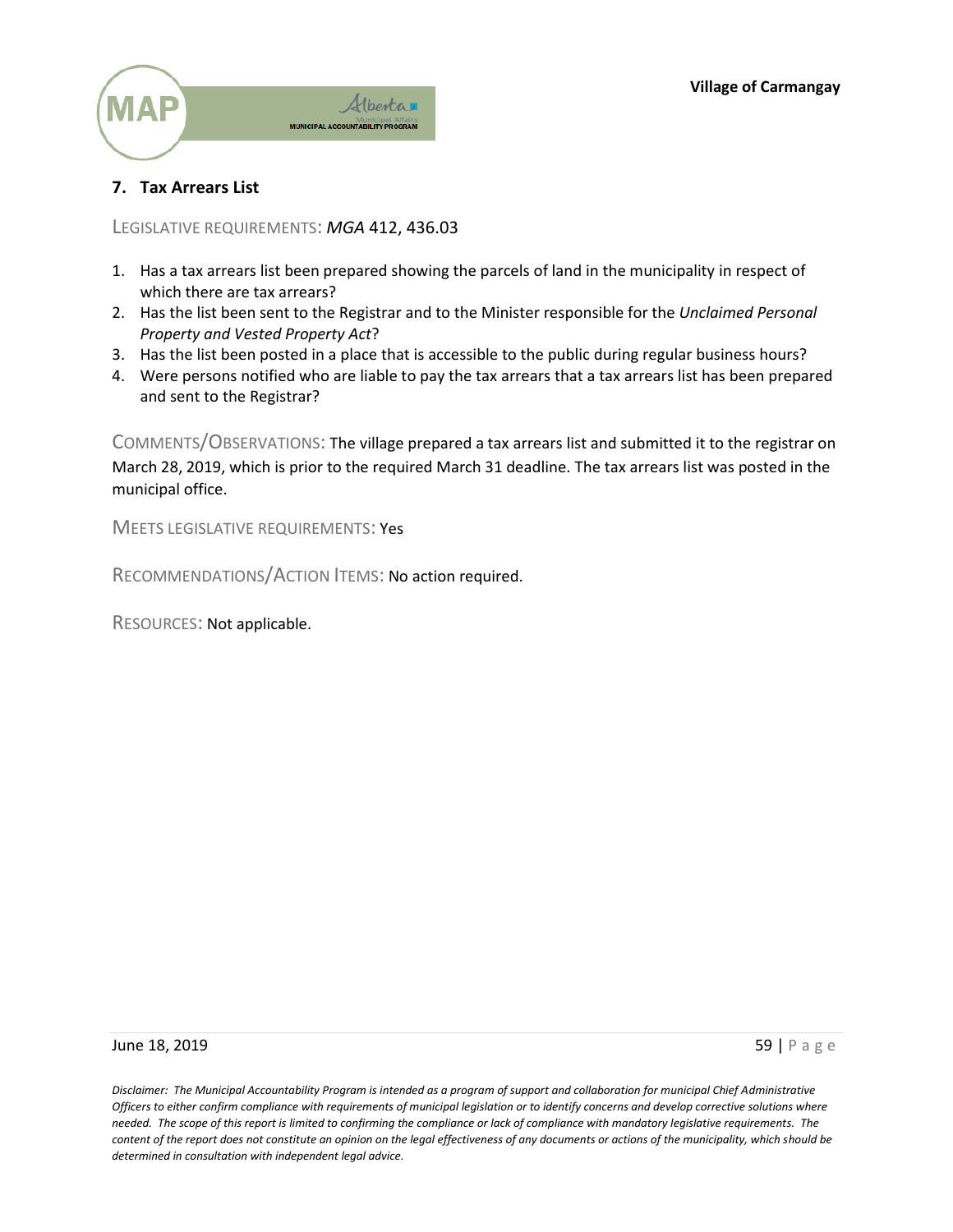

## **8. Tax Sale**

LEGISLATIVE REQUIREMENTS: *MGA* 418, 436.08

1. Have those properties appearing on the tax arrears list been offered for sale within the time frame provided?

COMMENTS/OBSERVATIONS: Tax arrears balances were brought up to date; therefore, the village has not been required to conduct a tax sale recently. In the event that the village encounters a tax sale, a resource is provided below.

MEETS LEGISLATIVE REQUIREMENTS: Yes

RECOMMENDATIONS/ ACTION ITEMS: No action required.

RESOURCES: Municipal Affairs Advisors are available to provide general support by calling toll-free 310-0000 and then 780-422-1377.

Municipal Affairs has developed a resource for assisting municipalities in [A Guide to Tax Recovery in](http://www.municipalaffairs.alberta.ca/documents/A%20Guide%20to%20Tax%20Recovery%20in%20Alberta.pdf)  [Alberta.](http://www.municipalaffairs.alberta.ca/documents/A%20Guide%20to%20Tax%20Recovery%20in%20Alberta.pdf) 

June 18, 2019 **60 | Page 18, 2019 60 | Page 18, 2019 60 | Page 18, 2019 60 | Page 18, 2019**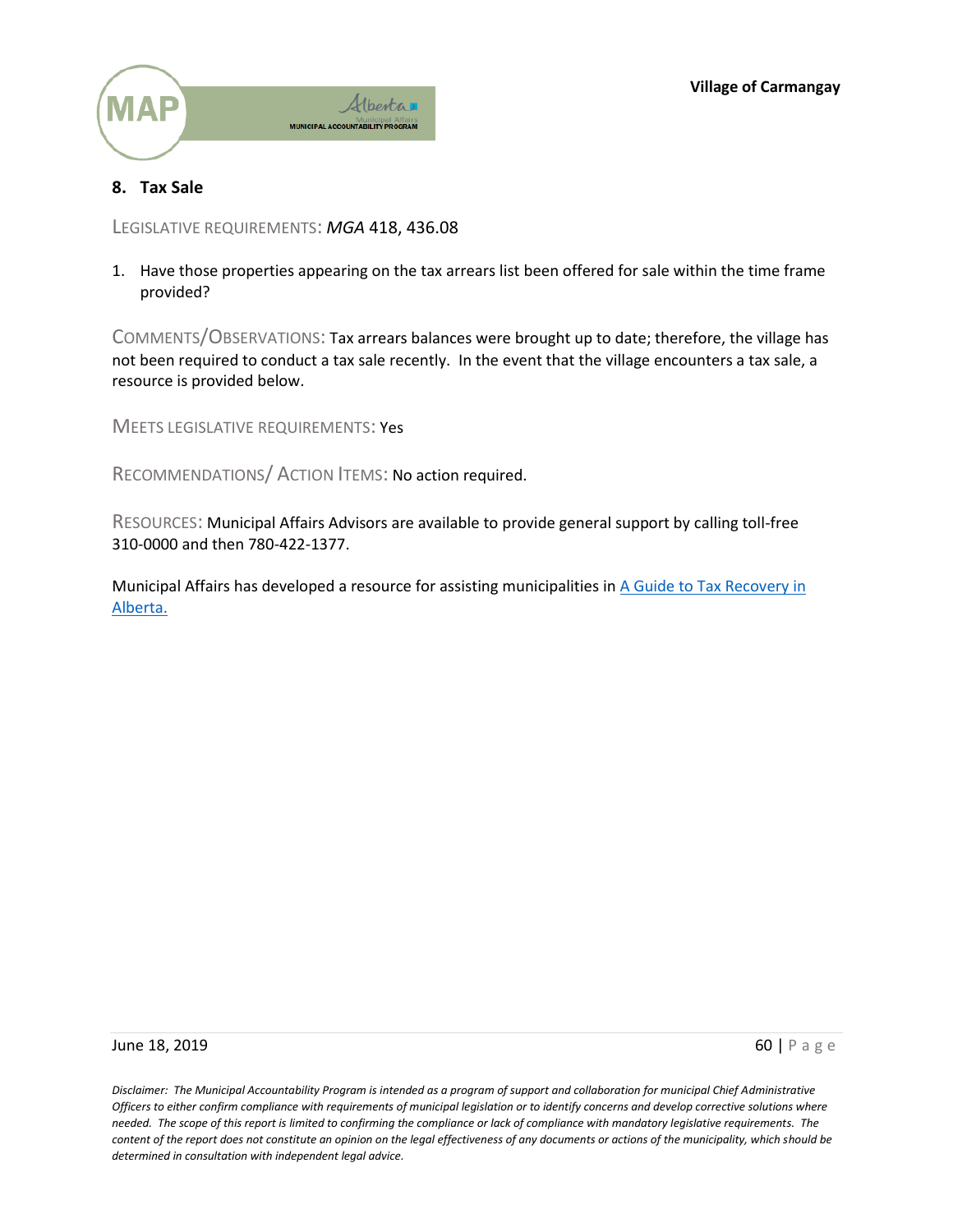

# *3.10 Planning*

### **1. Subdivision Authority**

LEGISLATIVE REQUIREMENTS: *MGA* 623, 625-626

- 1. Has the municipality by bylaw provided for a subdivision authority?
- 2. Does the structure of the subdivision authority comply with section 623(2) which specifies that it may include one or more of the following:
	- any or all members of council;
	- a designated officer;
	- a municipal planning commission;
	- any other person or organization?

COMMENTS/OBSERVATIONS: Bylaw 731 was passed on March 21, 2011 and establishes the subdivision authority as the municipal planning commission. The same bylaw also establishes the municipal planning commission, which is comprised of two members of council, two citizens of the village, and the development officer.

MEETS LEGISLATIVE REQUIREMENTS: Yes

RECOMMENDATIONS/ACTION ITEMS: No action required.

RESOURCES: Not applicable.

#### June 18, 2019 **61 | Page 18, 2019 61 | Page 18, 2019 61 | Page 18, 2019 61 | Page 18, 2019**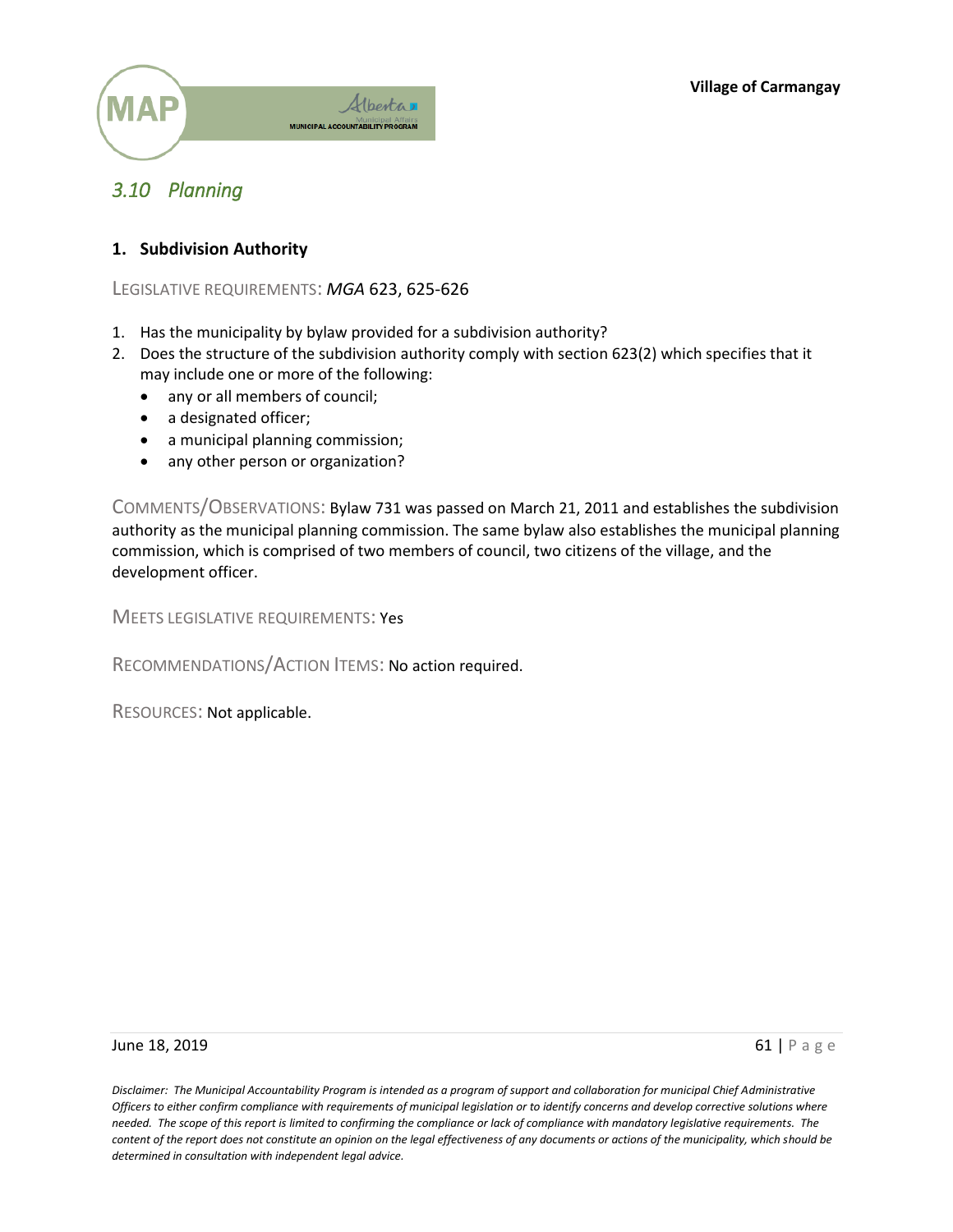

### **2. Development Authority**

LEGISLATIVE REQUIREMENTS: *MGA* 624, 625 - 626

- 1. Has the municipality by bylaw provided for a development authority?
- 2. Does the structure of the development authority comply with section 624(2) which specifies that it may include one or more of the following:
	- a designated officer;
	- a municipal planning commission;
	- any other person or organization?

COMMENTS/OBSERVATIONS: Bylaw 731 was passed on March 21, 2011 and establishes the development authority as the municipal planning commission or "designated officer". Furthermore, land use bylaw 742 confirms the structure of the development authority as the municipal planning commission or "designated officer".

MEETS LEGISLATIVE REQUIREMENTS: Yes

RECOMMENDATIONS/ACTION ITEMS: No action required.

RESOURCES: Not applicable.

**June 18, 2019** 62 | Page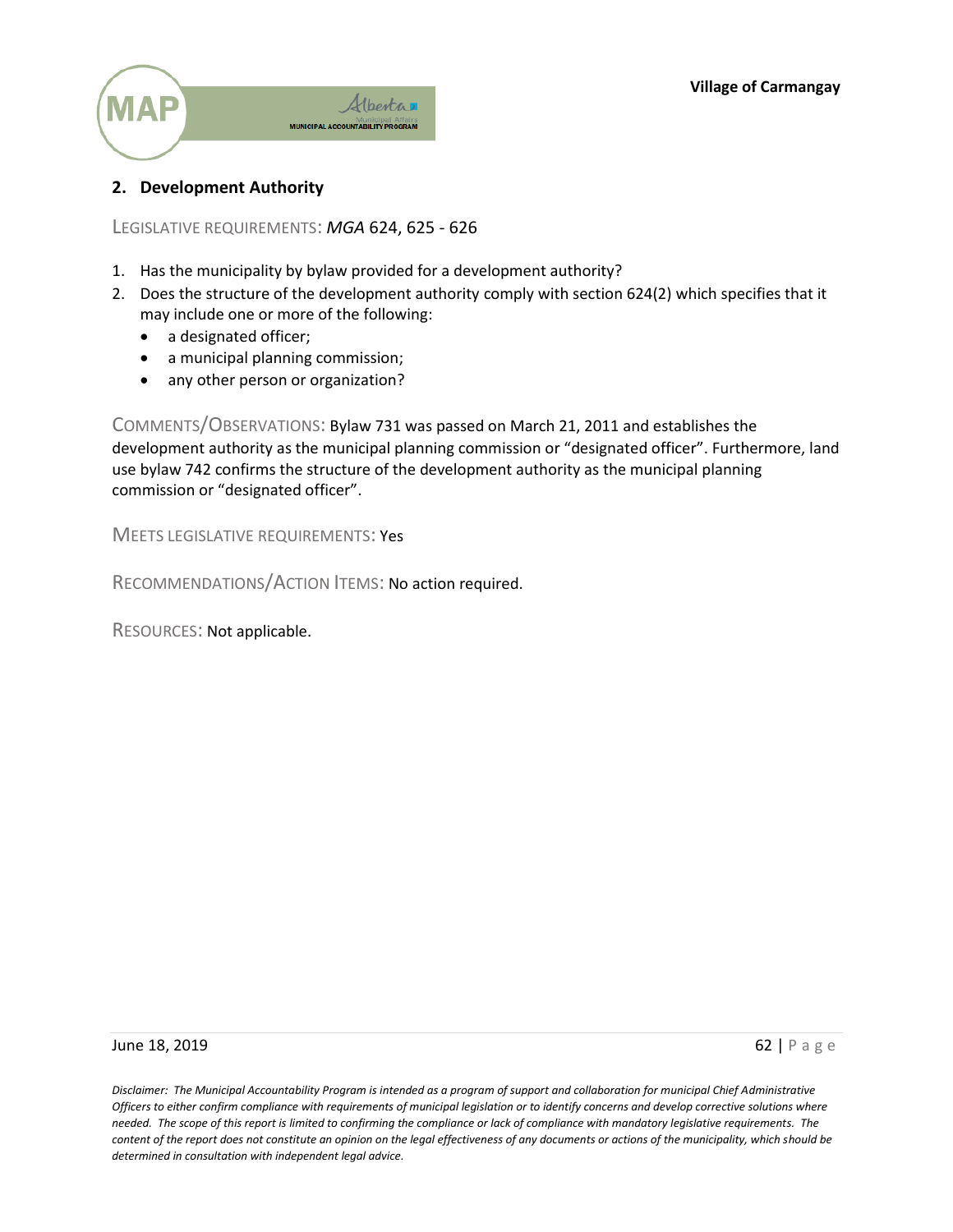

# **3. Subdivision and Development Appeal Board (SDAB)**

LEGISLATIVE REQUIREMENTS: *MGA* 627, 628, Subdivision and Development Regulation 43/2002, Subdivision and Development Appeal Board Regulation 195/2017

- 1. Is a subdivision and development appeal board bylaw or intermunicipal agreement established?
- 2. Do the SDAB members exclude those who are:
	- municipal employees;
	- members of the municipal planning commission; and
	- individuals who can carry out subdivision and development powers on behalf of the municipality?
- 3. Is there no more than one councillor appointed as a member to the appeal board?
	- If more than one, is there Ministerial approval for the additional councillors to sit on the panel?
- 4. Are the active members of the SDAB trained?
- 5. Is there a clerk appointed to the SDAB?
- 6. Has the clerk received SDAB training?
- 7. Has the clerk kept a record of the hearings?

COMMENTS/OBSERVATIONS: A subdivision and development appeal board bylaw was not provided.

### MEETS LEGISLATIVE REQUIREMENTS: No

RECOMMENDATIONS/ACTION ITEMS: The village must, by bylaw, establish an SDAB which meets all legislative requirements of Sections 627 and 628 of the *MGA,* and the accompanying regulations 43/2002 and 195/2017.

RESOURCES: Municipal Affairs has developed an SDAB training guidebook and several fact sheets to assist municipalities, which can be found at the **SDAB** website. In addition, Municipal Affairs Planning Advisors are available to discuss these topics further by calling toll-free 310-0000 and then 780-427- 2225.

MUNICIPAL RESPONSE: Response to the findings, or comments, status or action to be taken including key milestones and deadlines. Where resolutions of council are required please provide the date of approval and resolutions of council and/or bylaw numbers.

#### June 18, 2019 **63 | Page 18, 2019 63 | Page 18, 2019 63 | Page 18, 2019 63 | Page 18, 2019**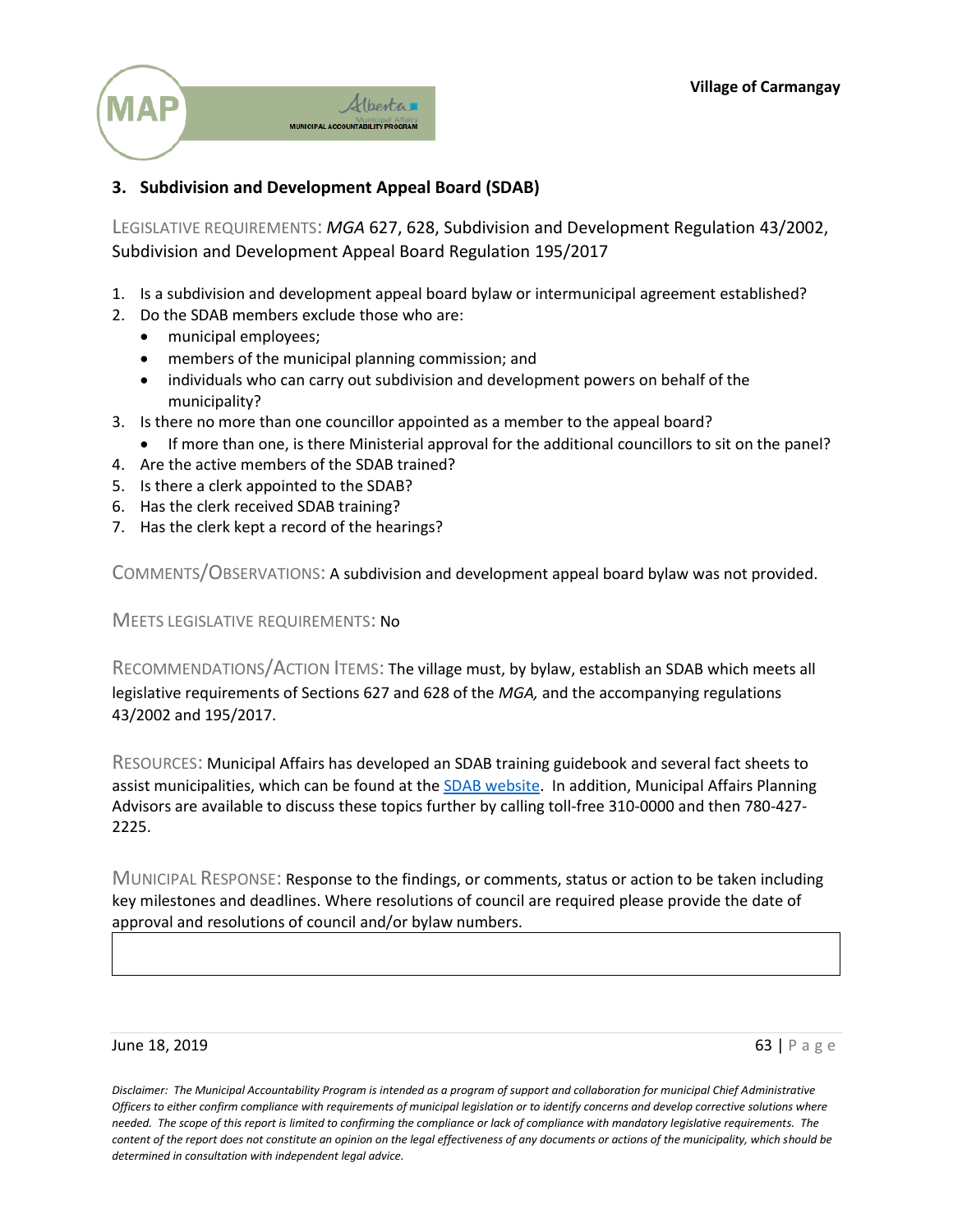

# **4. Subdivision Applications and Decision**

LEGISLATIVE REQUIREMENTS: *MGA* 653, 653.1, 679, Subdivision and Development Regulation 43/2002, Subdivision and Development Appeal Board Regulation 195/2017

- 1. Are the forms set out in schedules 1 and 2 of the Subdivision and Development Regulation used for all subdivision application and deferred reserve caveat decisions?
- 2. If required, were written referrals sent according to legislation?
- 3. Have all the mandatory requirements in section 653 and 653.1 of the MGA been met?
- 4. If there have been appeals, did the SDAB clerk give five days' notice of the hearing to the appropriate stakeholders?

COMMENTS/OBSERVATIONS: The village has not had any recent subdivision applications.

MEETS LEGISLATIVE REQUIREMENTS: Yes

RECOMMENDATIONS/ACTION ITEMS: No action required.

RESOURCES: Not applicable.

#### **June 18, 2019** 64 | Page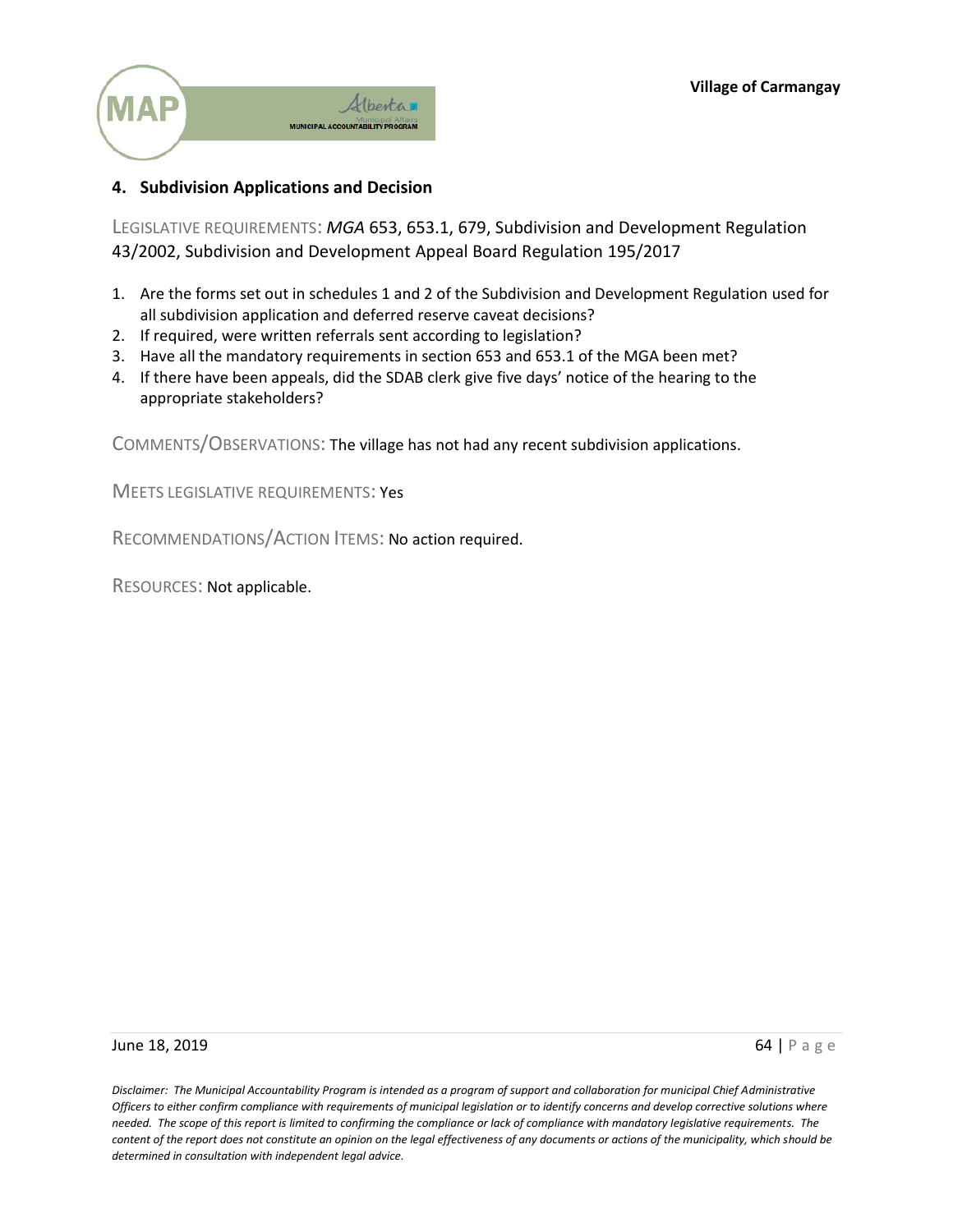

### **5. Development Applications**

LEGISLATIVE REQUIREMENTS: *MGA* 683.1, 686, 687

- 1. Did the development authority review the application within 20 days to determine if it was complete?
- 2. If deemed complete, did the applicant get a notification that the application is complete, or if deemed incomplete, did the applicant get a notification from the development authority that the application is incomplete?
- 3. If the development permit application is refused, was a notice issued to the applicant?
- 4. Are appeal hearings held within 30 days after the receipt of a notice of appeal by the SDAB?
- 5. Does the SDAB give at least five days notice in writing of the hearing:
	- $\bullet$  to the appellant;
	- $\bullet$  to the development authority; and
	- to the owners as required under the land use bylaw?
- 6. Did the board make materials related to the appeal available for public inspection?

COMMENTS/OBSERVATIONS: Development permit 2018-03 was reviewed and no issues were noted. There were no recent appeal examples to review.

MEETS LEGISLATIVE REQUIREMENTS: Yes

RECOMMENDATIONS/ACTION ITEMS: No action required.

RESOURCES: Not applicable.

#### **June 18, 2019** 65 | Page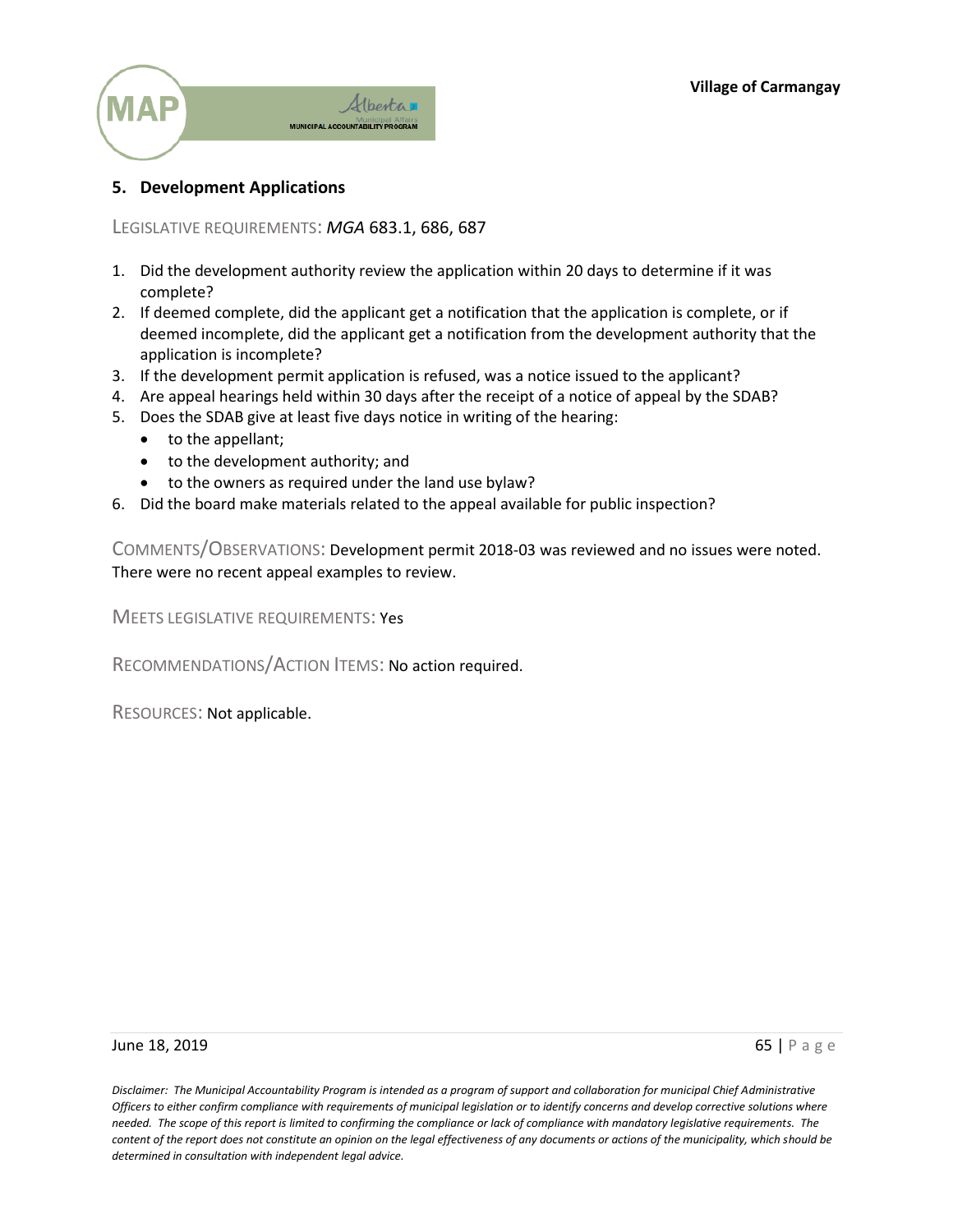

## **6. Alberta Land Stewardship Act (ALSA) Regional Plan or Land Use Policies**

LEGISLATIVE REQUIREMENTS: *MGA* 622, 630.2 and ALSA 20

- 1. Is there an ALSA Regional Plan in effect in your area?
- 2. If yes, which plan?
- 3. Has a statutory declaration been filed with the Land Use Secretariat indicating compliance with the regional plan? (Note: due within five years of an ALSA regional plan coming into force.)

COMMENTS/OBSERVATIONS: The South Saskatchewan regional plan is in effect for the Village of Carmangay. The village must file their declaration by September 1, 2019, if they have not yet filed.

MEETS LEGISLATIVE REQUIREMENTS: Yes

RECOMMENDATIONS/ACTION ITEMS: No action required.

RESOURCES: Not applicable.

#### **June 18, 2019** 66 | Page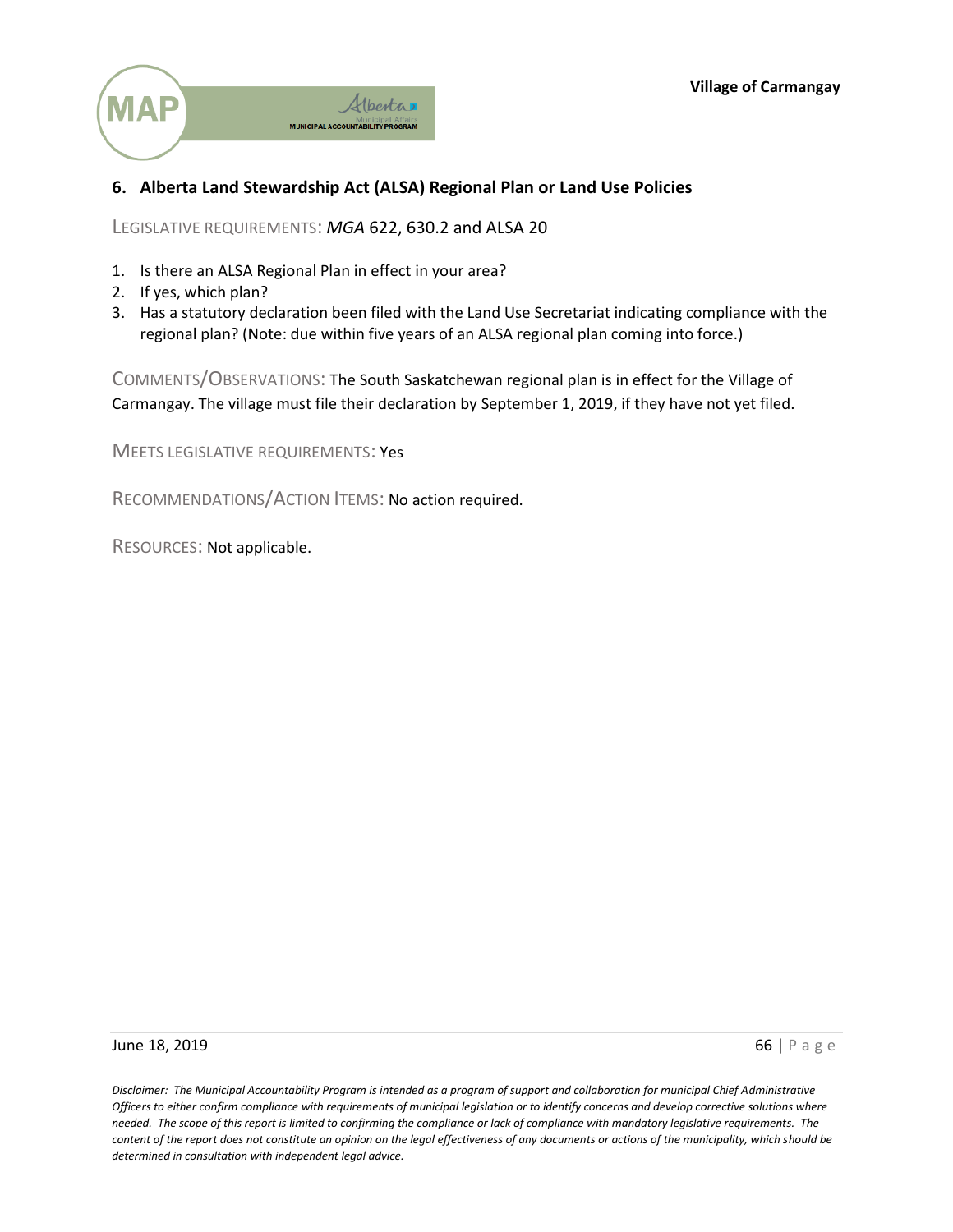

### **7. Growth Management Board**

LEGISLATIVE REQUIREMENTS: *MGA* 708.23,708.04

- 1. Is the municipality a member of a growth management board?
- 2. Has the municipality appointed a person to represent the munisipality on the growth management board?

COMMENTS/OBSERVATIONS: The village is not part of a growth management board.

MEETS LEGISLATIVE REQUIREMENTS: Yes

RECOMMENDATIONS/ACTION ITEMS: No action required.

RESOURCES: Not applicable.

**June 18, 2019** 67 | Page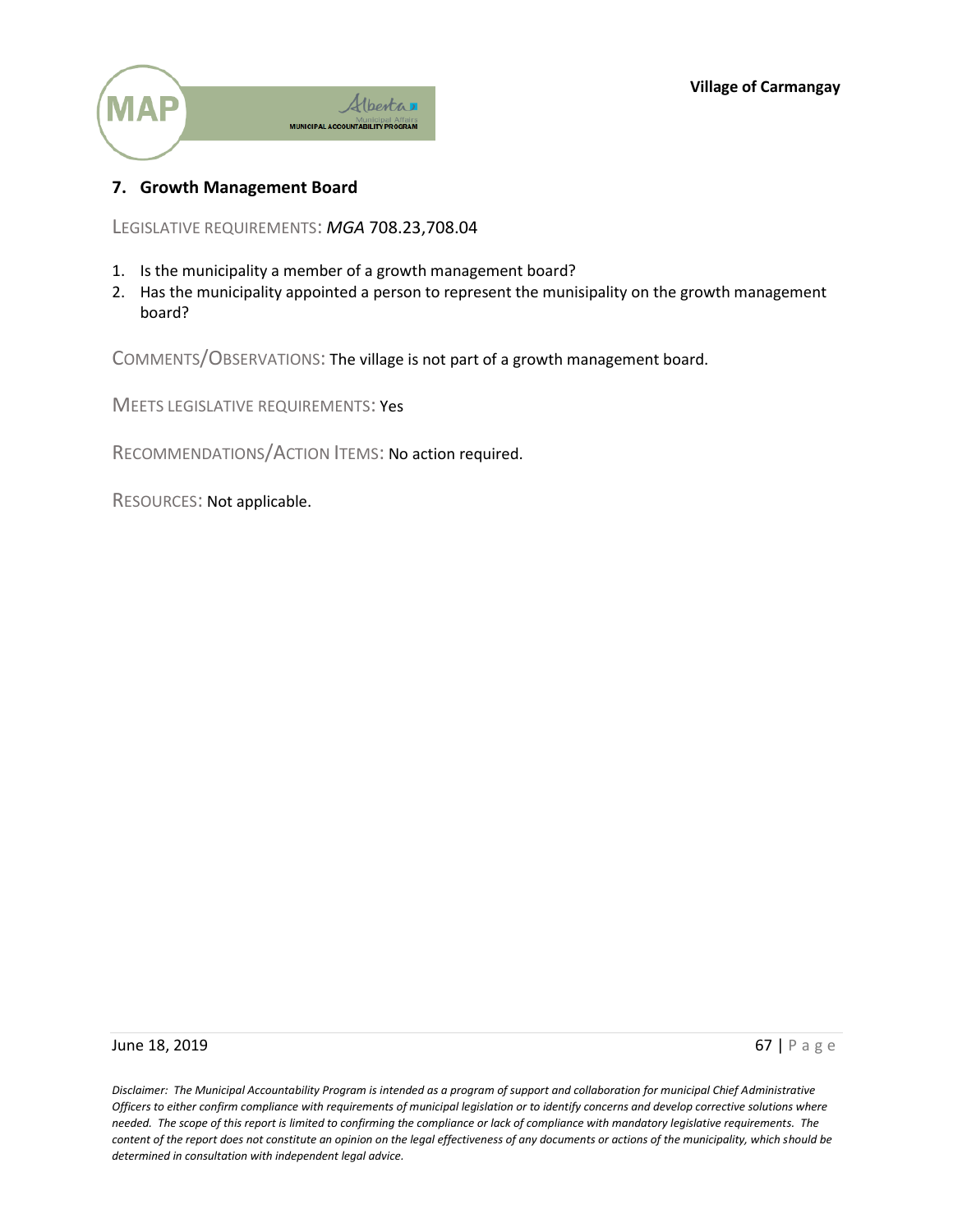

# **8. Land Use Bylaw**

LEGISLATIVE REQUIREMENTS: *MGA* 230, 606, 639, 640, 642 (1), 692 (4), Subdivision and Development Regulation 43/2002

- 1. Is there a Land Use Bylaw?
- 2. Does the Land Use Bylaw:
	- divide the municipality into districts (zones);
	- establish a method of making decisions on development permit applications, including provisions for:
		- o the types of development permits that may be issued;
		- $\circ$  processing an application for, or issuing, canceling, suspending or refusing to issue development permits;
		- o the conditions that development permits may be subject to;
		- o how long development permits remain in effect;
		- $\circ$  the discretion the development authority may exercise with respect to development permits;
	- provide for how and to whom notice of the issuance of development permits is to be given;
	- establish the number of dwelling units permitted on a parcel of land; and
	- identify permitted and discretionary uses?
- 3. Does the public notice of application to rezone properties include:
	- the municipal address/legal address of the parcel of land;
	- a map showing the location of the parcel of land;
	- written notice to the assessed owner of that parcel of land; and
	- written notice to the assessed owner of the adjacent parcel of land?
- 4. Does the notice of a public hearing on land use bylaw related issues include:
	- the municipal address/legal address of the parcel of land;
	- a map showing the location of the parcel of land;
	- the general purpose of the bylaw and public hearing;
	- the address where the proposed bylaw, and any document related to the bylaw or public hearing can be inspected; and
	- the date, time and place of the public hearing?

COMMENTS/OBSERVATIONS: Council passed bylaw no. 742 on May 21, 2013 establishing a land use bylaw for the village. Council has amended the bylaw twice since its passage, and the land use bylaw has been consolidated to include all bylaw amendments passed to date. Section 10 (1) of the bylaw states: "Application fees are prescribed by Council under a separate bylaw. Refer to Appendix A." Section 11 of the bylaw states: "Appendices A through C attached hereto are for information purposes only and do not form part of this bylaw." A separate rates and fees bylaw was not provided.

#### June 18, 2019 **68 | Page 18, 2019 68 | Page 18, 2019 68 | Page 18, 2019**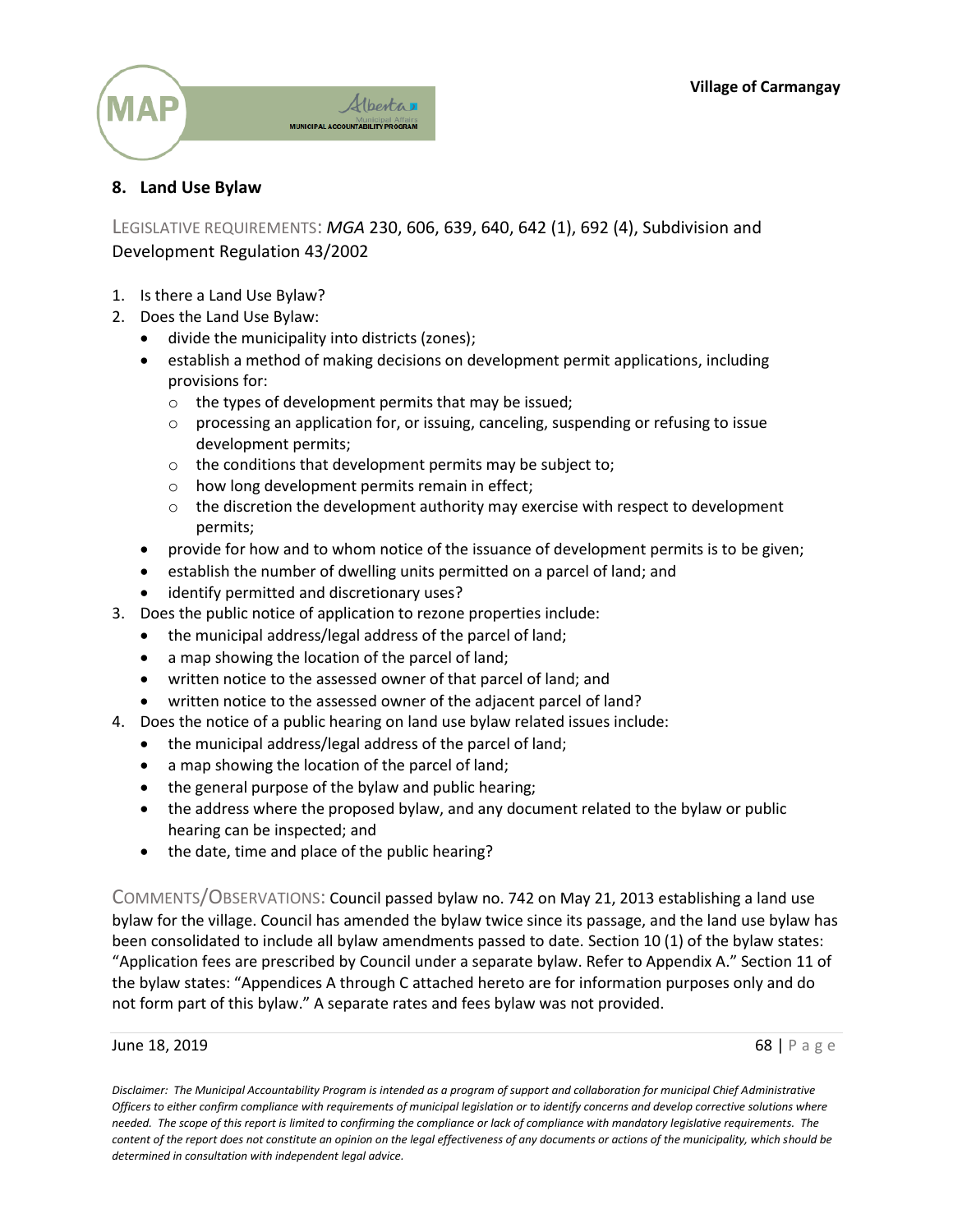

### MEETS LEGISLATIVE REQUIREMENTS: No

RECOMMENDATIONS/ACTION ITEMS: The land use bylaw must be amended to include appendix A which establishes a fee schedule, or alternatively, a rates and fees bylaw must be passed to establish fees applicable to the land use bylaw.

RESOURCES: Municipal Affairs Planning Advisors are available to provide planning and development support by calling toll-free 310-0000 and then 780-427-2225.

MUNICIPAL RESPONSE: Response to the findings, or comments, status or action to be taken including key milestones and deadlines. Where resolutions of council are required please provide the date of approval and resolutions of council and/or bylaw numbers.

#### **June 18, 2019 69 | Page 18, 2019**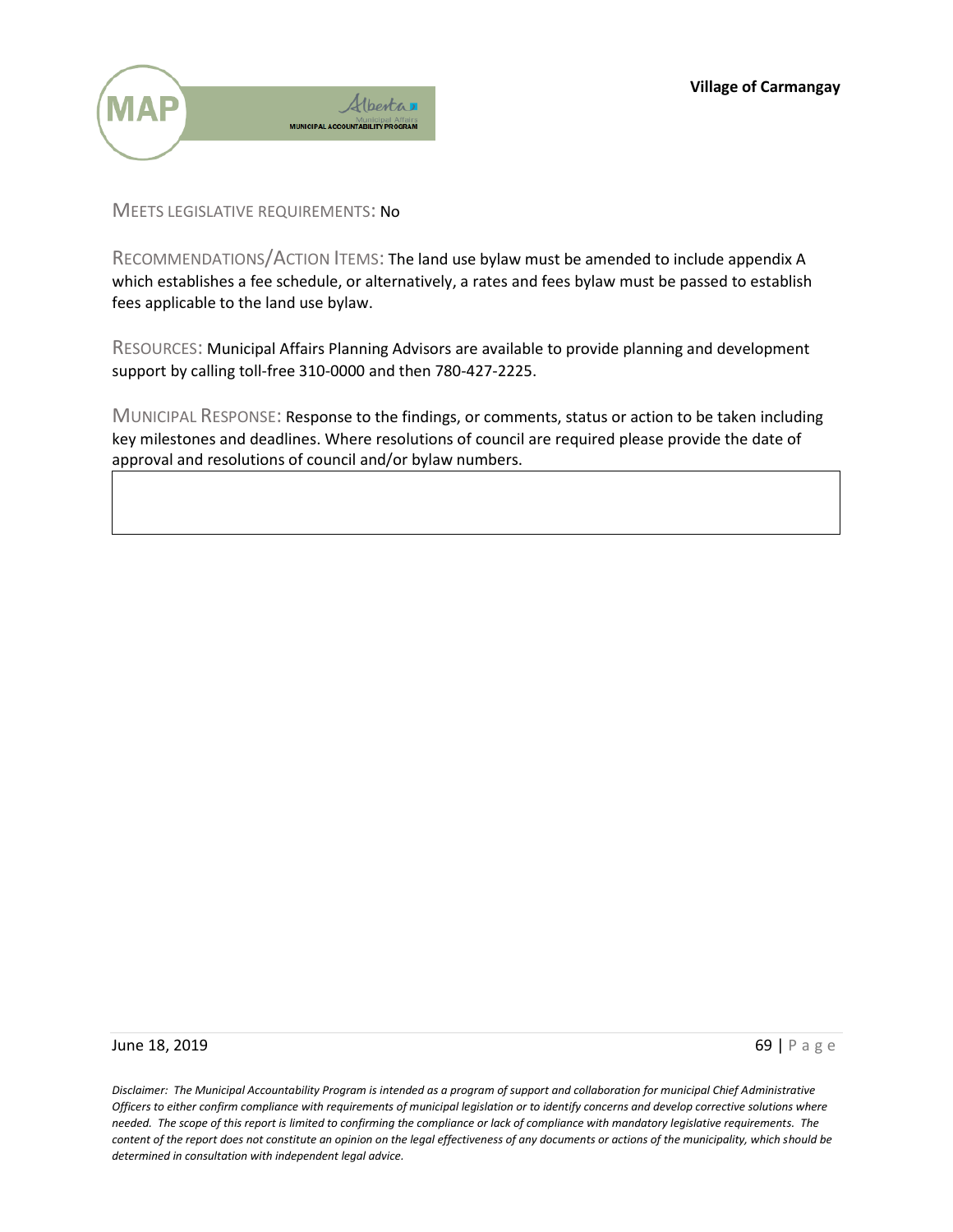

# **9. Municipal Development Plan (MDP)**

### LEGISLATIVE REQUIREMENTS: *MGA* 230, 606, 632, 641, 692

- 1. Is there a Municipal Development Plan?
	- Does the population of the municipality exceed 3,500?
	- If the population of the municipality is less than 3,500, does the Land Use Bylaw for the municipality contain 'Direct Control' districting as per section 641(1)?
- 2. Does the MDP address/include:
	- future land use:
	- future development;
	- coordination of land use, growth patterns and infrastructure with adjacent municipalities (if there is no intermunicipal development plan);
	- transportation systems; and
	- municipal services and facilities?
- 3. Has the MDP been amended?
- 4. Was the amendment to the MDP advertised?
- 5. Was a public hearing held for the amendment to the MDP?

COMMENTS/OBSERVATIONS: The village is currently in the process of developing an MDP, which must be adopted by April 1, 2021.

MEETS LEGISLATIVE REQUIREMENTS: Yes

RECOMMENDATIONS/ACTION ITEMS: No action required.

RESOURCES: Not applicable.

#### **June 18, 2019** 70 | Page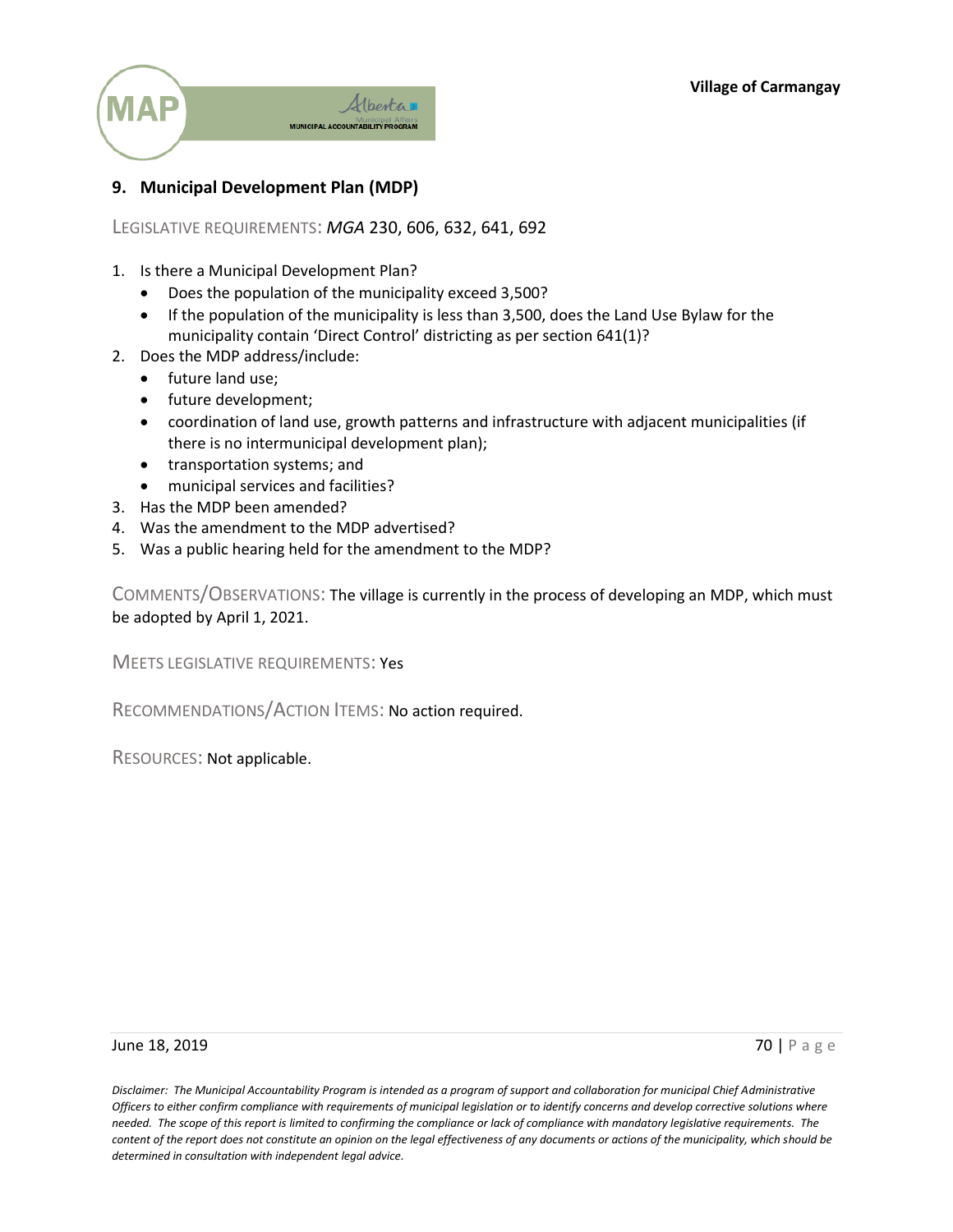

# **10. Intermunicipal Development Plan (IDP)**

### LEGISLATIVE REQUIREMENTS: *MGA* 230, 606, 631, 636, 692, 708.28, 708.3

- 1. Is there an Intermunicipal Development Plan?
- 2. Does the IDP address/include within the IDP area:
	- future land use;
	- future development;
	- transportation;
	- coordination of intermunicipal programs (physical, social and economic development);
	- environmental matters;
	- dispute resolution processes;
	- plan repeal/amendment procedures; and
	- plan administration provisions?
- 3. Has the IDP been amended?
- 4. Was the amendment to the IDP advertised?
- 5. Was there a public hearing for the amendment of the IDP?

COMMENTS/OBSERVATIONS: The village has not adopted an IDP with Vulcan County, but is aware that the deadline to do so is April 1, 2020.

MEETS LEGISLATIVE REQUIREMENTS: Yes

RECOMMENDATIONS/ACTION ITEMS: No action required.

RESOURCES: Municipal Affairs Planning Advisors are available to provide planning and development support by calling toll-free 310-0000 and then 780-427-2225.

#### June 18, 2019 **71** | Page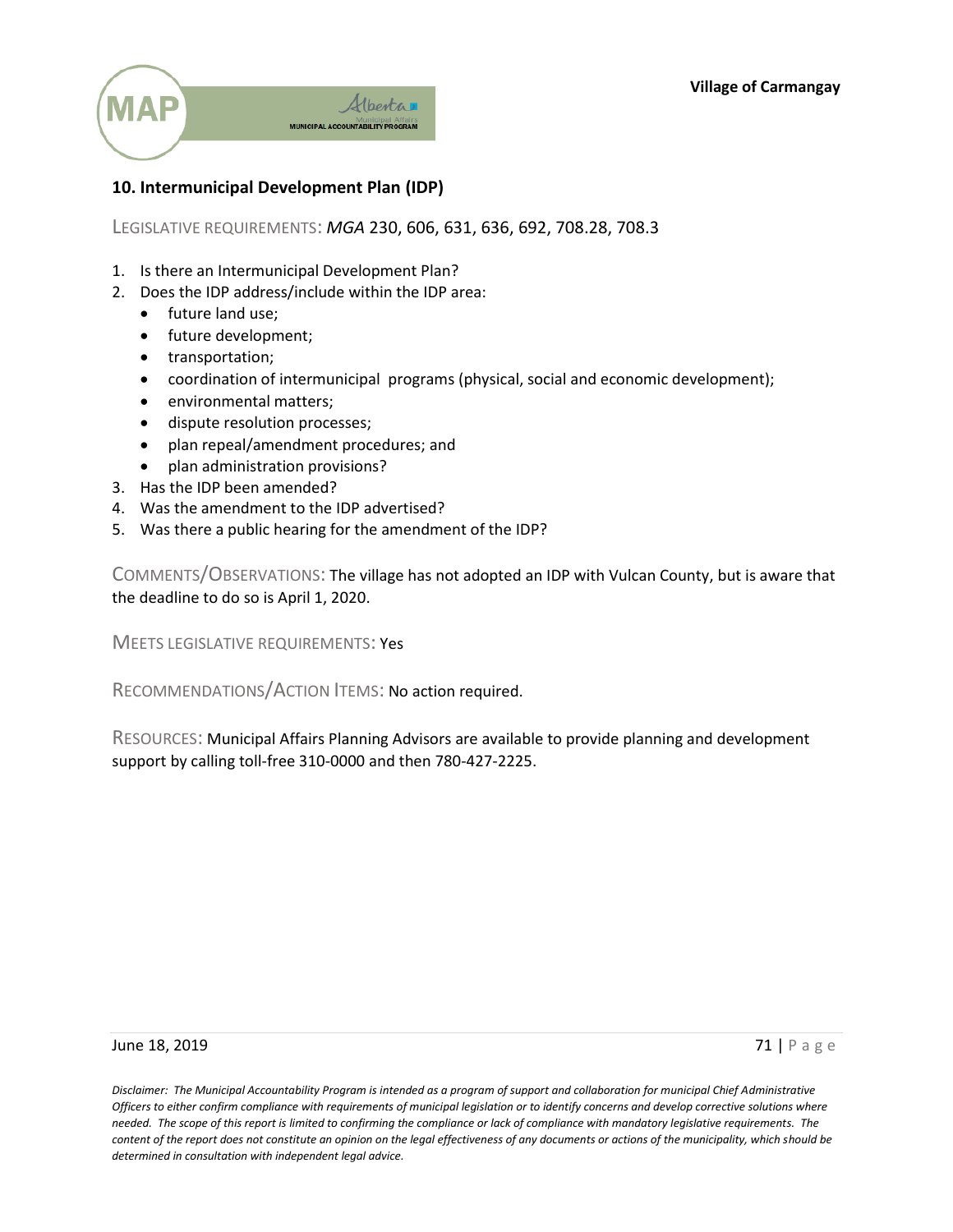

# **11. Intermunicipal Collaboration Frameworks (ICF)**

LEGISLATIVE REQUIREMENTS: *MGA* 708.33, Intermunicipal Collaboration Framework Regulation 191/2017

1. Has an ICF been adopted with each municipality that shares a common border? (Not applicable until April 1, 2020.)

COMMENTS/OBSERVATIONS: The village is aware of the upcoming legislative requirements requiring municipalities to adopt intermunicipal collaboration frameworks by April 1, 2020.

MEETS LEGISLATIVE REQUIREMENTS: Yes

RECOMMENDATIONS/ACTION ITEMS: No action required.

RESOURCES: Information on ICF requirements, contents and dates can be located online at: [Intermunicipal Collaboration Frameworks](https://www.alberta.ca/intermunicipal-collaboration-framework.aspx) 

#### **June 18, 2019** 72 | Page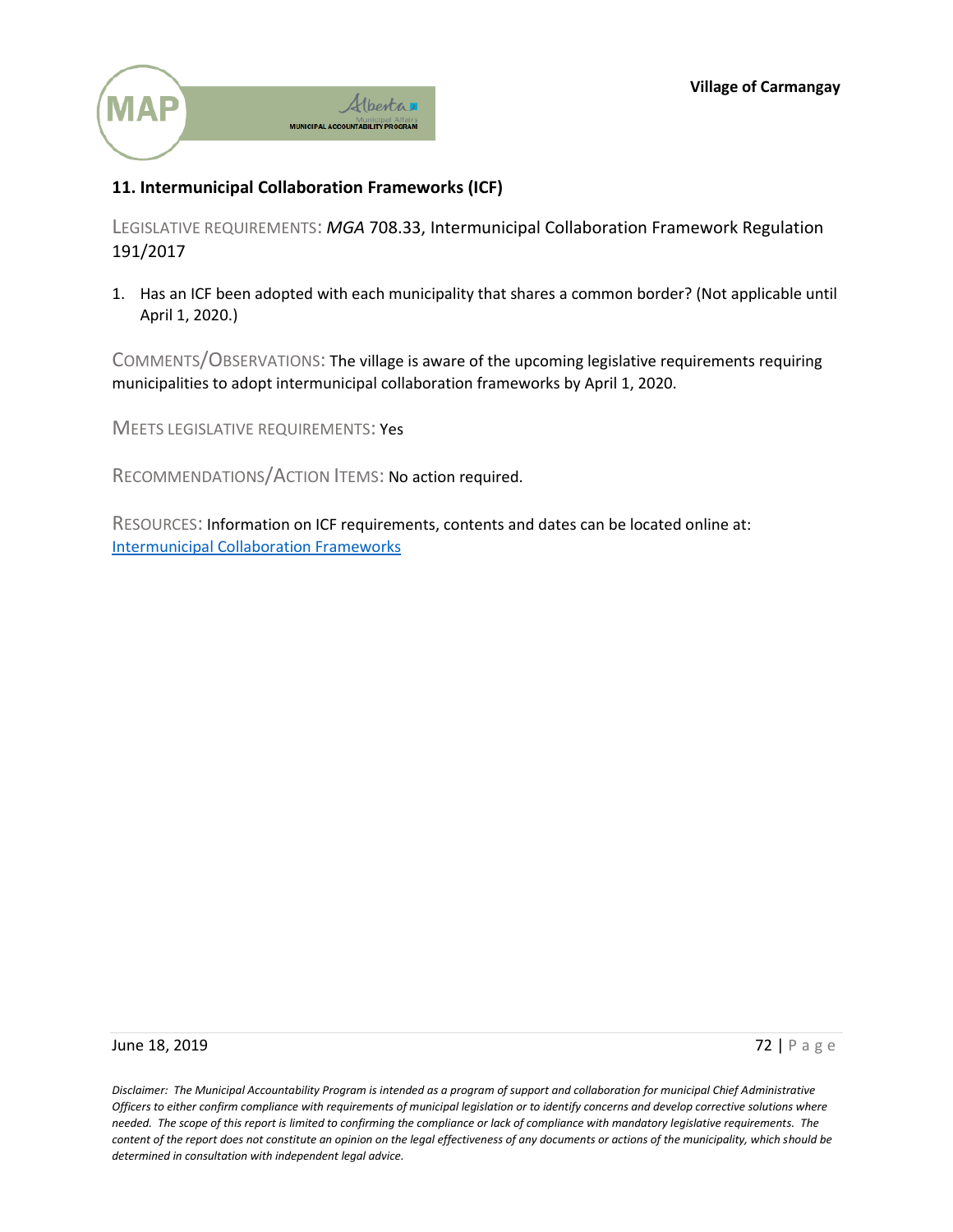

## **12. Listing and Publishing Policies Related to Planning Decisions**

LEGISLATIVE REQUIREMENTS: *MGA* 638.2

- 1. Are the following published on the municipal website:
	- an up-to-date list of council approved policies (by bylaw or resolution) used to make planning/development decisions;
	- a summary of these policies and their relationship to each other and to statutory plans and bylaws passed under Part 17 of the MGA; and
	- documents incorporated by reference in any bylaws passed under Part 17?

COMMENTS/OBSERVATIONS: The village's website does not have an up to date list of council approved policies used to make planning and development decisions and their relationship to each other.

#### MEETS LEGISLATIVE REQUIREMENTS: No

RECOMMENDATIONS/ACTION ITEMS: The village website must be updated to include a comprehensive list and summary of all planning policies and their relationships with other planning documentation and decisions.

RESOURCES: Municipal Affairs Planning Advisors are available to provide planning and development support by calling toll-free 310-0000 and then 780-427-2225.

MUNICIPAL RESPONSE: Response to the findings, or comments, status or action to be taken including key milestones and deadlines. Where resolutions of council are required please provide the date of approval and resolutions of council and/or bylaw numbers.

#### **June 18, 2019** 73 | Page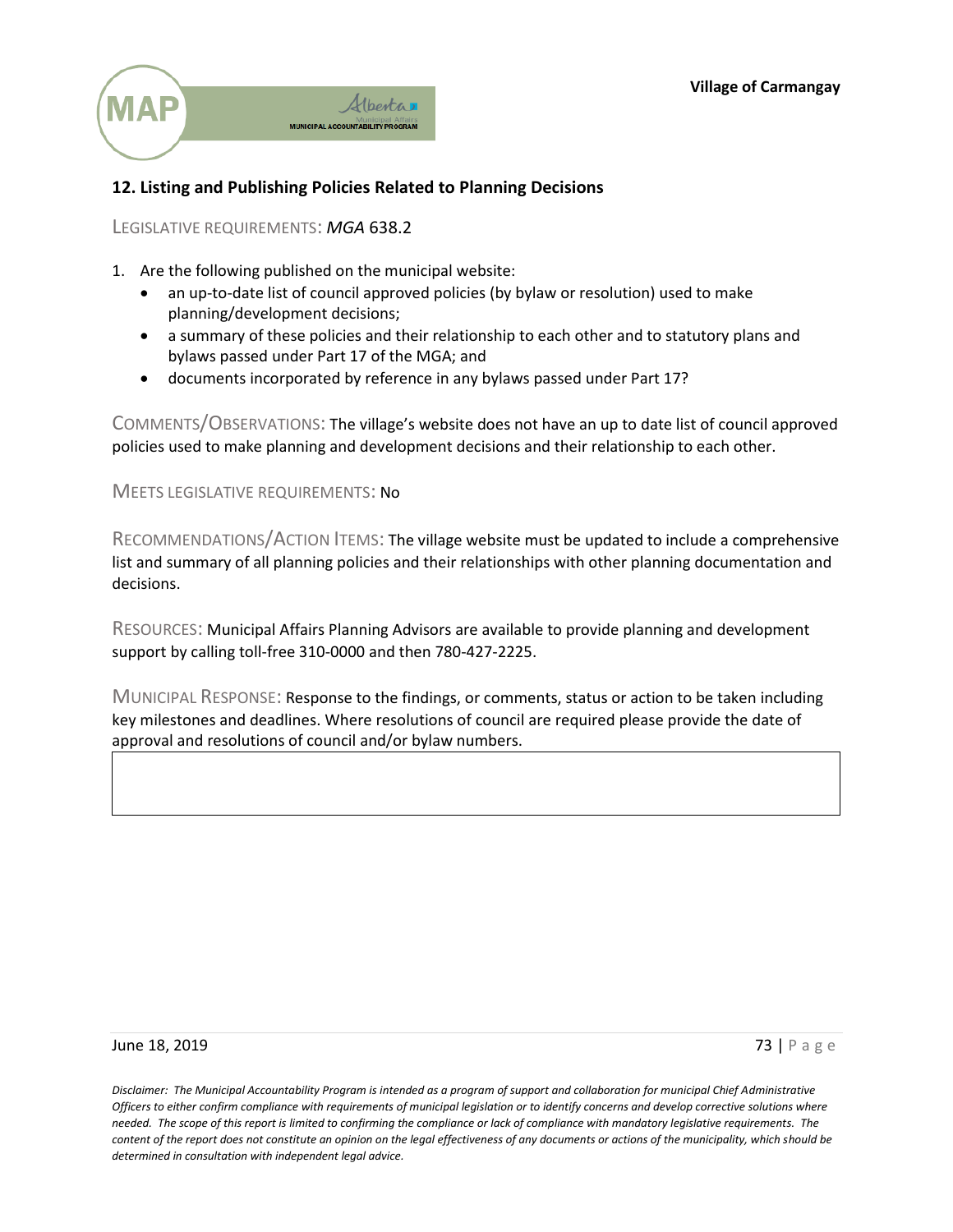

## *3.11 Local Authorities Election Act (LAEA)*

## **1. Joint Elections**

LEGISLATIVE REQUIREMENTS: *Local Authorities Election Act (LAEA)* 2-3

- 1. Is there an agreement to hold an election in conjunction with another local authority?
- 2. Does the agreement include:
	- which elected authority is responsible for the conduct of the election; and
	- the appointment of a returning officer for each local authority?

COMMENTS/OBSERVATIONS: The village does not conduct joint elections with another local authority.

MEETS LEGISLATIVE REQUIREMENTS: Yes

RECOMMENDATIONS/ ACTION ITEMS: No action required.

RESOURCES: Not applicable.

#### **June 18, 2019** 74 | Page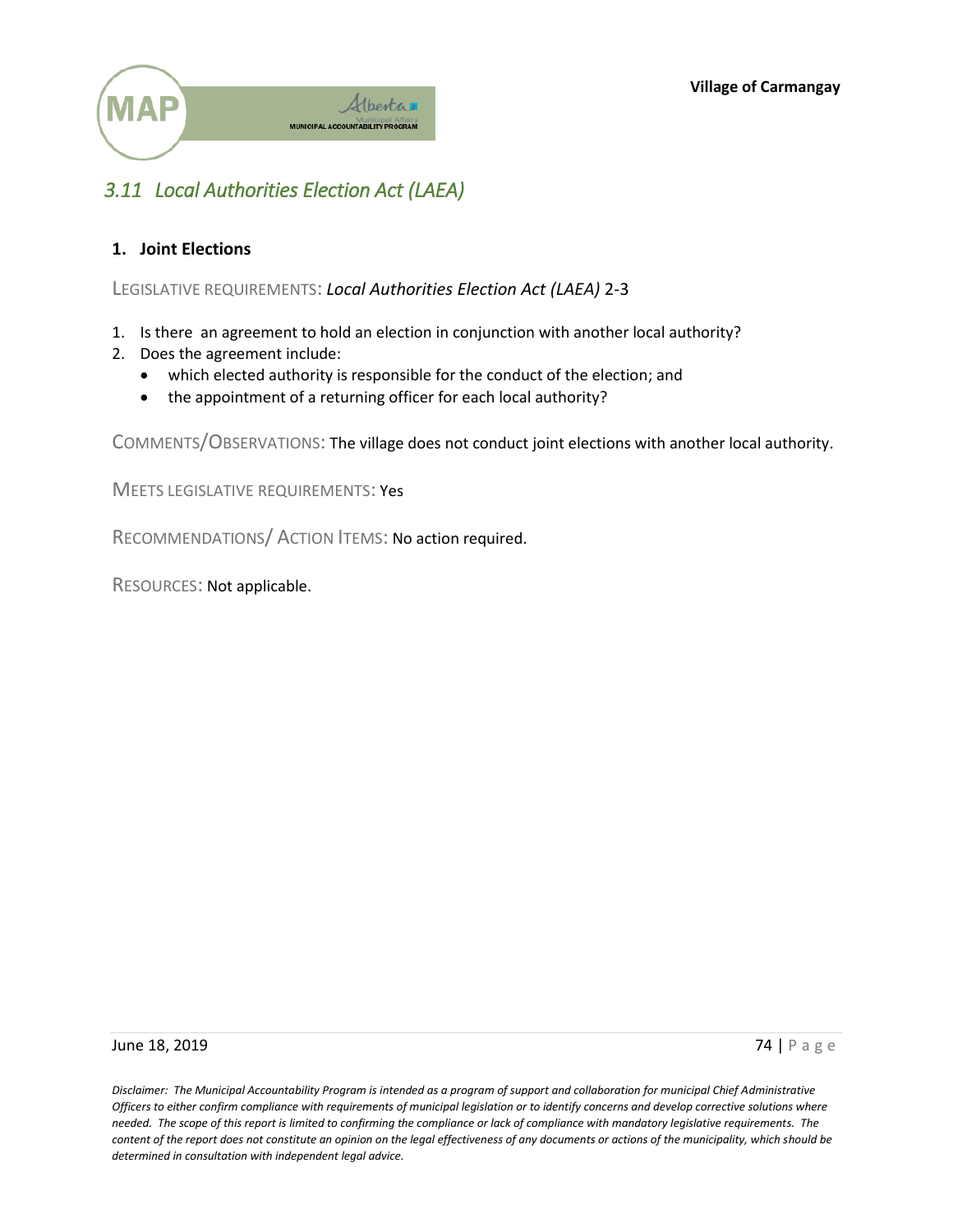

## **2. Oath/Statement**

LEGISLATIVE REQUIREMENTS: *LAEA* 16, Local Authorities Election Forms Regulation 106/2007

1. Did the Returning Officer, and all deputy returning officers take the oath/statement as per the Local Authorities Election Forms Regulation for the most recent election?

COMMENTS/OBSERVATIONS: There was no documentation provided to determine if the returning officer and deputy returning officers took the official oath or statement prior to the 2017 election.

MEETS LEGISLATIVE REQUIREMENTS: No

RECOMMENDATIONS/ ACTION ITEMS: The returning officer and deputy returning officers must take the official oath or statement prescribed in the Local Authorities Election Forms Regulation, before performing the duties of a returning officer or deputy returning officer.

RESOURCES: Municipal Affairs Advisors are available to provide elections support by calling toll-free 310-0000 and then 780-427-2225.

MUNICIPAL RESPONSE: Response to the findings, or comments, status or action to be taken including key milestones and deadlines. Where resolutions of council are required please provide the date of approval and resolutions of council and/or bylaw numbers.

#### **June 18, 2019** 75 | Page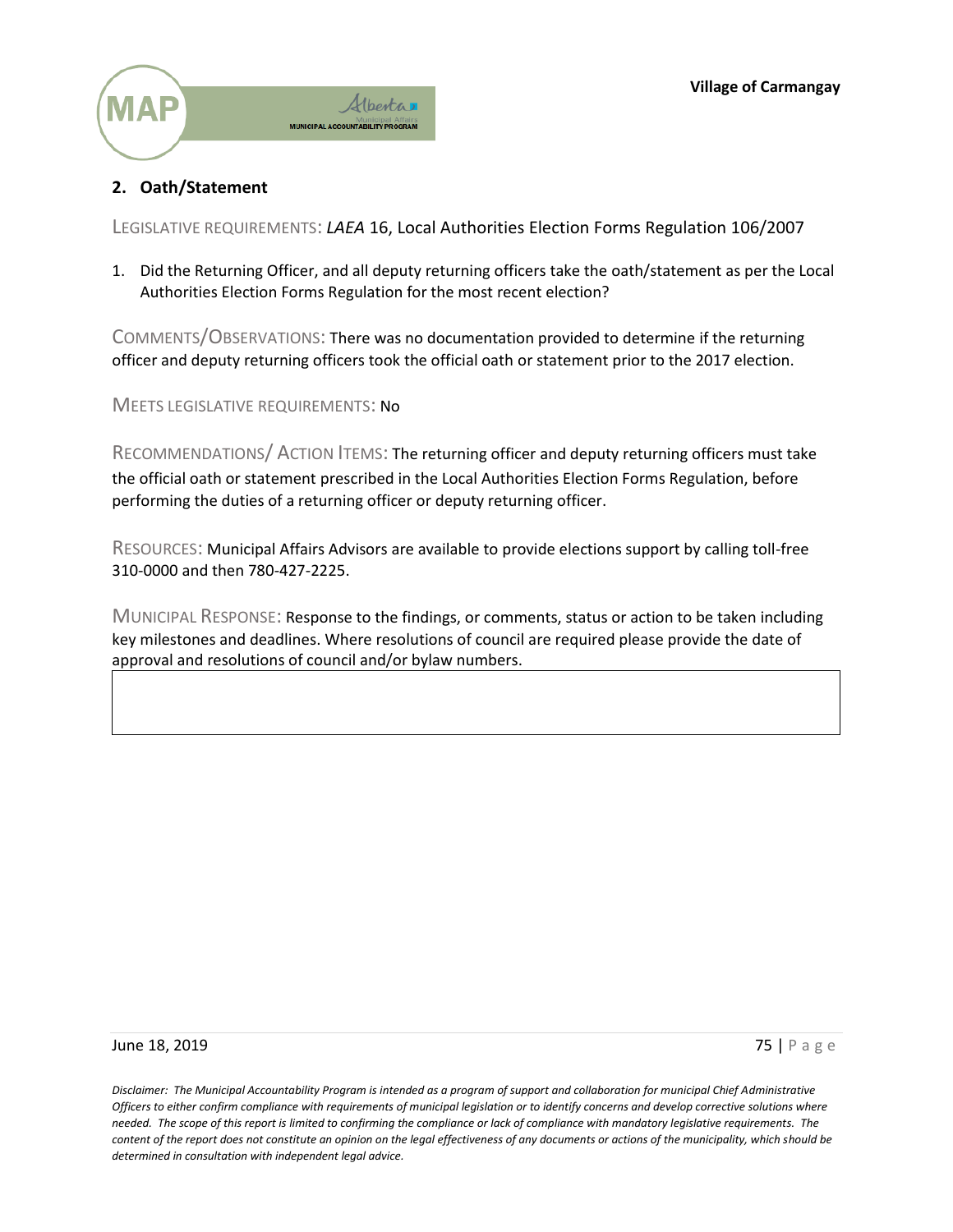

## **3. Substitute Returning Officer**

LEGISLATIVE REQUIREMENTS: *LAEA* 13(2.1)

1. Has a substitute returning officer been appointed in the resolution or bylaw that fixes the date for the by-election?

COMMENTS/OBSERVATIONS: There have been no by-elections in the village since this requirement came into effect.

MEETS LEGISLATIVE REQUIREMENTS: Yes

RECOMMENDATIONS/ ACTION ITEMS: No action required.

RESOURCES: Not applicable.

**June 18, 2019** 76 | Page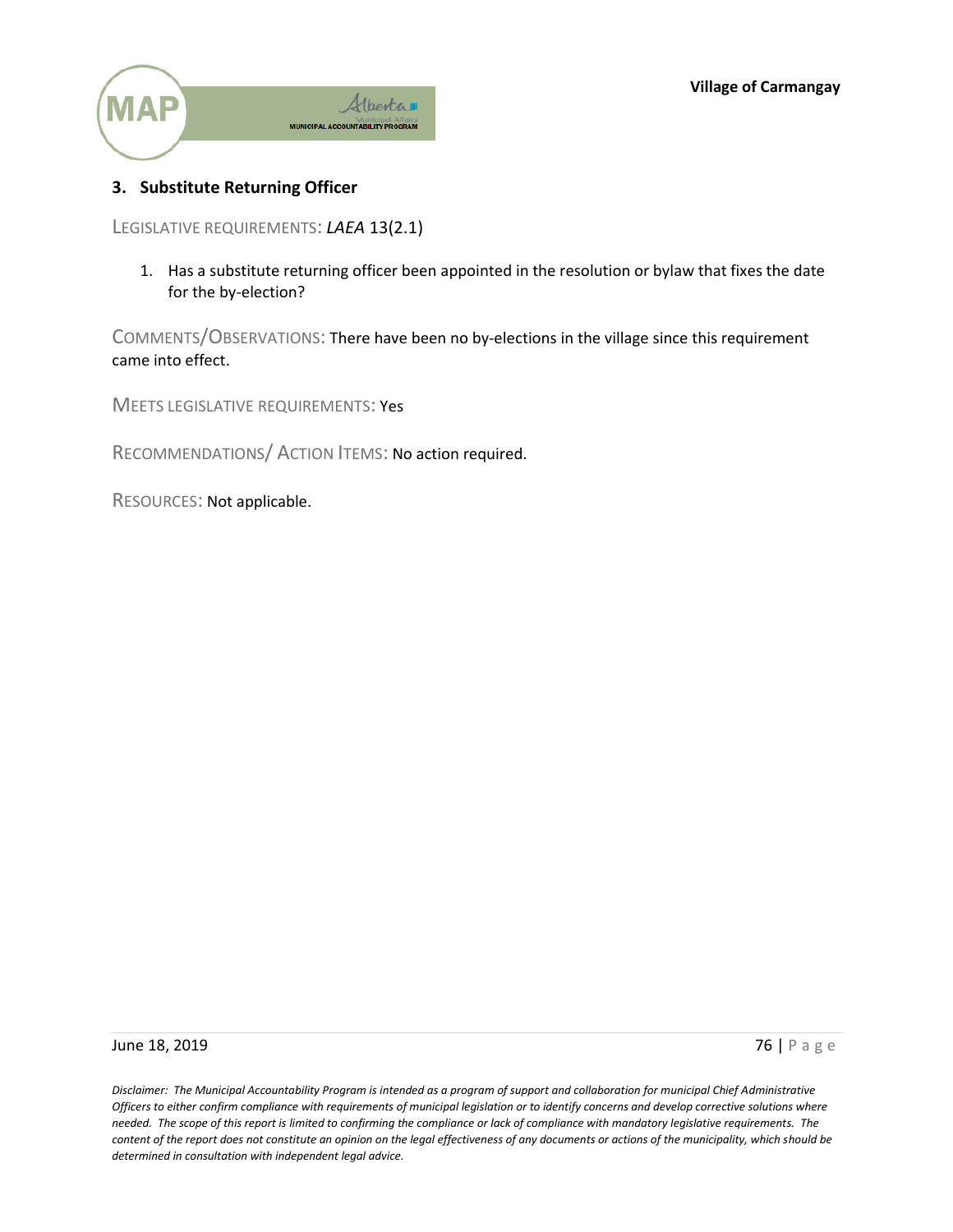

## **4. Nomination Forms**

### LEGISLATIVE REQUIREMENTS: *LAEA* 27, 28.1, 34, 97

- 1. Is there a bylaw requiring a deposit upon the submission of a nomination form?
- 2. Were the nomination papers signed by at least five electors of the municipality?
- 3. Have all nomination papers that were filed prior to the most recent election been retained?
- 4. Were copies of the prescribed form for the identification of an official agent, campaign workers and scrutineers for the purposes of identification under section 52 made available to the candidates?
- 5. Does the municipality ensure that the Deputy Minister is forwarded a signed statement showing the name of each nominated candidate, election results, and any information about the candidate that the candidate has consented to being disclosed (for general elections and by-elections)?

COMMENTS/OBSERVATIONS: The village does not take a deposit; therefore, no bylaw is required. Nomination papers were signed, filed, and the Deputy Minister received the required information for the 2017 general election in accordance with the *LAEA*. The nomination papers filed for the 2017 general election have been retained by the municipality.

MEETS LEGISLATIVE REQUIREMENTS: Yes

RECOMMENDATIONS/ ACTION ITEMS: No action required.

RESOURCES: Not applicable.

#### **June 18, 2019** 77 | Page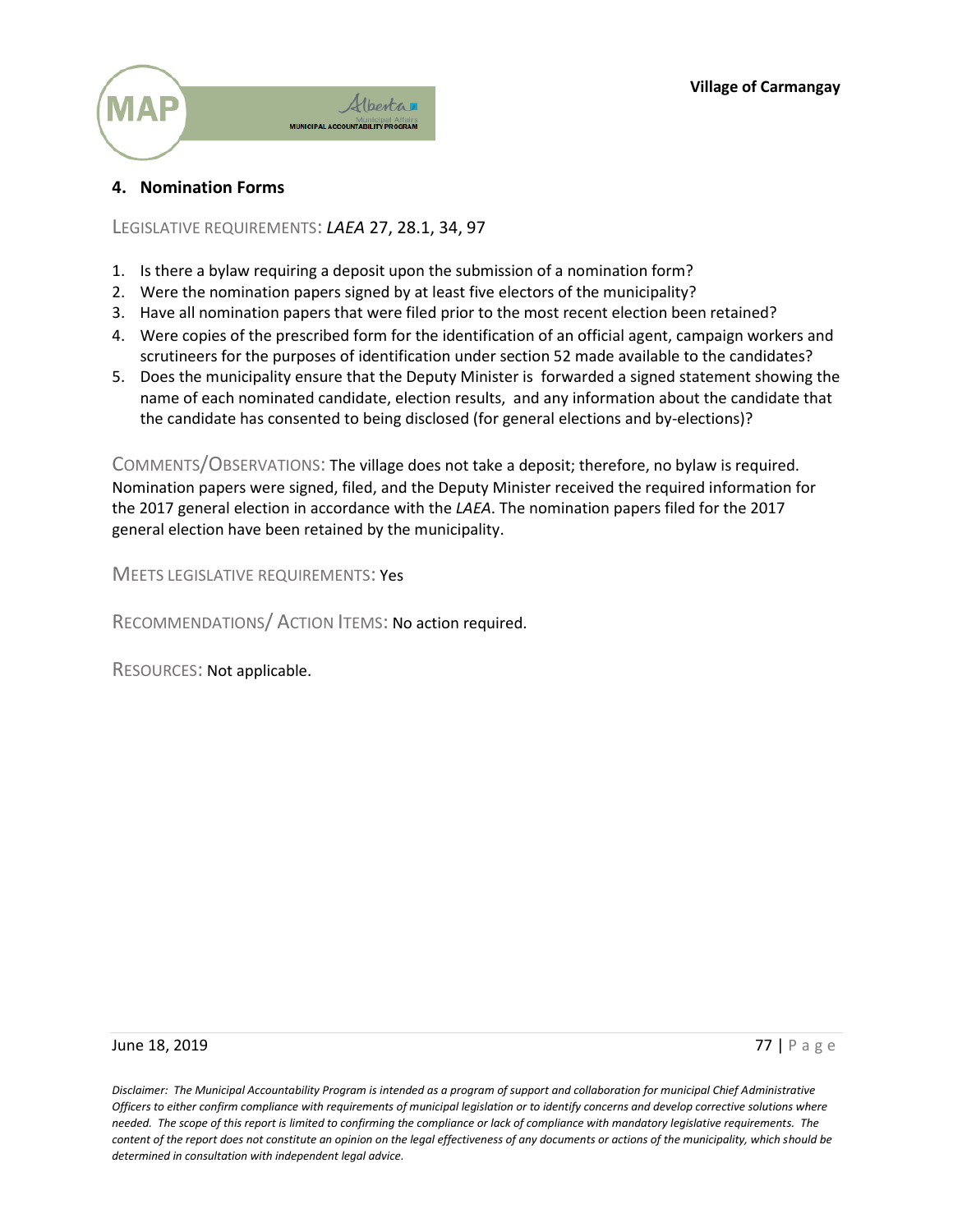

## **5. Ballot Account**

LEGISLATIVE REQUIREMENTS: *LAEA* 88, 89, 94, 100

### 1. Has a copy of the ballot account been retained?

COMMENTS/OBSERVATIONS: A record of the 2017 ballot account was not provided.

MEETS LEGISLATIVE REQUIREMENTS: No

RECOMMENDATIONS/ ACTION ITEMS: Moving forward, the village must retain the ballot account in accordance with section 100(1.1) of the *LAEA* for all by-elections and general elections for the duration of the council term.

RESOURCES: Municipal Affairs Advisors are available to provide elections support by calling toll-free 310-0000 and then 780-427-2225.

MUNICIPAL RESPONSE: Response to the findings, or comments, status or action to be taken including key milestones and deadlines. Where resolutions of council are required please provide the date of approval and resolutions of council and/or bylaw numbers.

#### **June 18, 2019** 78 | Page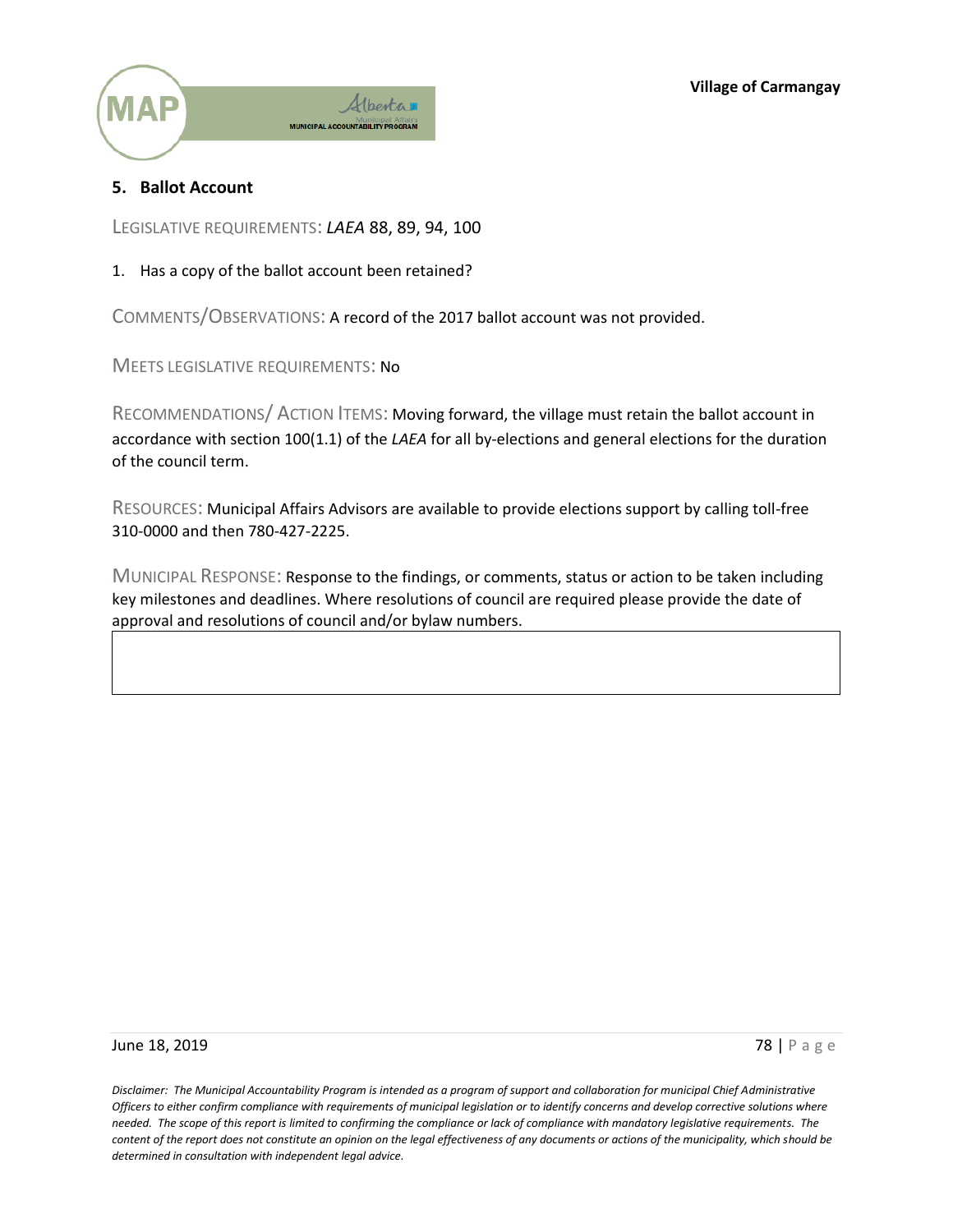

## **6. Disposition of Election Material**

LEGISLATIVE REQUIREMENTS: *LAEA* 101

- 1. Were the election materials disposed of in accordance with section 101?
- 2. Is there a copy of the affidavits of destruction of the ballot box contents sworn or affirmed by the two witnesses?

COMMENTS/OBSERVATIONS: The CAO indicated that the 2017 election materials were destroyed; however, no affidavit of destruction of the ballot box contents was provided.

MEETS LEGISLATIVE REQUIREMENTS: No

RECOMMENDATIONS/ ACTION ITEMS: The village is required to dispose of election materials in accordance with section 101 of the *LAEA* and ensure that the appropriate affidavit is completed following the destruction of the materials.

RESOURCES: Municipal Affairs Advisors are available to provide elections support by calling toll-free 310-0000 and then 780-427-2225.

MUNICIPAL RESPONSE: Response to the findings, or comments, status or action to be taken including key milestones and deadlines. Where resolutions of council are required please provide the date of approval and resolutions of council and/or bylaw numbers.

#### **June 18, 2019** 79 | Page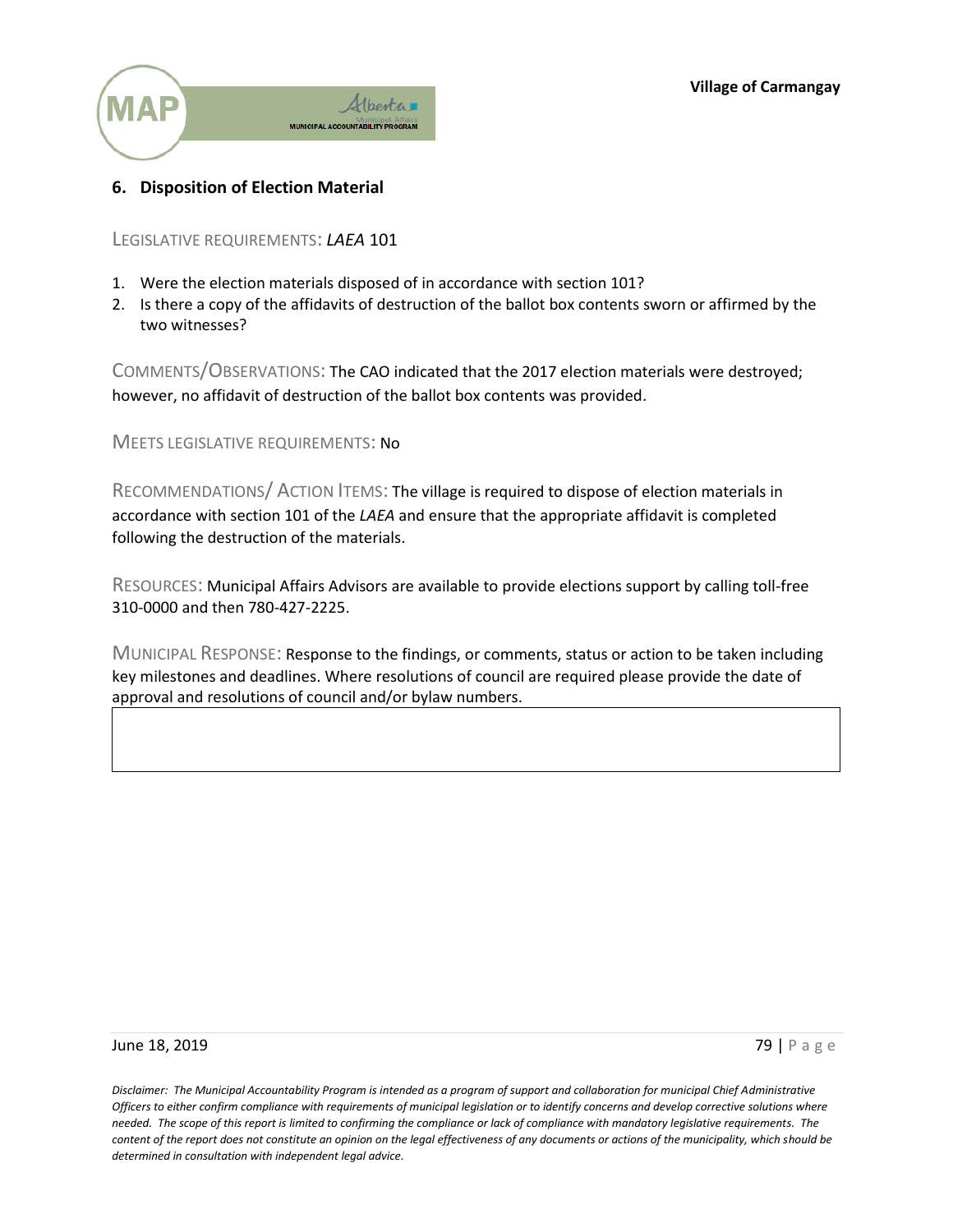

## **7. Campaign Disclosure Statements**

LEGISLATIVE REQUIREMENTS: *LAEA* 147.4

- 1. Did all campaign disclosure statements include:
	- the total amount of all campaign contributions received during the campaign period that did not exceed \$100 (prior to 2019) or \$50 (after) in the aggregate from any single contributor;
	- the total amount contributed, together with the contributor's name and address, for each contributor whose contributions during the campaign period exceeded \$100 in the aggregate;
	- the total amount of money paid by the candidate out of the candidate's own funds;
	- the total amount of any campaign surplus, including any surplus from previous campaigns; and
	- a financial statement setting out the total amount of revenue and expenses?
- 2. Are all documents filed under this section available to the public during regular business hours?
- 3. Have the campaign disclosure documents been retained for a period of four years after the election?

COMMENTS/OBSERVATIONS: No campaign contributions were collected by village candidates.

MEETS LEGISLATIVE REQUIREMENTS: Yes

RECOMMENDATIONS/ ACTION ITEMS: No action required.

RESOURCES: Not applicable.

**June 18, 2019** 80 | Page 80 | Page 80 | Page 80 | Page 80 | Page 80 | Page 80 | Page 80 | Page 80 | Page 80 | Page 80 | Page 80 | Page 80 | Page 80 | Page 80 | Page 80 | Page 80 | Page 80 | Page 80 | Page 80 | Page 80 | P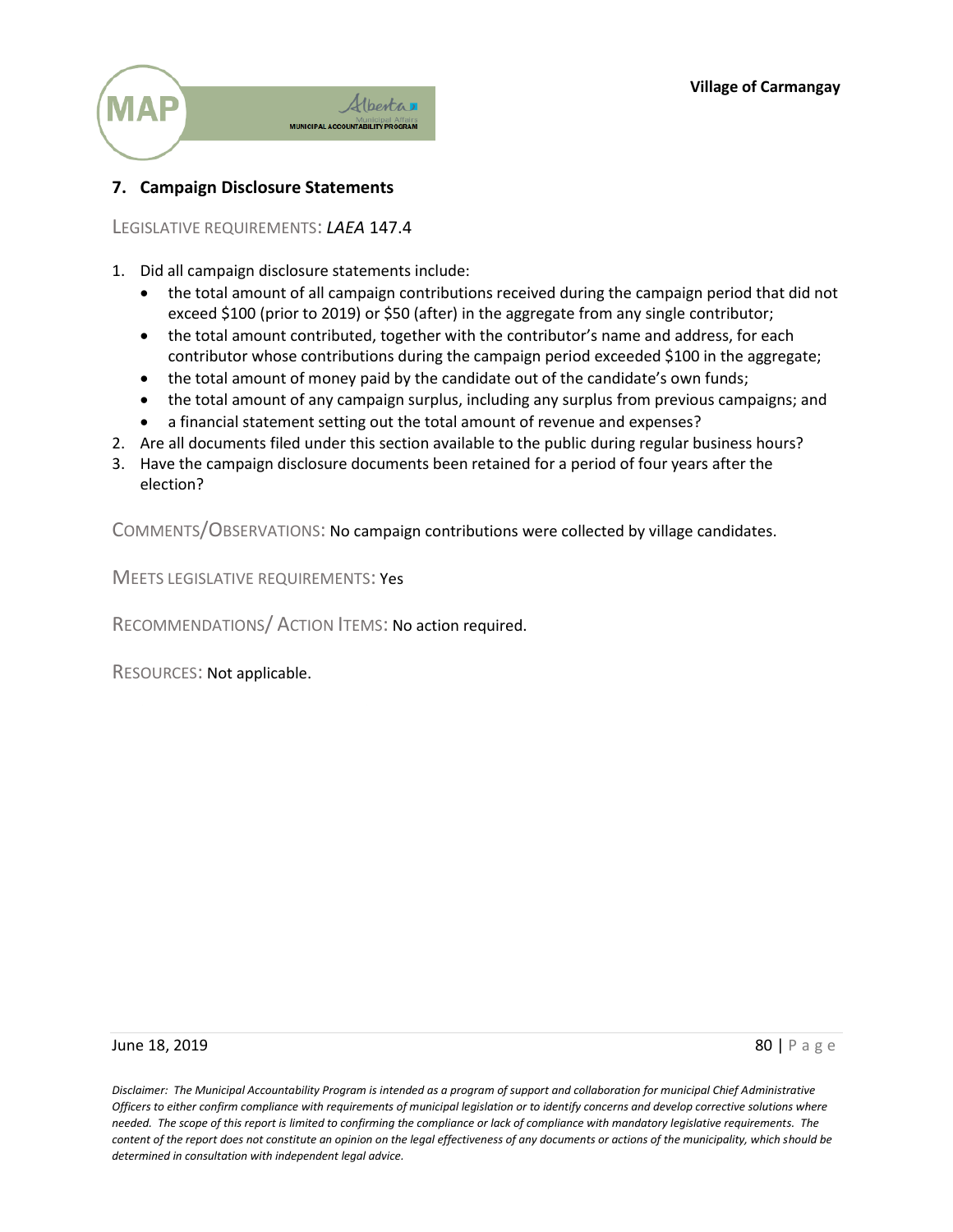

## *3.12 Emergency Management*

## **1. Municipal Emergency Organization/Agency/Advisory Committee**

LEGISLATIVE REQUIREMENTS: *Emergency Management Act (EMA)* 11, 11.1, 11.2

- 1. Has an emergency advisory committee been appointed consisting of a member or members of council to advise on the development of emergency plans and programs?
- 2. Is an emergency management agency established to act as the agent of the local authority in exercising the local authority's powers and duties under the EMA?
- 3. Has a director of the emergency management agency been appointed?
- 4. Are there prepared and approved emergency plans and programs?

COMMENTS/OBSERVATIONS: Bylaw 744 was passed on June 18, 2013 and establishes an emergency management committee and emergency management agency. The general appointment to the committee and agency exists within the bylaw, and subsequent appointments occur at the annual organizational meeting. The village has appointed the CAO as the director of emergency management. Emergency plans and policies exist within both structures.

MEETS LEGISLATIVE REQUIREMENTS: Yes

RECOMMENDATIONS/ACTION ITEMS: No action required.

RESOURCES: Not applicable.

#### June 18, 2019  $\begin{array}{c} 81 \mid P \text{a g e} \end{array}$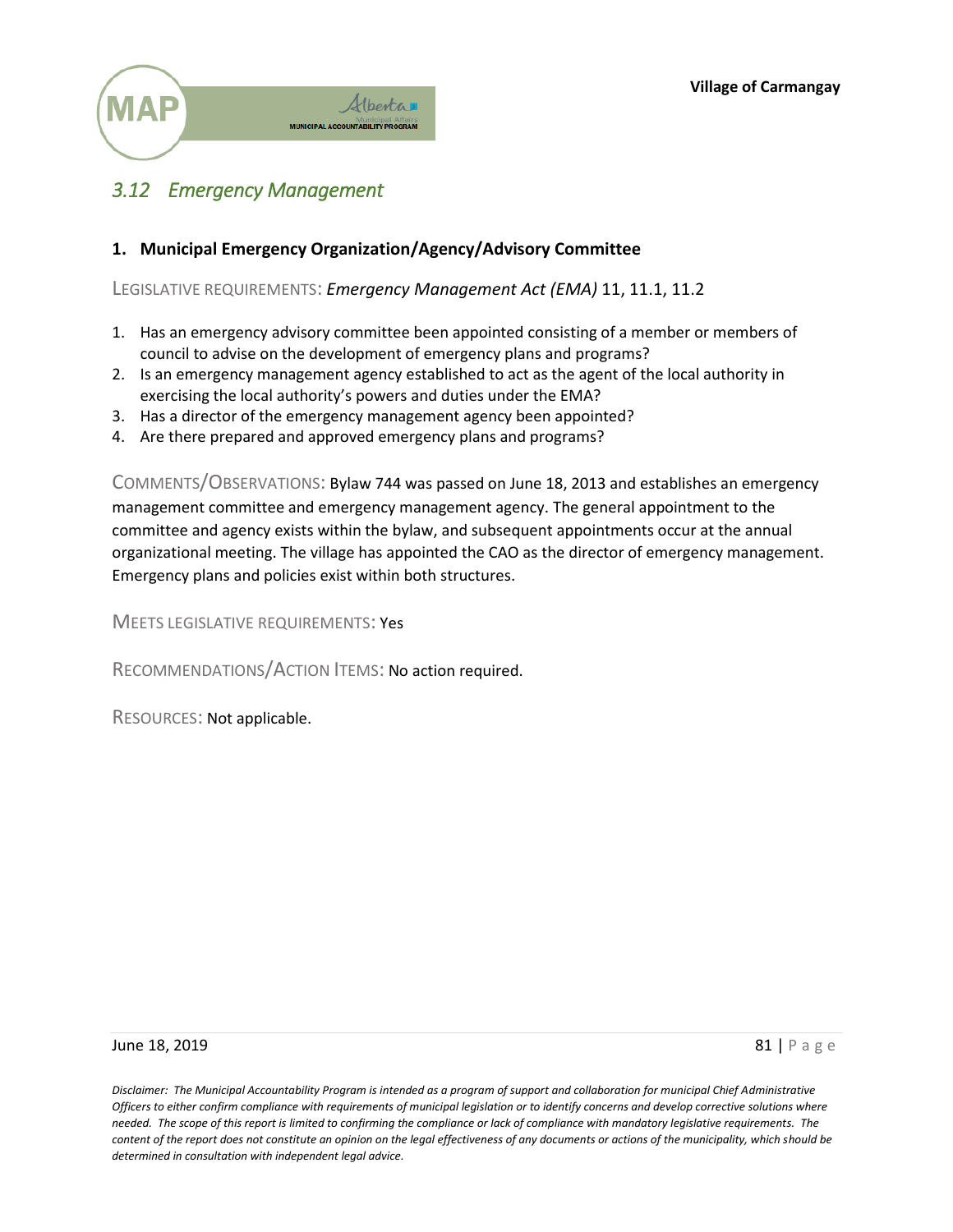

## **2. Municipal Emergency Organization/Agency/Advisory Committee (for discussion only)**

LEGISLATIVE REQUIREMENTS: *Local Authority Emergency Management Regulation*

- 1. Is the municipality aware that as of January 1, 2020:
	- x Emergency advisory committees and emergency management agencies must be appointed by bylaw;
	- The Managing Director of the Alberta Emergency Management Agency (AEMA) will prescribe a command, control and coordination system that must be used by emergency management agencies;
	- If a local authority has delegated some or all of their powers under the Emergency Management Act to a regional services commission or joint committee, the local authority must establish a bylaw setting out the powers and duties which have been delegated;
	- If the local authority has delegated powers to a regional services commission, their bylaw must indicate whether the local authority will maintain an independent emergency management agency;
	- When summer villages delegate powers and duties under the Emergency Management Act to another local authority, the local authority accepting the delegation of the summer village may delegate the powers to a council committee;
	- When a summer village delegates powers and duties under the Emergency Management Act to another local authority, the summer village and the local authority must establish in bylaw which powers and duties have been delegated and accepted;
	- Training will be prescribed by the Managing Director and will include:
		- o Mandatory elected officials training within 90 days of taking oath
		- o Directors of Emergency Management must take courses within 18 months of being appointed
		- $\circ$  Municipal staff responsible for implementing emergency plan must take prescribed courses within six months of taking on role
	- Emergency management agencies must review the emergency plan at least once per year and make it available to AEMA for review and comment annually.

COMMENTS/OBSERVATIONS: The municipality is aware of the upcoming changes to the legislation, and will be working with their Alberta Emergency Management Agency field agent to prepare for January 1, 2020.

MEETS LEGISLATIVE REQUIREMENTS: Yes

#### **June 18, 2019** 82 | Page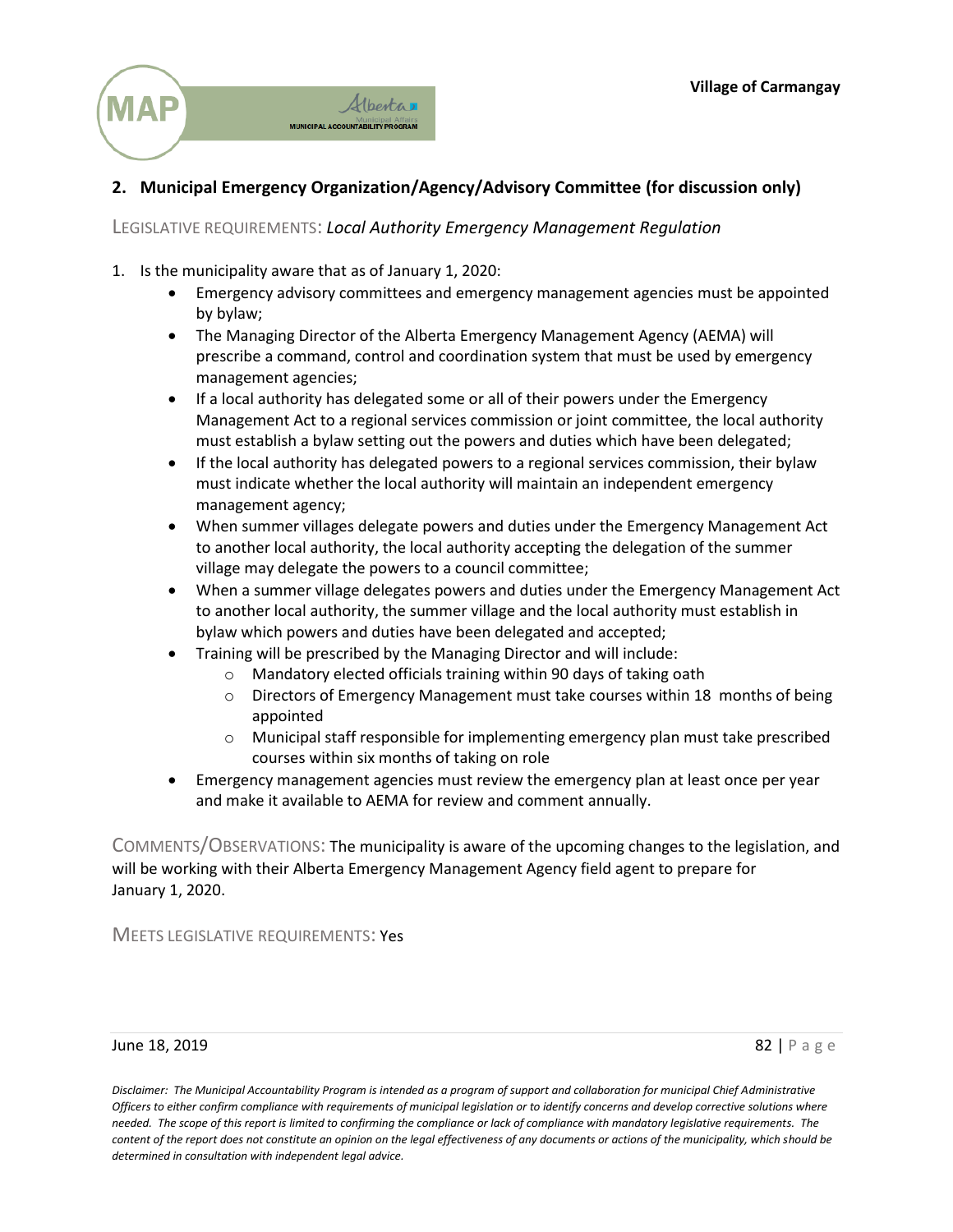**Village of Carmangay**



RECOMMENDATIONS/ACTION ITEMS: No action required.

RESOURCES: Not applicable.

**June 18, 2019** 83 | Page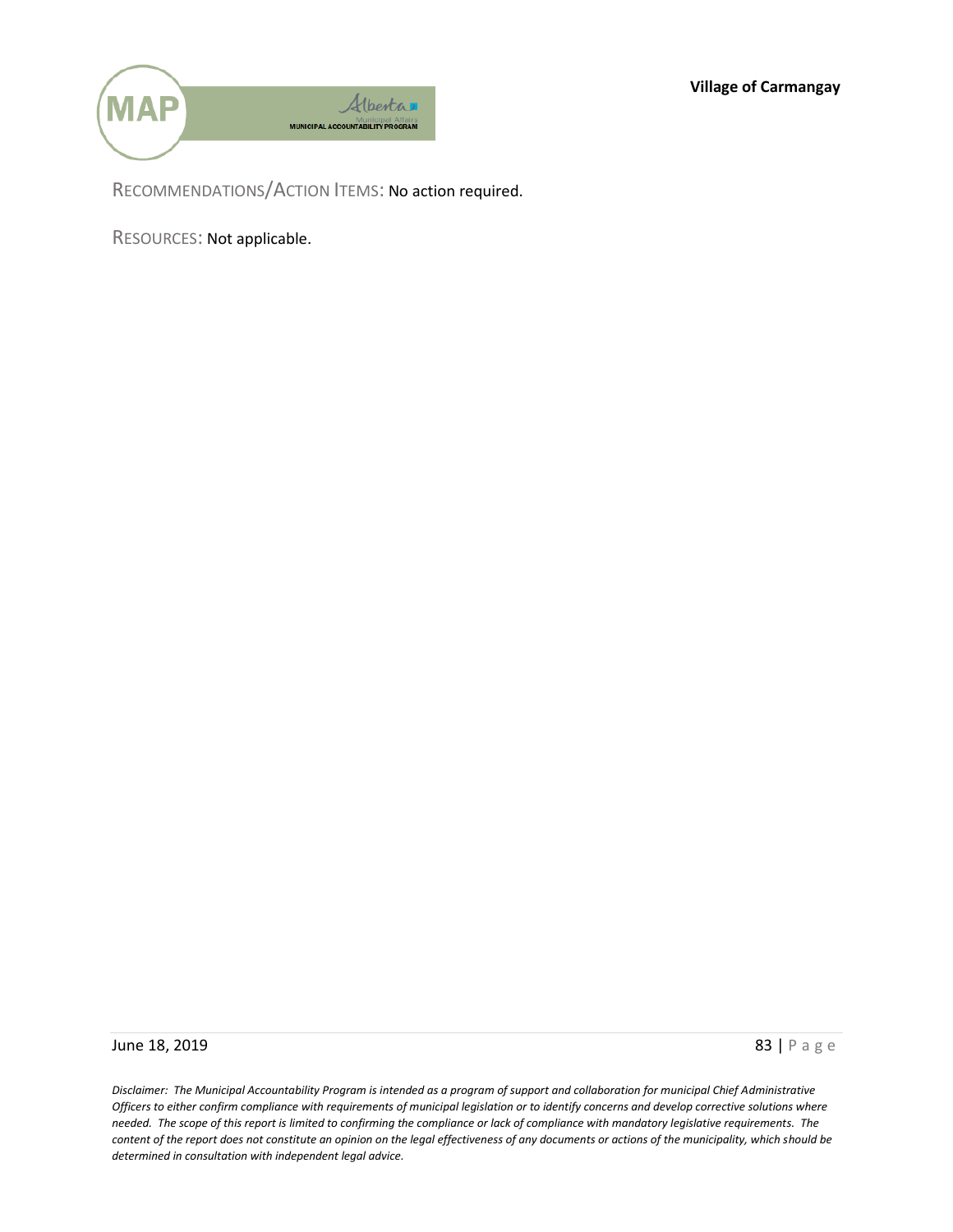

## *3.13 Libraries*

## **1. Municipal Library Board**

LEGISLATIVE REQUIREMENTS: *Libraries Act* 3-5

- 1. Is a municipal library board established?
- 2. Has council provided a copy of the bylaw establishing the board to the Minister?
- 3. How many councillors have been appointed to the board?
- 4. Are there alternate members?
- 5. In the case of an intermunicipal library board, are members appointed to the board in accordance with the intermunicipal agreement?
- 6. Does the membership appointment term exceed three years?
- 7. Does any member's number of terms exceed three terms? If so, did two-thirds of council approve?

COMMENTS/OBSERVATIONS: Bylaw 524 was passed on June 15, 1981 and establishes the municipal library board for the Village of Carmangay. Council appoints one of their members to the library board annually at the organizational meeting.

MEETS LEGISLATIVE REQUIREMENTS: Yes

RECOMMENDATIONS/ACTION ITEMS: No action required.

RESOURCES: Not applicable.

#### **June 18, 2019** 84 | Page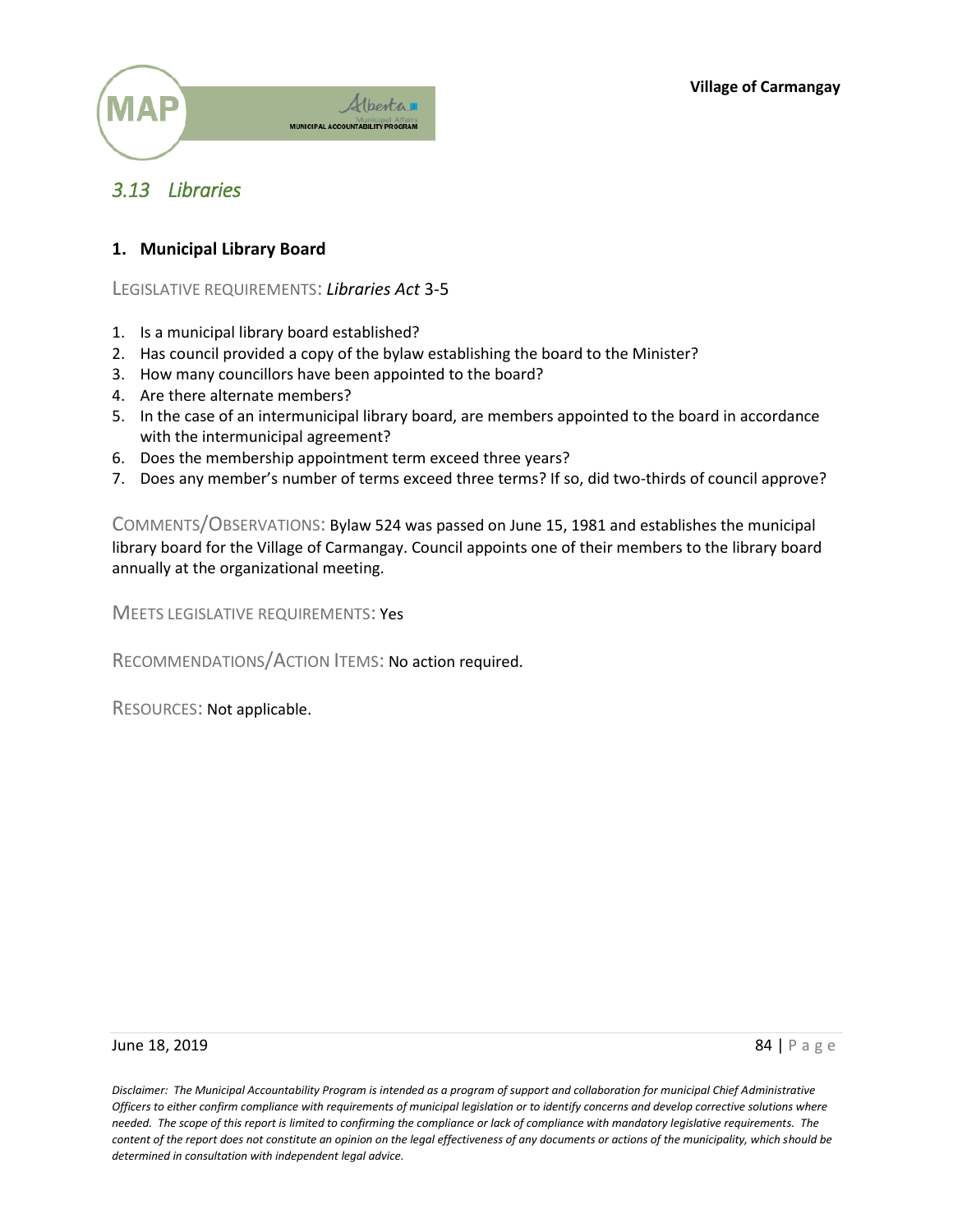

## **2. System Library Board**

LEGISLATIVE REQUIREMENTS: *Libraries Act* 16, Libraries Regulation 141/1998

- 1. Is a system library board established?
- 2. Have councils that have signed the agreement appointed the members of the board?
- 3. Does the membership appointment term exceed three years?
- 4. Does any member's total years of service exceed nine consecutive years? If so, did two-thirds of council approve?
- 5. Are there alternate members?

COMMENTS/OBSERVATIONS: The village is part of the Chinook Arch Regional Library System and appoints one of their members annually at the organizational meeting.

MEETS LEGISLATIVE REQUIREMENTS: Yes

RECOMMENDATIONS/ACTION ITEMS: No action required.

RESOURCES: Not applicable.

#### **June 18, 2019** 85 | Page